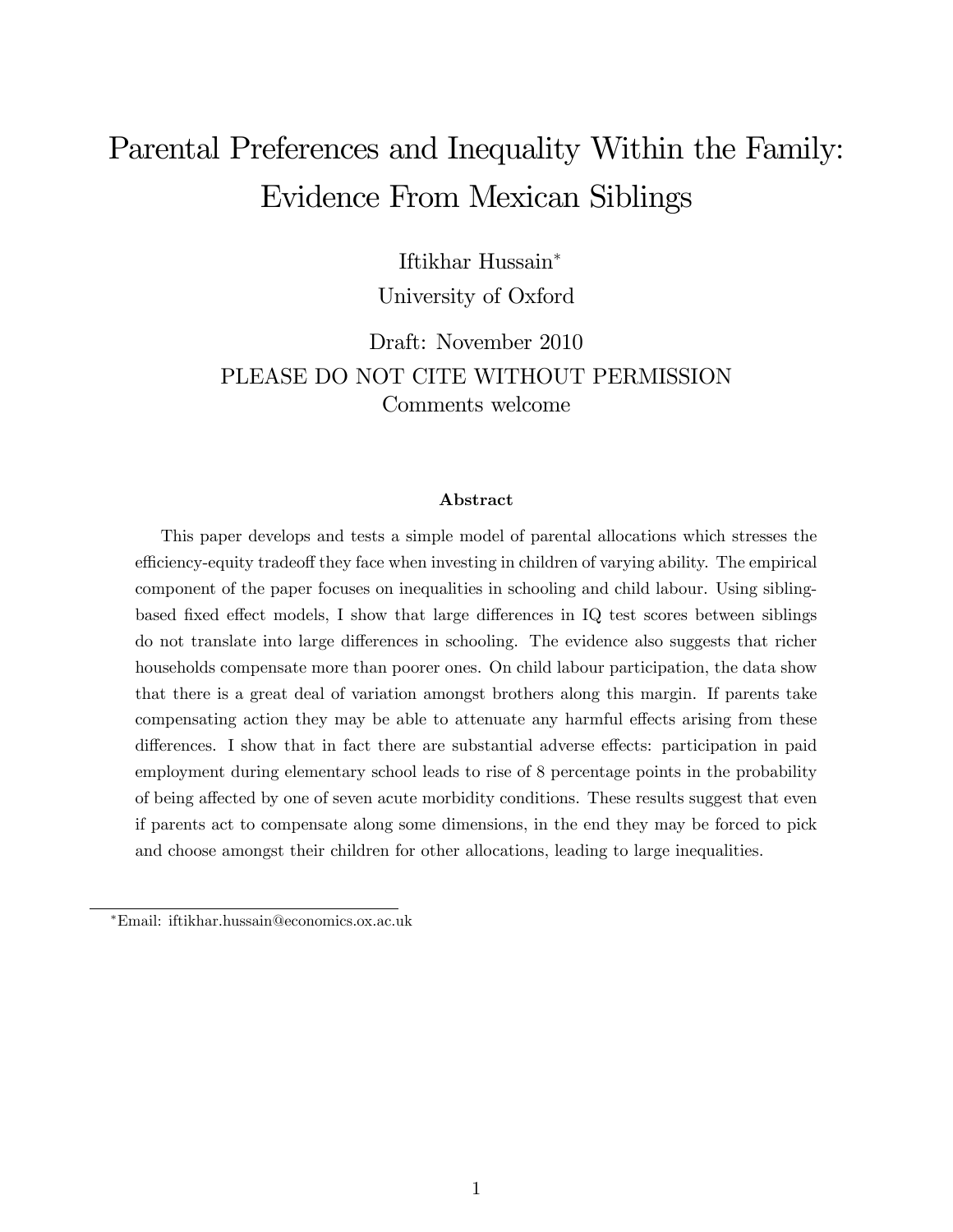# 1 Introduction

Understanding the role of the family in transmitting inequality is a question of public policy concern. A better appreciation of parental behaviour has the potential to improve the design of poverty alleviation programmes.<sup>1</sup> A handful of empirical studies in the economics literature, focusing on outcomes such as education, earnings and health status, have attempted to determine whether parents reinforce or compensate for endowment differences amongst their offspring. But there does not appear to be a firm consensus, with some studies finding evidence of reinforcing behaviour (Behrman, Rosenzweig and Taubman 1994) whilst others find that parents act in a compensating manner (Griliches 1979, Ashenfelter and Rouse 1998 and Ermisch and Francesconi 2000).

In this paper I develop a simple theoretical model of human capital investment with multiple o§spring, in the spirit of Becker and Tomes (1976) and Behrman, Pollak and Taubman (1982). The model predicts that rich parents invest to maximise returns, so that the marginal return to investment equals the cost of capital, i.e. the market rate of return. Any income inequalities amongst adult children are offset via transfers. Less rich, credit constrained parents face an efficiency-equity tradeoff when allocating investments amongst children of different abilities. If parents invest efficiently then the marginal product of human capital is again equalised across siblings, leading to adult income inequality amongst siblings.<sup>2</sup> Parents can offset some of this inequality by investing more in the less able child. Thus the simplest benchmark economic model predicts that the ability-investment relationship is strongest (or at least no less strong) in richer households than in poorer ones. In other words, richer parents reinforce more for endowment differences amongst their children than do poorer parents.<sup>3</sup>

However, this prediction is sensitive to the exact formulation of parents' preferences. In particular, if parents care about children's education, rather than their income, so that schooling enters directly parents' utility function - as in the paternalistic preferences view discussed by Pollak (1998) - and if it is costly to take compensating action, then the relationship between ability and schooling will be weaker for richer households than for poorer ones. In sum, theory alone cannot guide whether the rich will reinforce more than the poor.<sup>4</sup>

I use Mexican data to address two key empirical issues. The first is to ask whether parents

<sup>&</sup>lt;sup>1</sup>Becker (1991, Chapter 6), for example, has argued that education programmes which target individual children may be undone by parents who in effect react in a compensating manner by devoting greater resources to nonparticipating children and to themselves.

<sup>&</sup>lt;sup>2</sup>It is assumed that the return on human capital for each child in credit constrained households is above the market rate of return.

<sup>3</sup>Another interpretation of this result is that role of ability changes with opportunity. Richer parents invest to fulfil their child's potential. In poorer families it does not matter whether a child is able or not - given the limited resources available, all children will end with the same low level of schooling. In a different context, but consistent with the role of opportunity, Card (2001) shows that the relationship between ability (IQ) and schooling is stronger for men in the US who grew up near a college than for those who did not.

<sup>&</sup>lt;sup>4</sup>If in poor families the more able sibling can commit, or parents can compel her, to compensate the less able sibling in adult life, then this will be another reason why poor households may in fact engage in strongly reinforcing behaviour.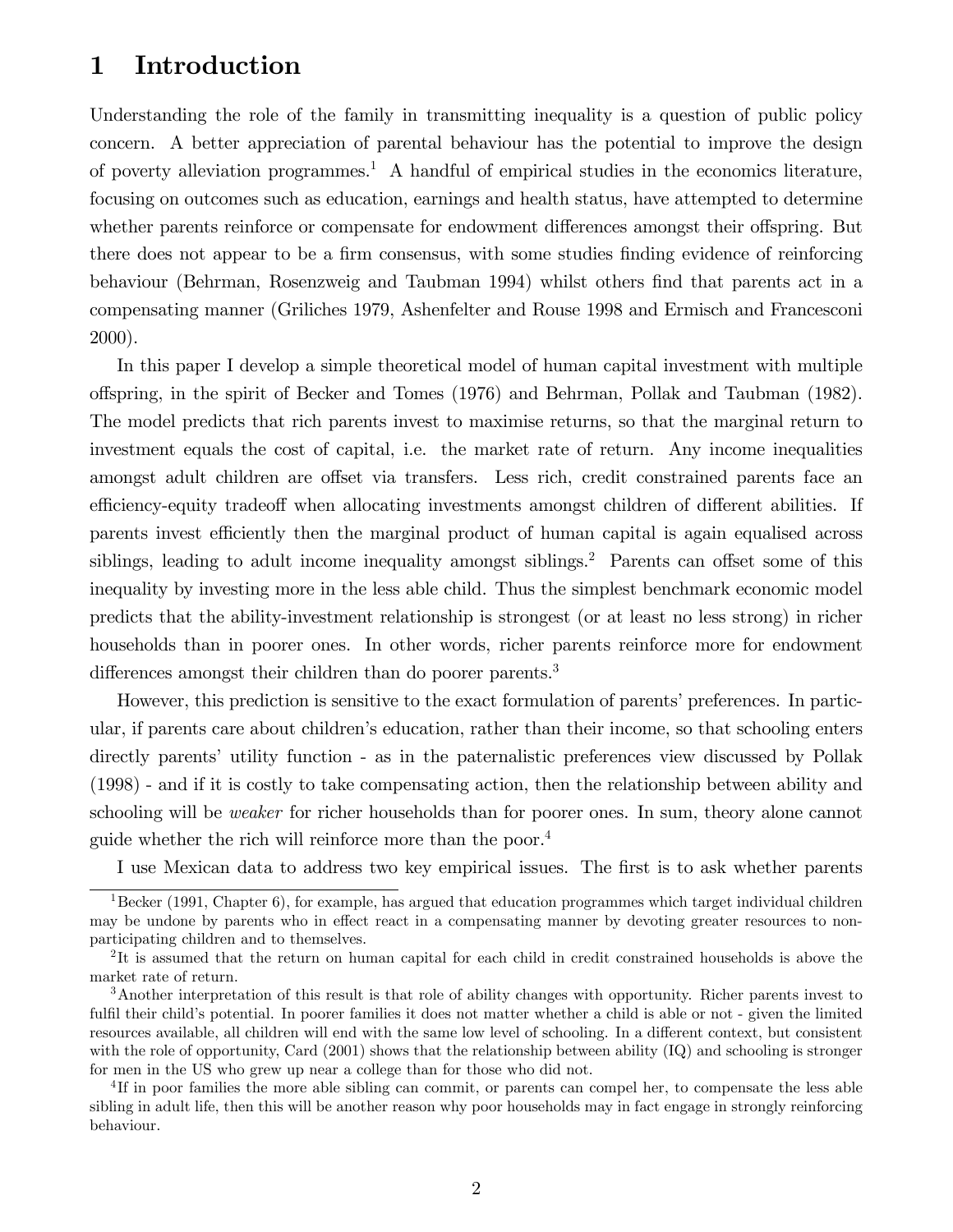reinforce or compensate for IQ differences amongst their children when making schooling decisions. I investigate whether this relationship between ability and schooling changes with family income. The evidence does not support strong reinforcing behaviour. In particular, richer parents appear to compensate more than poorer ones.

Despite these findings rejecting strong reinforcing behaviour, large inequalities in parental allocations remain. In particular, evidence presented below shows that there is a great deal of variation within the family on the child labour participation margin. When deciding to engage a child in work, there may be good reasons why parents do not allocate some child labour to each child, equalising marginal disutility of work across children. Two possible reasons are fixed costs associated with child labour participation and the timing of adverse income shocks (if increased child labour participation is a response to such shocks then only children of a given age at that point in time will be 'eligible' for participation). Under these circumstances, even though parents may be averse to inequalities between their children, they may nevertheless be forced to pick and choose amongst their young children for income generating work.

This leads into the second key empirical question addressed in this paper: Do differences in child labour participation within the family matter in the long run? More specifically, I ask: What are the long-term health effects of child labour? If parents can take compensating action then it may be that any adverse consequences of working as a child are mitigated. The empirical evidence suggests that the long-term health consequences for the working child are in fact quite severe. Even if parents act in a compensating manner on the ability-schooling dimension, it would appear that they are unable to undo the harmful effects on the sibling who participated in child labour.<sup>5</sup>

The data employed in this study are from the Mexican Family Life Survey (MxFLS), which has a number of very attractive features for the design of this study. Each individual in the family over the age of 15 is interviewed and provides, amongst many other things, detailed information on current and past schooling. This includes not just grade attainment, but also information on grade repetition, the age of quitting school and whether the individual worked for pay during elementary school. This level of detail permits the use of potentially superior measures of parental investments than has been the case in previous studies, which have typically used attainment and wages of adult children.

Interviewees also take an IQ test. Using this test score as a direct measure of the individualís endowment, I estimate pooled and family fixed effect models for siblings in order to determine whether parents reinforce or compensate for ability differences.<sup>6</sup> A potential disadvantage with this approach is that the IQ test score may itself be determined by schooling.<sup>7</sup> Fortunately, the IQ measure used, the Ravenís Progressive Matrices test (Raven 1956), is believed to be less contami-

 $5$ Child labour is defined in this study as participation in an income generating activity during elementary school.  $6$ At the end of his celebrated paper, Griliches (1979, Table 2), uses exactly this idea to speculate that parents compensate for ability differences amongst their children.

<sup>&</sup>lt;sup>7</sup>One further potential concern with this empirical startegy is the possibility of attenuation bias in fixed effect methods when classical measurement error is present (see, for example, Griliches 1977, 1979 and Ashenfelter and Krueger 1995). In fact the results show that some of the within estimates are close to or even larger in magnitude than the pooled estimates, suggesting that this issue may not be of first order importance.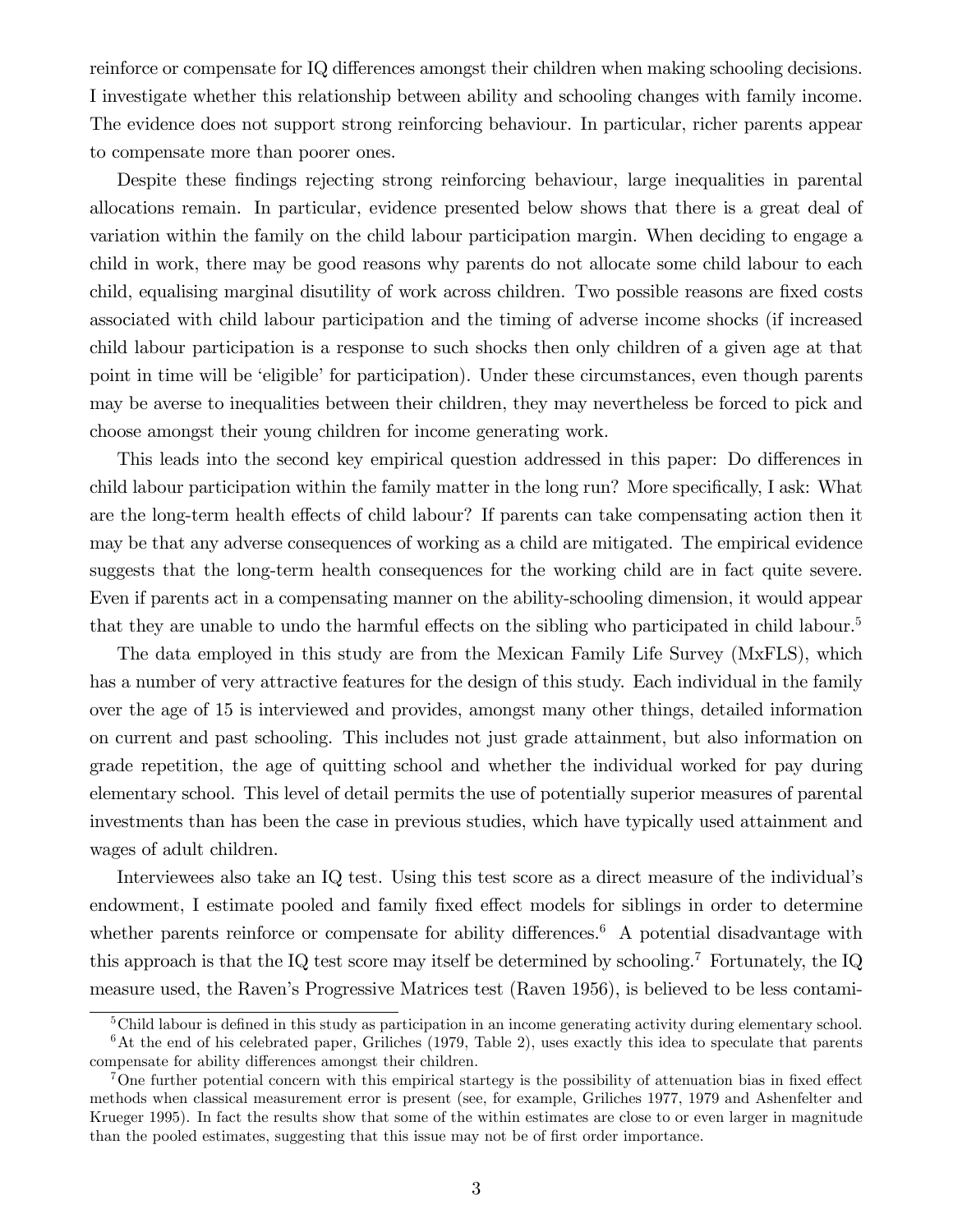nated by schooling than is the case for most verbal reasoning tests.<sup>8</sup> The Raven's test (which has been extensively used in industrial and developing countries - see, for example, Boissiere, Knight and Sabot 1985 and Raven 2000) involves matching pictorial patterns and does not require the subject to be literate.<sup>9</sup>

The identification strategy for the analysis of the health consequences of child labour relies on variation in participation for brothers. The retrospective question in the survey on child labour participation, combined with a detailed set of health measures, permit the use of sibling-based family fixed effect methods to identify the long-term effects of child labour on health. This strategy allows me to control for time-invariant unobserved family characteristics which may be correlated with the child labour decision. Economists have used such models in a variety of settings.<sup>10</sup> I am also able to test the robustness of the fixed effect results to the inclusion of controls for important individual-level characteristics. It should be noted that child labour is a significant problem in Mexico: children in the 7 to 14 age group make up 30% of day labourers in the agricultural sector (US Department of Labor, 1998) and it is estimated that around 10% of children between 10 and 14 years are economically active (ILO, 2001).

Summarising the key results, I find that there are large differences in IQ within families (the mean of the difference between high and low ability sibling pairs is close to one whole standard deviation) but these do not appear to translate into large schooling differences between siblings. The within family estimates suggest that a one standard deviation rise in own ability relative to siblings is associated with higher attainment of 0.37 of a grade (mean grade attainment is around 8 grades). The relationship between ability and child labour participation also appears to be quite weak.

When I investigate the ability-schooling relationship by family income, I find that richer families appear to compensate more (reinforce less) than poorer ones: for families where the head has no schooling, the within family estimates suggest that a one standard deviation rise in own ability relative to siblings is associated with higher attainment of 0.4 of a grade; for families where the head has at least some secondary schooling, the corresponding estimate is  $0.2$ . These findings are even stronger for other measures of parental schooling investments, such as the age at which

 $8$ See, for example, the quasi-experimental evidence presented in Cahan and Cohen (1989) on the effects of schoolimng on various IQ tests, including Raven's. On the impact of schooling on an ability test popular in the economics literature, namely the Armed Forces Qualification Test, or AFQT, in the National Longitudinal Survey of Youth, see Hansen, Heckman and Mullen (2005).

 $9$ Nevertheless, the suspicion remains that this measure reflects schooling and so estimates of the impact of ability will be upward biased. If the coefficient estimates suggest reinforcing behaviour, i.e. where the correlations between schooling outcomes and ability within families are strong and positive, then we must be cautious in interpreting this as evidence favouring the reinforcing hypothesis. But if the coefficients suggest compensating behaviour (zero or negative correlation between schooling and ability within families) then we may be on firmer ground in claiming that this provides evidence that parents invest to attenuate endowment differences amongst their children.

 $10$ Other than the papers cited earlier, examples of studies using sibling and twin methods - which aim to control for genetic characteristics as well as family fixed effects - include evaluations of the returns to education (Griliches 1977, 1979, Ashenfelter and Krueger 1994 and Ashenfelter and Zimmerman 1997), the returns to school quality (Altonji and Dunn 1996), the impact of Head Start (Currie and Thomas, 1995) and the effects of teenage childbearing (Geronimus and Korenman 1992 and Rosenzweig and Wolpin 1995).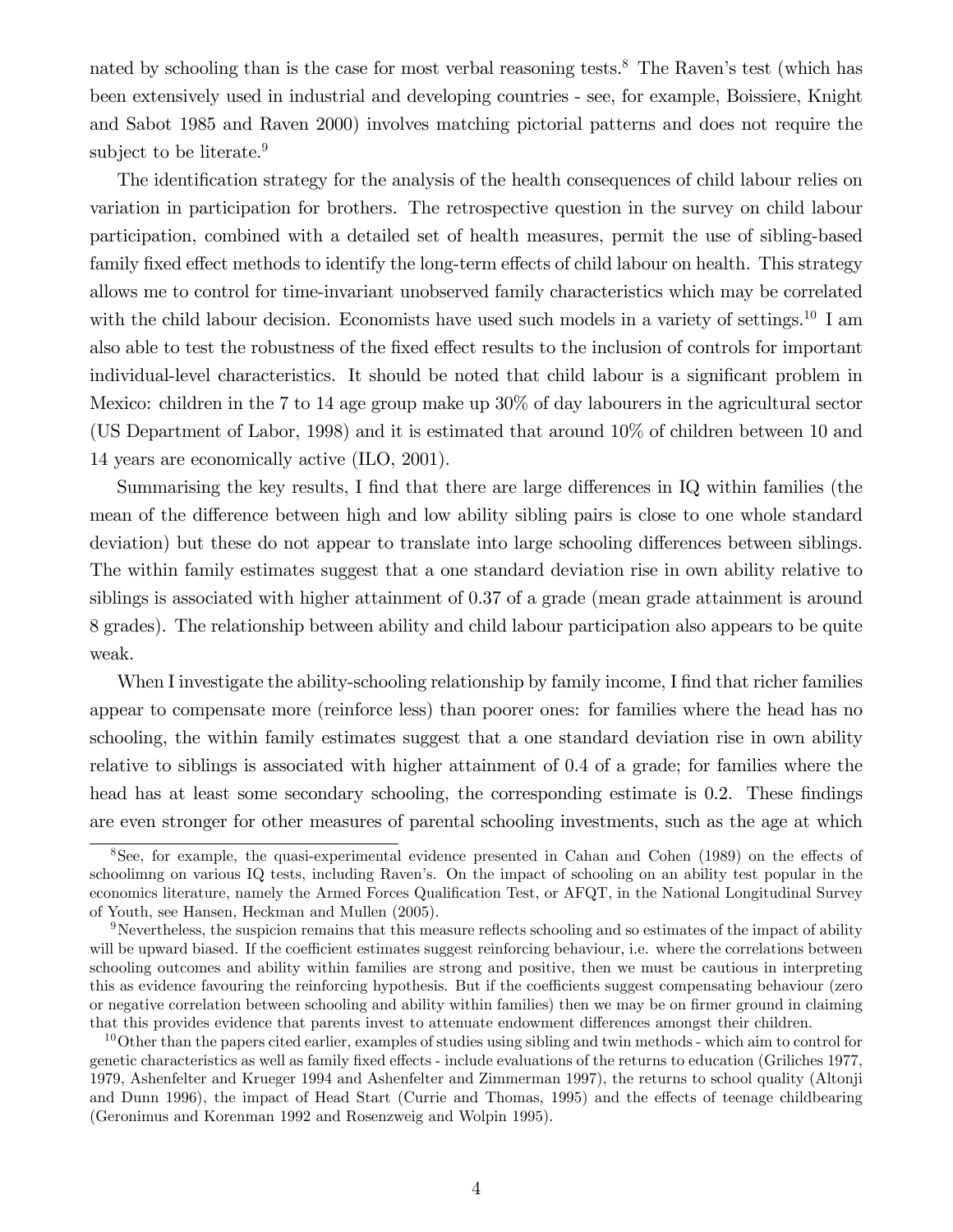the individual quits school. These results suggest that the simplest version of the Becker-Tomes model, which predicts that the rich should reinforce for endowment differences more than the poor, is rejected.

On the long-term health effects of child labour, I find that it is critical to control for unobserved family fixed effects: for example, for one key health outcome, whether as an adolescent or adult the individual suffers from one of seven acute morbidity conditions, the pooled estimates of the effects of child labour participation for a brothers sample are half the size of those estimated using family fixed effect methods. The within estimates suggest that participation in income generating work during childhood leads to an 8 percentage point greater likelihood of suffering from acute morbidity (the mean prevalence of acute morbidity for the sample is 9 per cent). These results are robust to controls for individual ability as well as for current occupation and sector of employment.

The contribution of this paper is twofold. First, it sheds new light on whether parents compensate or reinforce for children's endowment differences. In addition, as far as I am aware, this is the Örst study to distinguish rich and poor family investment strategies in the compensatingreinforcing literature. One limitation of the current setup is that it takes a unidimensional view of childrenís endowments - there may well be other endowments on which parents take action. Nevertheless, given the lack of consensus on this issue, it is valuable to explore a study design little explored to date.

The second contribution relates to the issue of the long-term health effects of child labour. There is very limited hard evidence on this topic (see for example the survey by Edmonds, 2007) and this is one of the first studies to identify the causal effects of child labour on long-term health.

The rest of this paper is organised as follows. Sections 2 and 3 present the theoretical model and empirical strategy, respectively. Section 4 describes the data and sample selection. Section 5 presents empirical evidence on parental preferences using ability endowments and schooling outcomes. Section 6 lays out the evidence on inequalities arising from within family variation in child labour participation, focusing particularly on the health effects of child labour. Section 7 concludes.

## 2 Intrahousehold Investment in Children: Theory

This section illustrates how ideas of reinforcing and compensating parental behaviour can be incorporated into standard economic models of human capital investment.

The key ingredients of the model are: parents are altruistic, their preferences being defined over the distribution of their children's earnings. Rich and poor parents have the same preferences. Rich families are not credit constrained but poor families are. There are complementarities between ability and education investments in the schooling and earnings production functions.<sup>11</sup>

<sup>&</sup>lt;sup>11</sup>Although altruistic preferneces are commonplace in the economic literature, other possibilities should not be precluded. For example, Parsons and Goldin (1989) argue that nonaltruistic parental behaviour was pervasive amongst late nineteenth century families in the US. Models of exchange (Bernheim et al 1985, Cox 1987 and Light and McGarry 2004), where parental transfers are payments for child services such as regular contact and care,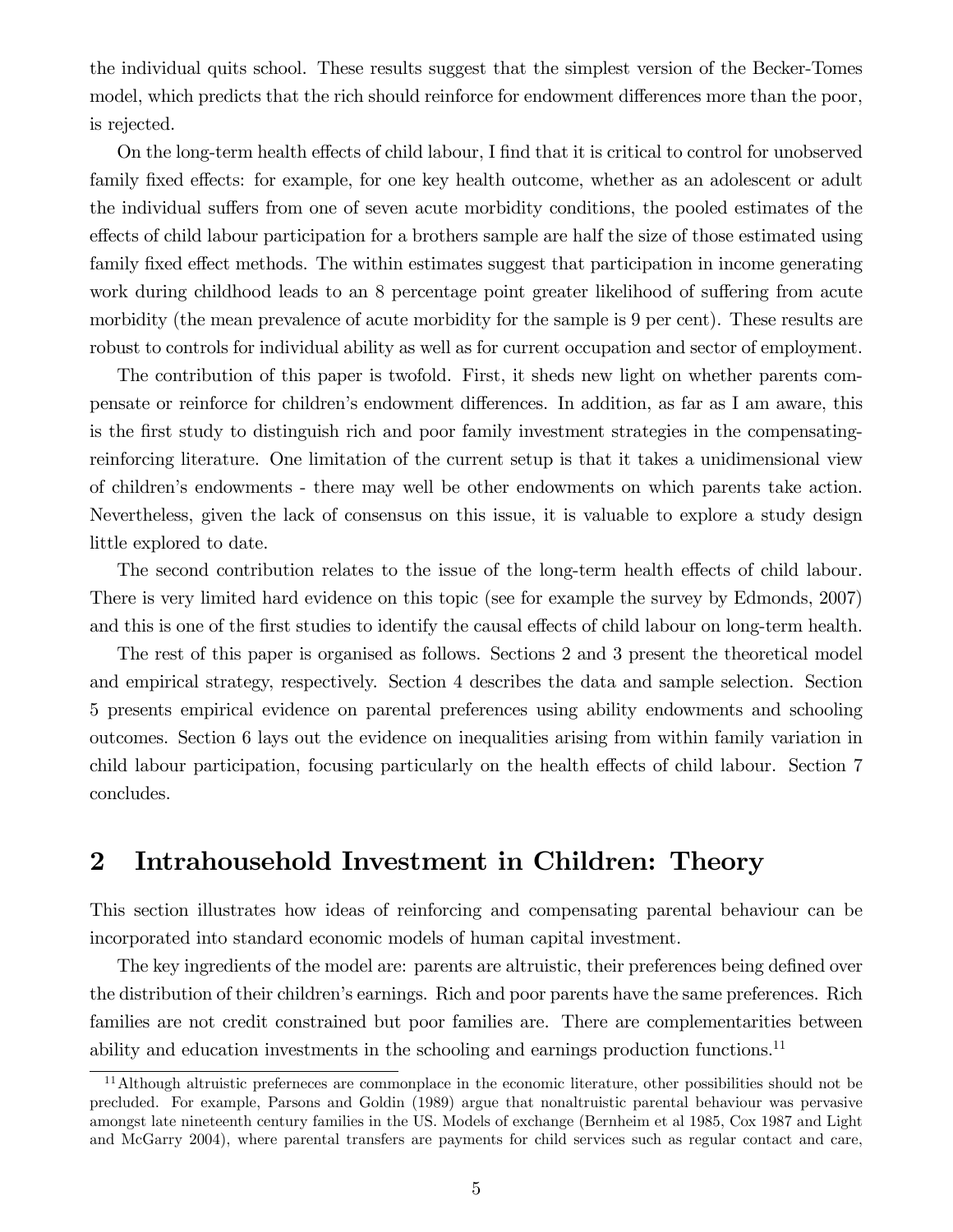## 2.1 The Basic Setup

This simple model assumes that there are two periods and two children in the household. Children's consumption when adults is  $c_1$  and  $c_2$ , and is composed of own income and parental transfers. Parents' utility function is CES in their children's adult consumption. There are no transfers between siblings. x represents total resources allocated by parents to children and is assumed to be separable from other expenditures. Of the total x each child i receives  $h_i$  in the form of education investment and a monetary transfer,  $t_i$ , when adult. Child i earnings  $(y_i)$  next period, depend on own endowment (or ability),  $\theta_i$ , and human capital investment,  $h_i$ . Furthermore, the earnings production function is assumed to be Cobb-Douglas:  $y_i = A\theta_i h_i^d$ . Prices for education expenditure,  $h_i$ , are the same for all children; assumed to be unity.

#### Case 1: Rich parents, leave bequests

In this case x is 'large' and parents leave transfers (bequests)  $t_i$ . Parents' problem is as follows:

$$
\max_{h_i, t_i} u(c_1, c_2) = (c_1^{\rho} + c_2^{\rho})^{\frac{1}{\rho}}
$$
\n
$$
\text{s.t.}
$$
\n
$$
x = h_1 + t_1 + h_2 + t_2
$$
\n
$$
y_1 = A\theta_1 h_1^d \quad \text{y}_2 = A\theta_2^b h_2^d \quad (d < 1)
$$
\n
$$
\frac{c_1}{1+r} = \frac{y_1}{1+r} + t_1
$$
\n
$$
\frac{c_2}{1+r} = \frac{y_2}{1+r} + t_2
$$
\n(1)

The solution to this maximisation problem is such that parents invest in children's education until the marginal product of human capital,  $\frac{\partial y_i}{\partial h_i}$ , falls to the market rate of return,  $1 + r$ , so that education investment:

$$
h_1 = \left(\frac{Ad\theta_1}{1+r}\right)^{\frac{1}{1-d}}, \quad h_2 = \left(\frac{Ad\theta_2}{1+r}\right)^{\frac{1}{1-d}} \tag{2}
$$

Any inequalities in investments and earnings are offset by parental transfers so that parents do not trade off efficiency and equity: the solutions for transfers are  $t_1 = \frac{1}{2}$  $\frac{1}{2}(x-h_1-h_2)+\frac{1}{2}(\frac{y_2-y_1}{1+r})$ and  $t_2 = \frac{1}{2}$  $\frac{1}{2}(x-h_1-h_2)+\frac{1}{2}(\frac{y_2-y_1}{1+r})$  and so  $c_1$  and  $c_2$  are equal.

Two clear, unambiguous predictions emerge from this model.

• First, inequality in human capital investment is determined by differences in endowments,

have been discussed in the literature on inter vivos transfers and bequests. Pollak (1989) postulates 'paternalitic' prefernces where parents care directly about the child's consumption set.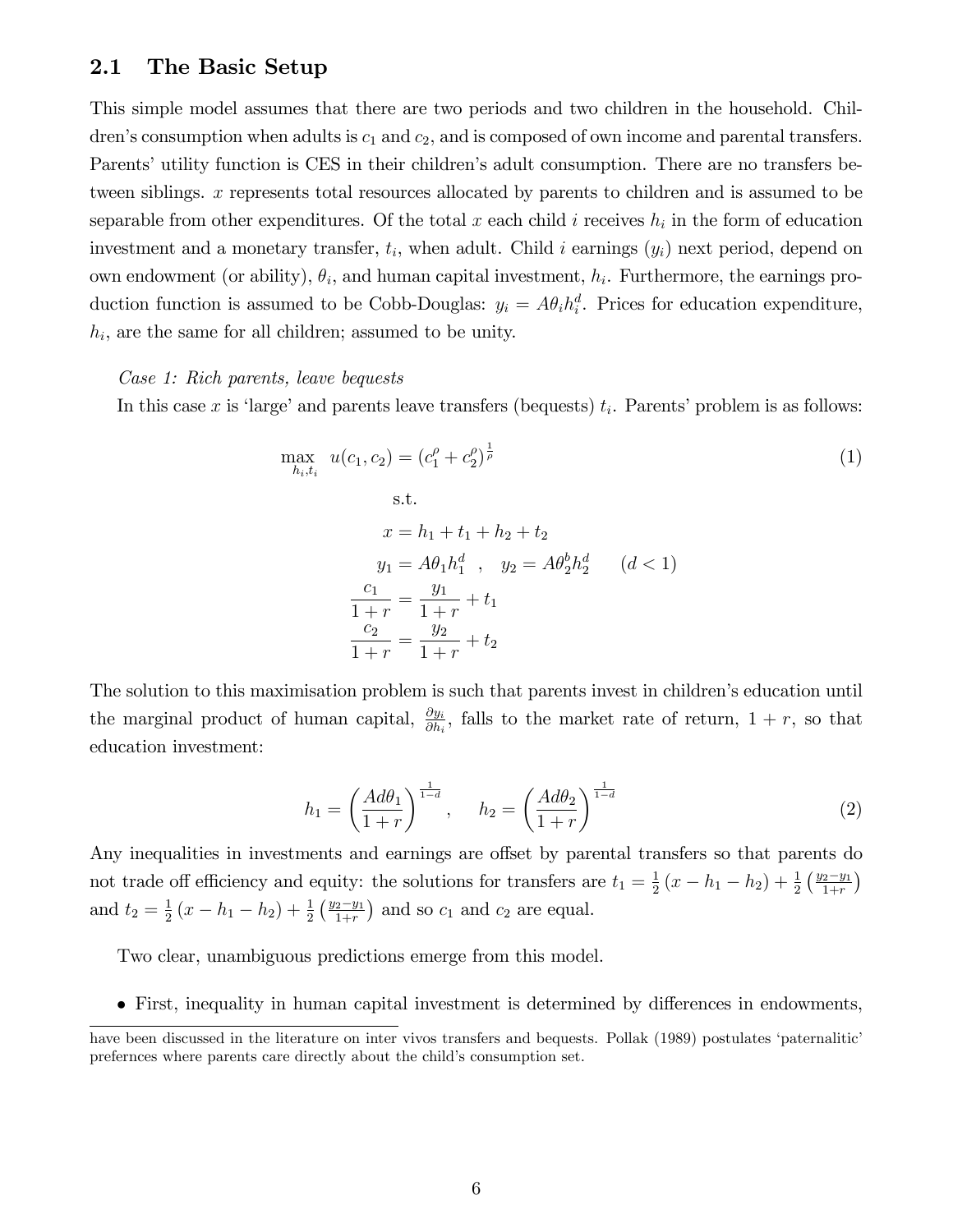the higher ability child receiving greater investments<sup>12</sup>:  $\frac{h_1}{h_2}$  $\frac{h_1}{h_2} = \left(\frac{\theta_1}{\theta_2}\right)$  $\theta_2$  $\int^{\frac{1}{1-d}}$ , so that

$$
\ln h_1 - \ln h_2 = \frac{1}{1 - d} (\ln \theta_1 - \ln \theta_2).
$$
 (3)

 $\bullet$  Second, as equation (2) shows, own investment does not depend on sibling's endowment, so that  $\frac{\partial h_j}{\partial \theta_k} = 0$ .

### Case 2: Poorer, credit constrained parents

The maintained assumption now is that x is small, such that the returns on education investment remain above the market rate of return,  $1 + r$ . In this case the total budget allocated to children, x, is not large enough to leave bequests, so that  $t_1$  and  $t_2$  are set to 0 in the parents' optimization problem. The solution for education investment is then:

$$
h_1 = \frac{\alpha}{1 + \alpha} x, \quad h_2 = \frac{1}{1 + \alpha} x \quad \text{where } \alpha = \left(\frac{\theta_1}{\theta_2}\right)^{\frac{\rho}{1 - d\rho}}.
$$
 (4)

So that the human capital investment ratio for the two siblings is  $\frac{h_1}{h_2} = \left(\frac{\theta_1}{\theta_2}\right)$  $\theta_2$  $\int_{1-d\rho}^{\frac{\rho}{1-d\rho}}$ , and in logs:<sup>13</sup>

$$
\ln h_1 - \ln h_2 = \frac{\rho}{1 - d\rho} (\ln \theta_1 - \ln \theta_2).
$$
 (5)

In this version of the model parents face an equity-efficiency tradeoff when investing in their children. The predictions now depend on the inequality aversion parameter and consequently are less clear cut than in the with-bequests version of the model (case 1 above). First, equation (4) demonstrates that sibling ability *does* influence own investment, though not if parental preferences are Cobb-Douglas (i.e.  $\rho = 0$ ).

Second, whether the higher ability child receives more or less investment relative to the less able child depends on the inequality aversion parameter as follows:

1. If  $\rho > 0$  then the higher ability child receives relatively more investment. For the case  $0 <$  $\rho < 1$  the more able child is allocated greater education investment, but not as much as in the maximum returns case ( $\rho = 1$ ). When  $\rho = 1$  the utility function becomes linear in children's consumption and parents act to maximise the return on their investment, regardless of distributional consequences - the marginal product of human capital is equalised for the two children. In this case investment inequality, as measured by  $\frac{h_1}{h_2}$ , is identical to that in Model 1.

<sup>12</sup>This translates into inequality in earnings as follows:  $\frac{y_1}{y_2} = \left(\frac{\theta_1}{\theta_2}\right)$  $\Big)^{\frac{1}{1-d}}$ . <sup>13</sup>These investments translate into the following earnings ratio:  $\frac{y_1}{y_2} = \left(\frac{\theta_1}{\theta_2}\right)$  $\sqrt{\frac{1}{1-d\rho}}$ .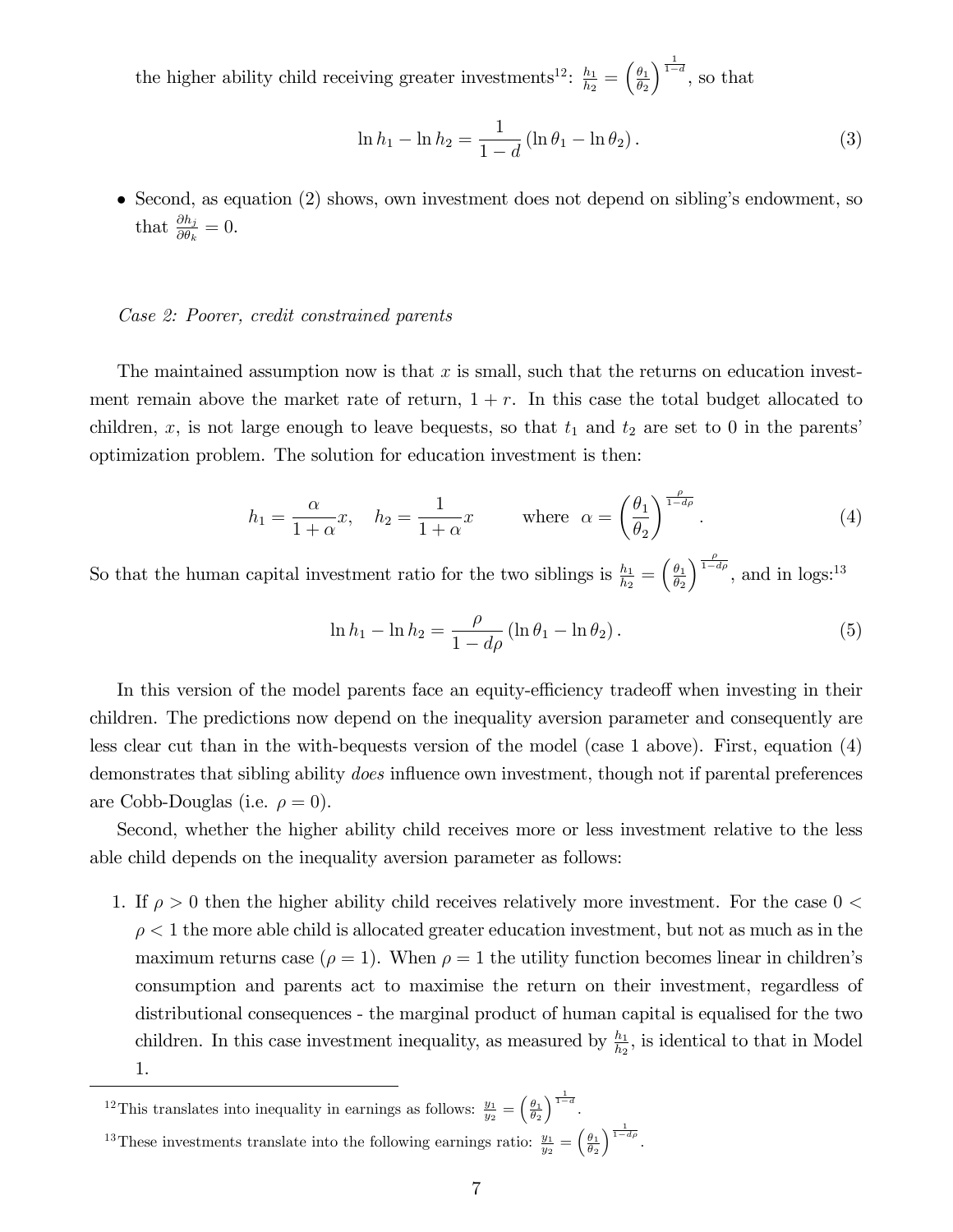- 2.  $\rho = 0$ : Cobb-Douglas utility function. This leads to equal sharing of x amongst the siblings, i.e.  $\frac{h_1}{h_2} = 1$ .
- 3.  $\rho < 0$ : the higher ability child receives relatively less investment, so parents are said to compensate the less able child for his or her lower endowment. As  $\rho \longrightarrow -\infty$ , the Leontief case, earnings inequality is eliminated, so that  $\frac{y_1}{y_2} \longrightarrow 1$  and  $\frac{h_1}{h_2} \longrightarrow \left(\frac{\theta_1}{\theta_2}\right)$  $\theta_2$  $\Big)^{\frac{-1}{d}}.$

The various solutions in the two models are illustrated in Figures 1a and 1b. These depict the marginal return to human capital curves and the equilibrium investment outcomes for high and low ability children. For the case where parents have sufficient resources to offset any inequalities in investments via transfers, parents invest in their children until the marginal return equals the market rate of return,  $1 + r_0$ ; in Figure 1a the return-investment solutions are at points M and N for the low and high ability child respectively. For parents facing credit constraints, for the case  $\rho = 1$ , i.e. parents maximise returns, the optimal strategy is to invest until the marginal returns are equalised across siblings - the solution points are P and Q. For  $\rho$  less than 1, on the other hand, investment in the high ability child shifts leftwards on his own marginal returns curve and rightwards for the low ability child as  $\rho$  declines, as depicted by the arrows in Figure 1b. When  $\rho = 0$  the two solution points are directly above each other, i.e. investments are shared equally by the high and low ability children. As  $\rho$  declines further the respective leftward and rightward shift continue, so that investments in the low ability child exceed those in the high ability one.

With the above model in the background it is useful to formally define compensating and reinforcing behaviour, before going on to summarise the model's empirical predictions.

#### Definition

Parents are said to *reinforce* for endowment differences if the marginal effect of a rise in own ability is bigger for own investment than it is for sibling's investment:  $\frac{\partial h_j}{\partial \theta_j} - \frac{\partial h_k}{\partial \theta_j}$  $\frac{\partial h_k}{\partial \theta_j} > 0$ . Further, if  $\partial h_j$  $\frac{\partial h_j}{\partial \theta_j} > 0$  and  $\frac{\partial h_k}{\partial \theta_j} = 0$  then investments are said to be fully efficient.

Conversely, parents are said to *compensate* for endowment differences if the marginal effect of a rise in own ability on own investment is equal to or smaller than the effect on sibling's investment:  $\partial h_j$  $\frac{\partial h_j}{\partial \theta_j}-\frac{\partial h_k}{\partial \theta_j}$  $\frac{\partial h_k}{\partial \theta_j} \leq 0.$ 

The analysis above shows that rich households, who are not credit constrained, will invest in each of their children until it is no longer profitable. Any inequalities in education, and hence wage earnings, which arise as a consequence of this investment strategy are smoothed out by higher transfers to those who receive relatively low investments. Credit constrained 'poor' families, on the other hand, will devote all their resources to education investment, with none left over for transfers, assuming that at these relatively low levels of human capital investment returns remain high. In this sense education investment may be considered a necessity and transfers a luxury. How poor households allocate their investment expenditure will depend on their aversion to inequality. For rich households, although aversion to inequality influences transfers, it does not enter into the education investment decision.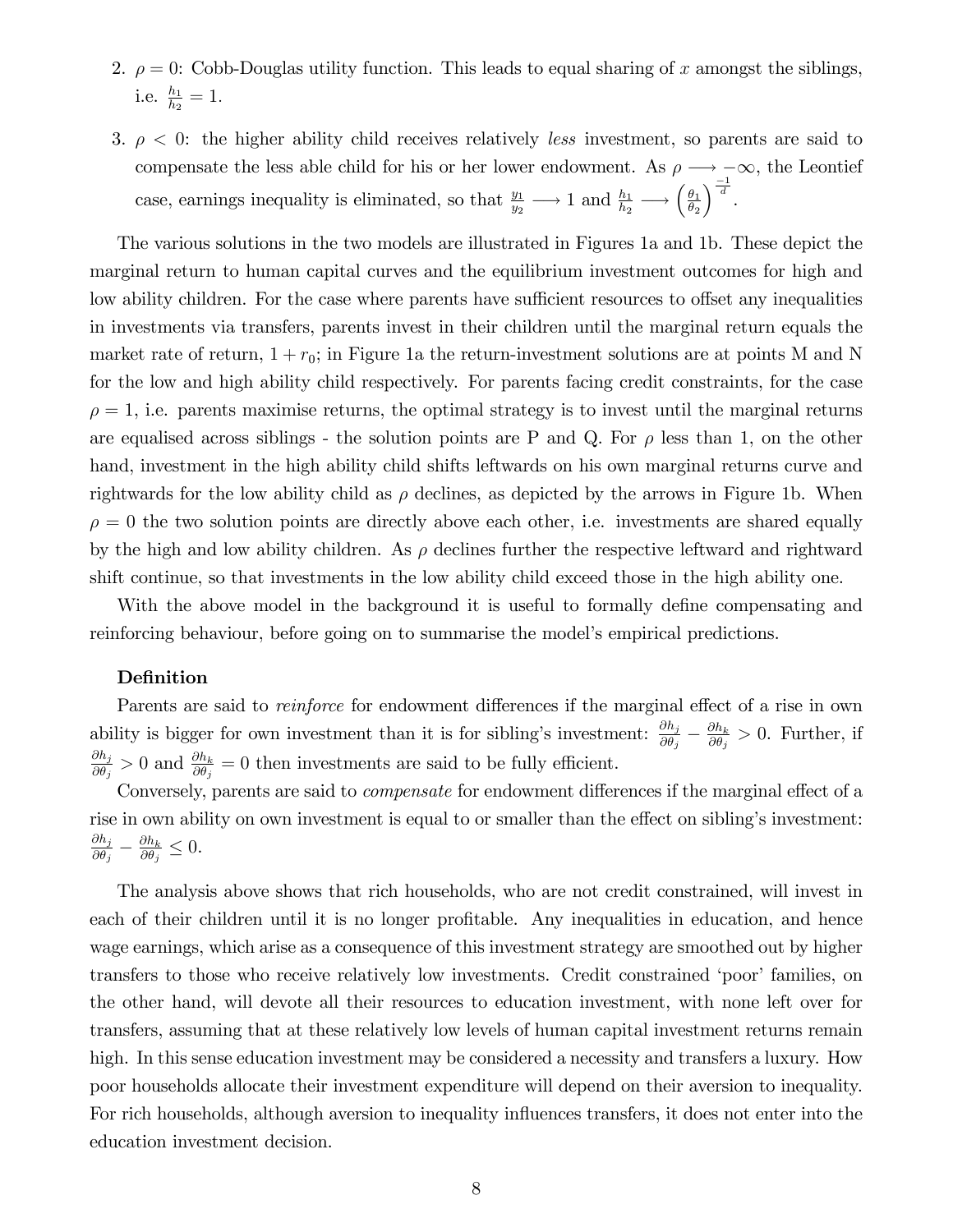# 3 Empirical Strategy

In order to identify reinforcing and compensating behaviour, the following linearised, two-sibling version of the education investment relationship (equation 4) can be estimated:

$$
h_{ij} = X_{ij}\alpha_1 + X_i\alpha_2 + \beta_1 A_{ij} + \beta_2 A_{ik} + u_{ij}
$$
\n(6)

where  $h_{ij}$  is family i's investment in child j;  $X_{ij}$  and  $X_i$  are a detailed set of family and childspecific covariates, such as parents' education and income, own sex and birth order;  $A_{ij}$  is the child's own ability and  $A_{ik}$  is sibling j's ability or IQ, measured by the Raven's test instrument.  $u_{ij}$  consists of all unobserved factors affecting outcome  $h_{ij}$ . A variety of outcomes are considered in the empirical section, including the highest grade attained (the traditional measure of schooling), the age at which the individual quit school and whether the child participated in income generating work during elementary school.

The parameters of interest here are the causal effects of own and sibling ability on  $h_{ij}$ . Under the zero conditional mean assumption,  $E(u_{ij} | X_{ij}, X_i, A_{ij}, A_{ik}) = 0$ , these are identified: ordinary least square estimation of equation (6) delivers consistent estimates of  $\beta_1$  and  $\beta_2$ . A concern here is that  $u_{ij}$  and  $A_{ij}$  (as well as  $u_{ij}$  and  $A_{ik}$ ) are correlated, and so OLS estimates of  $\beta_1$  and  $\beta_2$ are biased. This will be the case if unobserved family characteristics driving schooling outcomes are also correlated with ability. For example, if higher ability parents, producing higher ability children, also happen to be richer, have better access to funds for education or inculcate a greater desire for education, thereby reducing psychic costs of studying, then these other factors may be driving education outcomes, rather than the child's ability per se. In this case it is important to take account of such unobserved family background factors.

A potential solution is offered if the error term can be decomposed into a family component and a white noise component, so that  $u_{ij} = f_i + v_{ij}$ . Here  $f_i$  captures unobserved time-invariant family factors and it is assumed that  $E(v_{ij} | X_{ij}, X_i, A_{ij}, A_{ik}, f_i) = 0$ . Under this setup, taking differences across siblings and rearranging terms delivers the following model:

$$
h_{ij} - h_{ik} = (X_{ij} - X_{ik})\alpha_1 + (\beta_1 - \beta_2)(A_{ij} - A_{ik}) + (v_{ij} - v_{ik}).
$$
\n(7)

So now although  $\beta_1$  and  $\beta_2$  are not individually identified in the fixed effect model, we can determine  $\beta_1 - \beta_2$ . Focusing on  $\frac{\partial h_{ij}}{\partial A_{ij}} - \frac{\partial h_{ik}}{\partial A_{ij}}$  $\frac{\partial h_{ik}}{\partial A_{ij}}$ , the difference in the marginal effects of own ability on own and sibling investments, reinforcing and compensating behaviour is defined as follows: parents are said to reinforce when  $\beta_1 - \beta_2 > 0$  and compensate when  $\beta_1 - \beta_2 < 0$ . Alternatively, this definition states that a marginal increase in the gap in children's endowments leads to a change in the gap in education outcomes favouring the more (less, respectively) able child when  $\beta_1 - \beta_2 > 0$  $(\beta_1 - \beta_2 < 0$ , respectively) and parental investments reinforce (compensate, respectively) for sibling differences.

So far the discussion has focused on the two siblings case, but in practice there may be three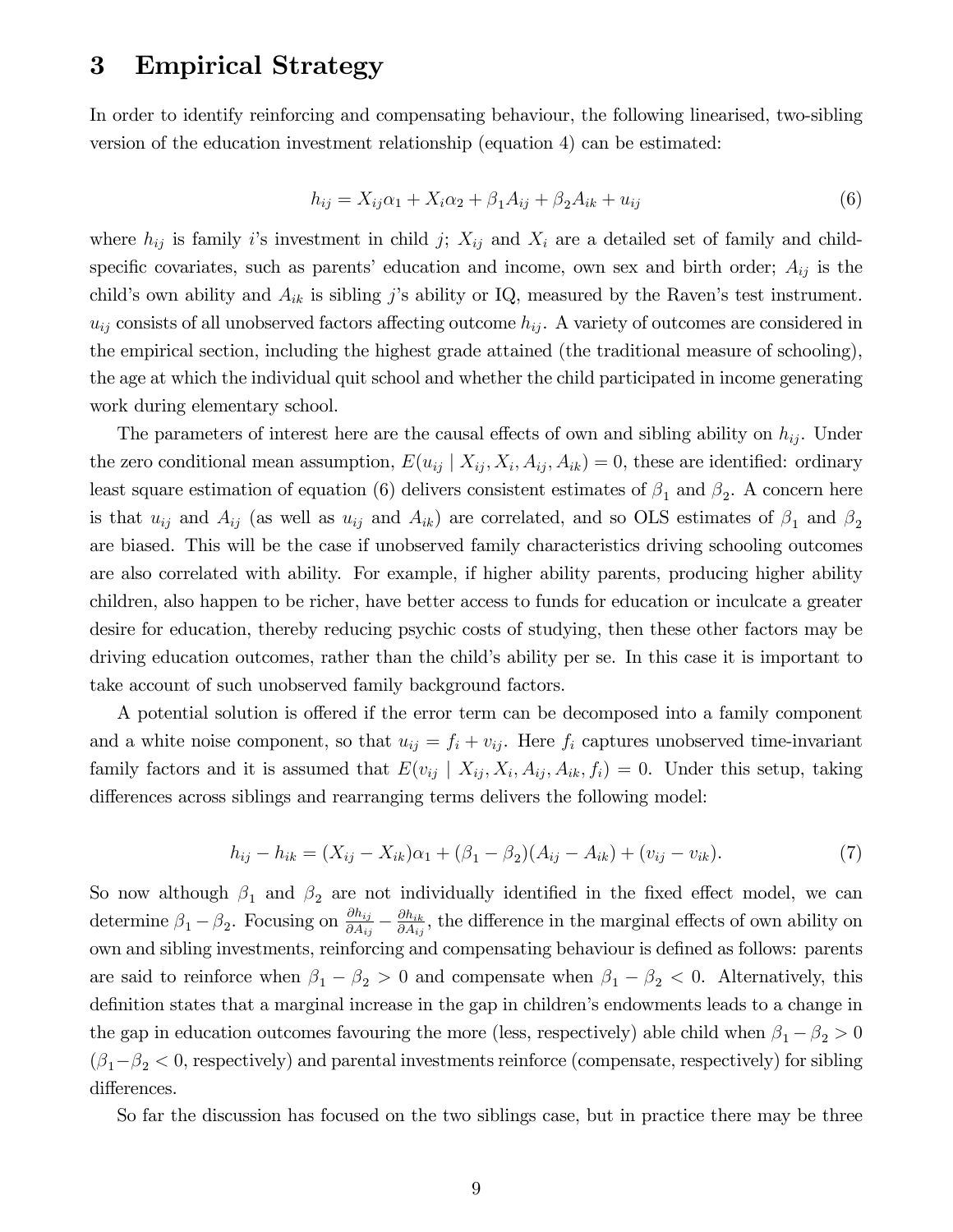or more siblings in the estimation sample. When there are  $n \geqslant 2$  siblings in total, model (6) may be generalised for sibling  $k$  as follows:

$$
h_{ik} = \beta_1 A_{ik} + \beta_2 (A_{i1} + \dots + A_{ik-1} + A_{ik+1} + \dots + A_{in}) + u_{ik}
$$
\n(8)

where the X's have been dropped to simplify the notation. This equation states that investment depends on own ability and on the sum of all siblings' abilities; the restriction here is that siblings' abilities are given equal weight, so that children are treated symmetrically. The within family deviations version of the model is as follows: $^{14}$ 

$$
h_{ik} - \overline{h_i} = (\beta_1 - \beta_2)(A_{ik} - \overline{A_i}) + v_{ik} - \overline{v_i}.
$$
\n(9)

Thus, the coefficient on  $A_{ik}$  in a fixed effect regression of  $h_{ik}$  on  $A_{ik}$  will yield an estimate of  $\beta_1 - \beta_2$ . As before, parents reinforce when  $\beta_1 - \beta_2 > 0$  and compensate when  $\beta_1 - \beta_2 < 0$ .

## Econometric Concerns

There are a number of potential objections to the strategy outlined above. First, the measure of ability, the Ravenís test score, may be contaminated by schooling. In this case estimates for  $\beta_1 - \beta_2$  may be upward biased. This suggests that confidence in claims of reinforcing behaviour on the basis of large, positive estimates for  $\beta_1 - \beta_2$  may be justifiably weak. If on the other hand, estimates are close to zero or negative then, given the possible upward bias, there may be greater justification in claiming that this evidence supports the compensating behaviour hypothesis.

A second concern is that if ability is measured with error then the within family estimates will be subject to potentially large attenuation biases (on the assumption that measurement error is classical). As will be seen in the estimates presented below, the within estimates are frequently larger, in absolute terms, than the pooled OLS estimates of equation (6) under the restriction  $\beta_2 = 0$ , suggesting that measurement error may not be a first order concern. (This is the case for some of the estimates for samples stratified by household income, as well as for estimates of the health consequences of child labour.)

Finally, many of the outcomes are discrete and so discrete choice models may be preferred to the linear probability model adopted above.

## 4 Data and Initial Evidence

## 4.1 The Mexican Family Life Survey and Sample Selection

The Mexican Family Life Survey (MxFLS) is a nationally representative household survey, covering over 8,400 households in 150 communities across the whole of Mexico. The survey, undertaken

<sup>&</sup>lt;sup>14</sup>To see this, note that  $h_{ik} - \overline{h_{i}} = \beta_1 (A_{ik} - \overline{A_{i}}) + \beta_2 [A_{i1} + ... + A_{ik-1} + A_{ik+1} + ... + A_{in} - (n-1)\overline{A_{i}}] + u_{ik} - \overline{u_{i}}$  $= \beta_1 (A_{ik} - A_{i.}) + \beta_2 [nA_{i.} - A_{ik} - (n-1)A_{i.}] + u_{ik} - \overline{u_{i.}}$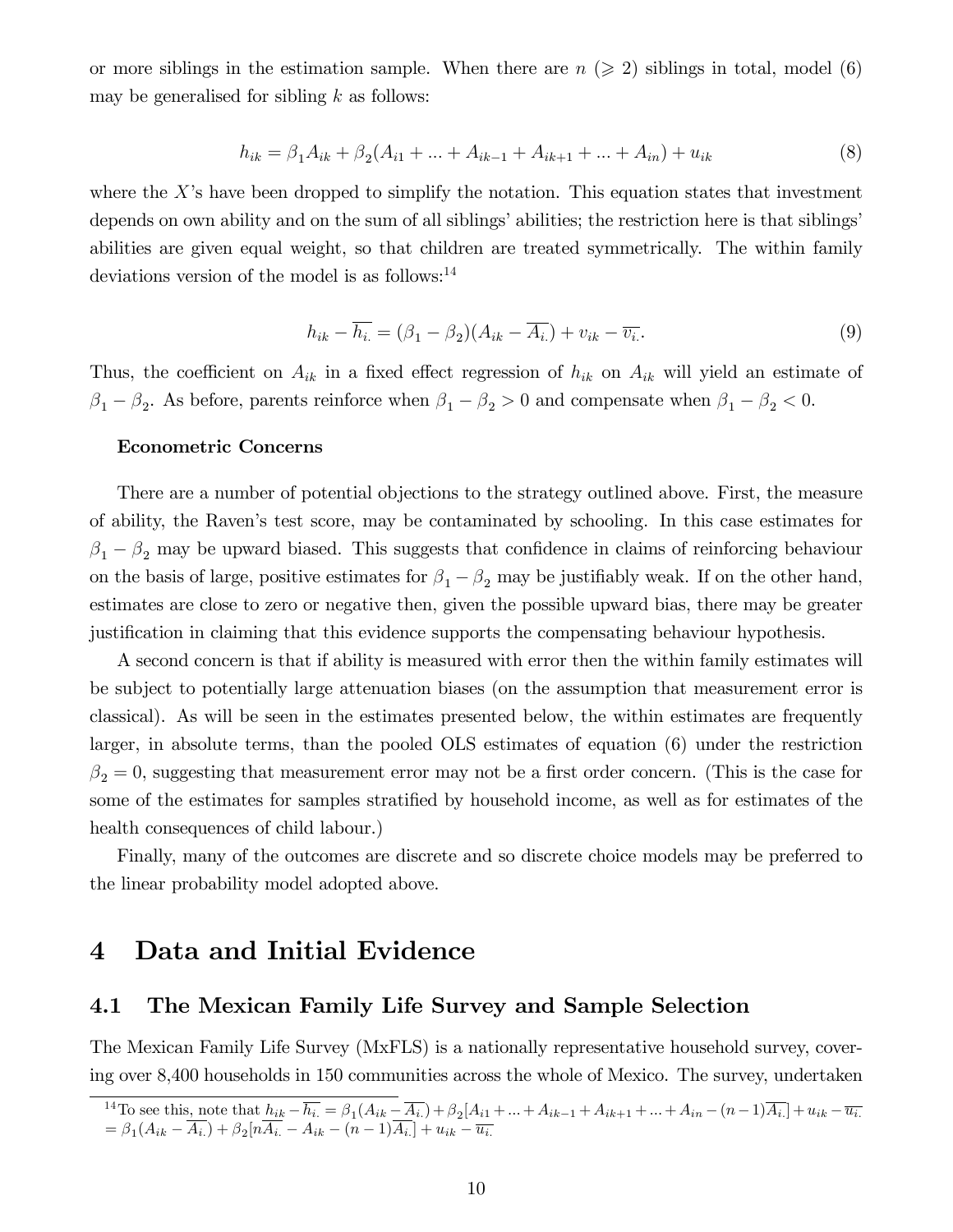in 2002, brings together extremely detailed information on a wide range of social, economic, demographic and health behaviour of individuals and their families. Each member aged 15 and above is interviewed and, importantly for this study, provides information on current and retrospective schooling and employment. A detailed health instrument is also administered, as well as the Ravenís Progressive Matrices test. For further details see Rubalcava and Teruel (2004).

In order to implement the sibling-based fixed effect models described in the previous section, information is required for multiple siblings on completed schooling outcomes (such as final grade attainment) and whether the individual participated in income generating work during childhood. For these reasons sample selection is on children aged 15 to 30 still residing in the household, and on households where there are at least two such children.<sup>15</sup>

Table 1 summarises the data for three sets of sub-samples employed in the empirical analysis. The first three columns report summary statistics for children aged 15 to 30 from households where there are at least two children in this age range residing in the household; the next three columns report statistics for children aged 15 to 30 who have quit school from households where there are at least two such children; the final three columns report statistics for male children aged 15 to 30 from households where there are at least two brothers in this age range. The first two sub-samples are used in the analysis on the role of ability in schooling. The last sub-sample is employed in the analysis on the health effects of child labour.<sup>16</sup>

The Raven's test score is standardised so that the mean is zero and variance unity within each year cohort for all individuals in the survey aged 15 to 21 and for the group aged 22 to 30. The summary statistics suggest that the sample selection rules generate sub-samples fairly representative of the population surveyed in the MxFLS: test scores range between 10% of a standard deviation below (column 5) and 9% of a standard deviation above (column 2) the survey average.

For the analysis of the effect of within family variation in ability on schooling and child labour outcomes, six outcomes, reported in Table 1, are considered: the highest grade attained; whether or not an elementary grade was repeated; age of enrolment into elementary school; age quit school; whether or not attended secondary school; and whether or not participated in income generating work during elementary school. Arguably a measure such as age of quitting school better captures parental investments than final grade attainment since the latter captures both parental investments and ability even if parents invest equally in high and low ability children.<sup>17</sup>

Child labour' in this study refers to whether the individual worked or developed an activity to help with household expenditure whilst attending elementary school. I use the terms 'child labour'

 $15$ Such a wide age range is used to increase the sample size. It might be argued that children up to the age of 30 still residing with their parents are not a representative sample and so this selection rule may lead to biased results. In order to address this crticism, in the empirical analysis I also report results for the sample of siblings age 15 to 21.

<sup>&</sup>lt;sup>16</sup>The reason for this last selection rule is that boys are much more likley than girls to be engaged in income generating work at a young age.

 $17$  For example, if parents use a rule such that each child quits at the same age and also treat children equally on other dimensions such as time use, the higher ability child will still have higher attainment becuase he or she is likley to repeat a grade.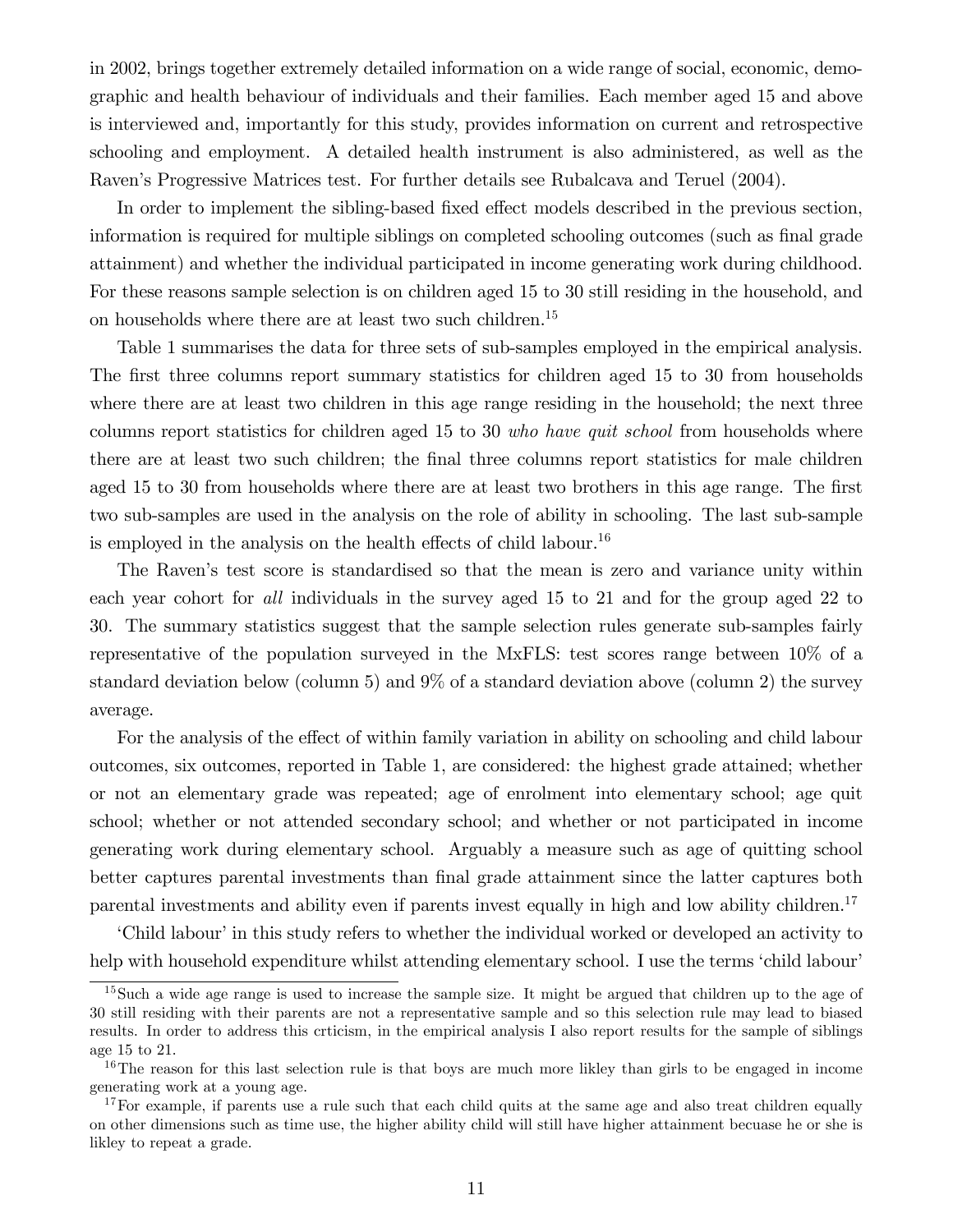and 'income generating work during elementary school' interchangeably. It should be noted that one limitation of the data is that information on work during childhood is available only for this variety of child labour. Non-market work, such as in household production, may also have longterm consequences on health. In addition, the exact nature of the income generating work during childhood is not reported.

The table also reports summary statistics for the seven health related outcomes used for the analysis on the long-term effects of child labour: whether the individual was ill in the last four weeks, coded  $0$  or 1; whether the individual suffers from one of seven acute morbidity conditions, coded 0 or 1; a rating, from 1 (very good) to 5 (very bad), of own health; rating of relative health, where 1 indicates that own health is much better than others and 5 indicates that it is much worse than others; whether the individual has had serious health problems during their life; an emotional wellbeing variable which is the mean response to 21 questions where a response of 0 represents never feeling sad, pessimistic, insecure, losing appetite, etc. in the last four weeks and 3 represents always feeling this way; finally, height, standardised to have mean zero and unit variance within each year-sex cohort for ages 15 to 21 and by sex for 22 to 30 year olds. Further details on exact definitions are provided in Appendix A.

## 4.2 Differences in Mean Outcomes For Sibling Pairs

This section presents simple statistics on the differences in various outcomes for high versus low ability siblings, providing some preliminary evidence on the reinforcing-compensating issue. The focus is on sibling pairs - this yields simple pairwise comparisons and so the gain in transparency relative to an analysis using multiple siblings ought to be worth the tradeoff in terms of the fall in the sample size (the regression results in the sub-section below employ the full sample).

Panel A in Table 2 presents for each outcome  $y$ , the mean value of the following family level differences:  $y_{high\ ability\ child} - y_{low\ ability\ child}$ . The results show that the average high-low ability gap in test scores is 0.88 of a standard deviation. This may seem very large but is in line with findings in the psychology literature. For example, Jensen (1982) notes that in the United Sates the gap in IQ test scores between siblings is 0.8 of a standard deviation. Panel A also shows that this test score difference is associated with a 7 percentage point lower probability of repeating elementary grade for the higher ability child and a gap of 0.35 of a grade in attainment. For other outcomes the mean difference does not appear to be statistically significant.

Panel B provides further evidence on this issue by stratifying the sample by education of the head. The mean of the difference between siblings in IQ test scores are broadly similar across the three types of household. The results for households where the head has no education show large and significant differences between the more and less able siblings for two key outcomes: the higher ability sibling attains a higher level of schooling (0.83 of a grade) and attends school for longer (0.67 of a year). In contrast, for less poor and richer households (head has primary or secondary schooling) the differences in attainment and quit age between the more and less able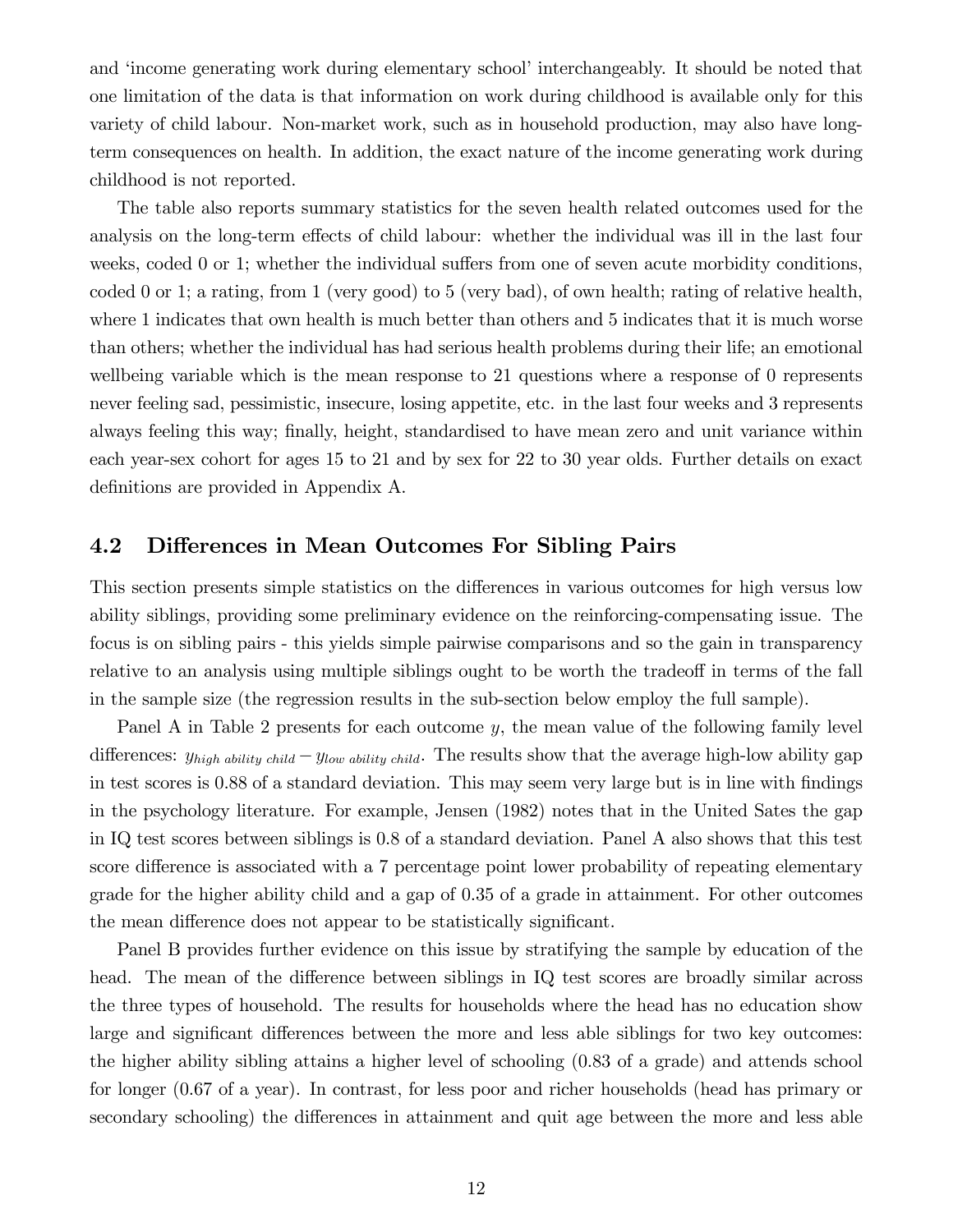child are much smaller and insignificant.

These initial findings suggest that, large average differences in ability within households do not translate into higher attainment for the high ability child, except in the poorest families. In other words, most parents appear to be acting in a compensating manner. In the poorest households there does appear to be a positive relationship between within family ability differences and schooling outcomes.

# 5 Evidence on Parental Preferences: Ability Endowments and Schooling Outcomes

Before presenting the main findings in the next section, a useful starting point is the school and work participation model common in the literature, presented in Table 3. This reports pooled OLS estimates of equation (8) with the restriction that the coefficient on siblings' ability,  $\beta_2$ , is zero. As before, the outcomes are: the highest grade attained; the total number of years in school; whether or not the child undertook paid work whilst in elementary school; age at which the child enrolled into elementary school; age at which the child quit school; and whether or not the child attended secondary school. The sample consists of children aged 15-30 who have quit school from households where there are at least two such children.

The basic regressions in column (1) for each outcome exclude parental education and IQ test scores. The first result of note is that for each of these regressions the coefficients on the Raven's test score are statistically significant and economically meaningful, except in the paid work participation equation. These cross section results suggest that a one standard deviation rise in the test score is associated with: 0.62 of a grade higher attainment; a 9 percentage point reduction in the probability of repeating an elementary grade; 0.35 extra years in school; and a 9 percentage point rise in the probability of attending secondary school.

There may be countervailing forces at play in the paid work equation. If parents are forced to send a child out to work it may make sense to send the brighter one in order to maximise earnings. On the other hand, the human capital investment model, described above, suggests that the optimal strategy is to keep the brightest children in school.

Parental education dummies are added as controls in column (2) of Table 3 for each outcome. As expected, these generally have very large effects on outcomes: head education is important in nearly all of the outcomes whilst the impact of spouse education appears to be strong in the grade repetition and paid work equations, although these latter estimates are quite noisy.<sup>18</sup> Despite these strong effects, adding parental education dummies leads to relatively small declines in the absolute size of the test score coefficient estimates, suggesting that test scores do not simply capture unobserved family background characteristics. Adding head and spouse test scores, as well as parental education dummies in column  $(3)$  leads to a decline in the own test score coefficient

 $18$ Compare with previous findings - e.g. Attanasio et al  $(2006)$ .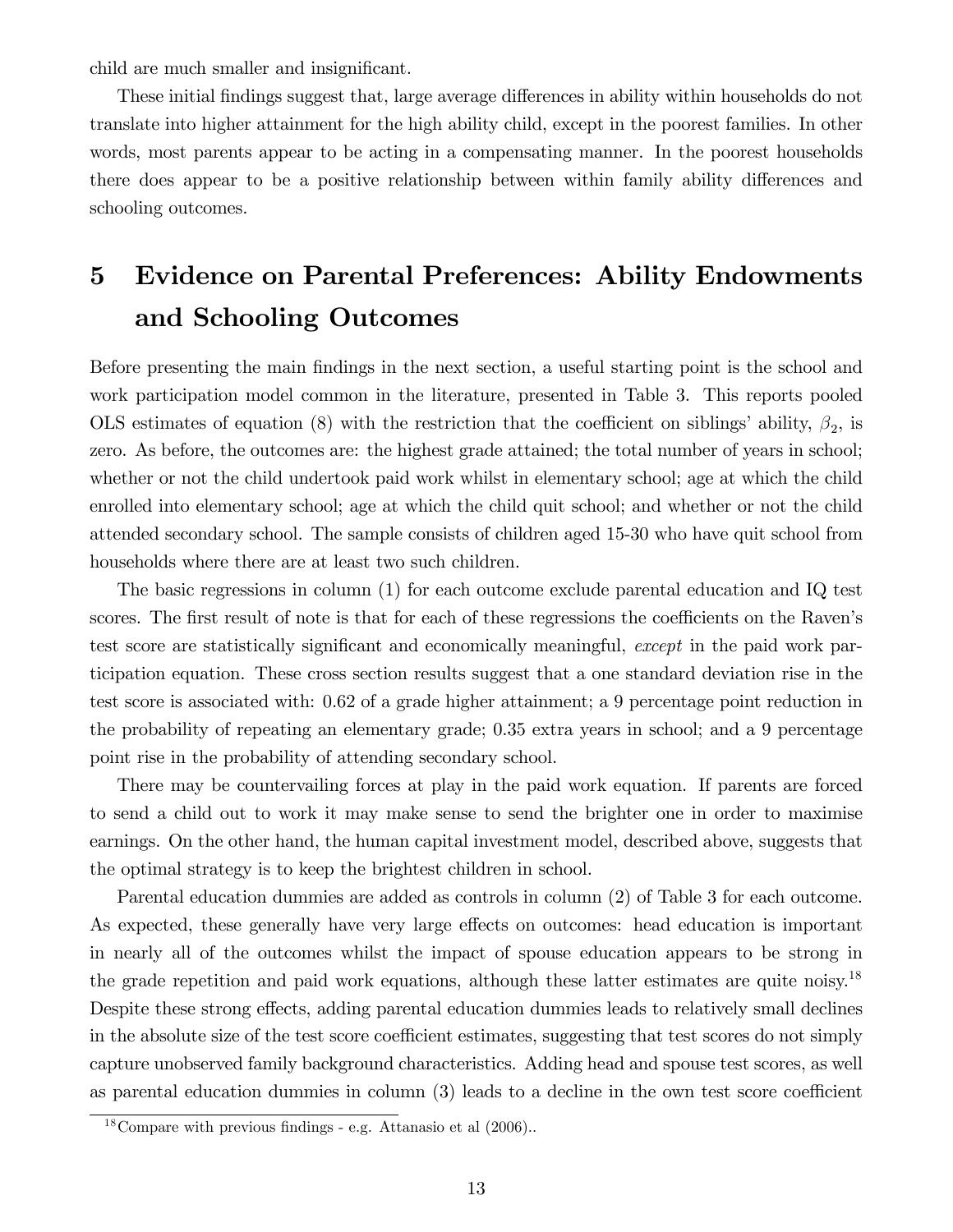estimates of 10 to 20 per cent, relative to the estimates in column (1).

## 5.1 Basic Results

Table 4 presents pooled OLS (panel A) and family fixed effect (panel B) estimates of the impact of the Ravenís IQ test score on schooling and child labour participation outcomes. The pooled regressions estimate the own ability coefficient  $\beta_1$  for the restricted version  $(\beta_2 = 0)$  of equation (8). Meanwhile, the within family regression recovers  $\beta_1 - \beta_2$ , the parameter describing reinforcing or compensating behaviour (see equation 9).<sup>19</sup> If the restriction  $\beta_2 = 0$  holds, then the within family estimator yields  $\beta_1$ , as is usually assumed in sibling-based fixed effect models.

The pooled estimates in Table 4 tend to suggest that across the population, parents reinforce for ability. Thus, higher IQ of one standard deviation leads to higher attainment of 0.72 of a grade and a rise in the school quit age of 0.53 of a year.

The within estimates in panel B of Table 4 suggest that reinforcement is quite mild. For example, the point estimate suggests that a one standard deviation relative rise in own test score leads to higher attainment of 0.37 of a grade relative to siblings. This is quite modest when compared to the average level of attainment for this population (just over eight grades). Similar effects are obtained for schooling outcomes such as age quit school and the probability of attending secondary school. Although it is estimated with large error, the within family estimates also suggest a modest negative effect of ability on the childhood work participation outcome.

The pooled estimates are likely upward biased due to unobserved family-level heterogeneity, whilst the within estimates may be subject to downward bias if measurement error in ability is a significant issue. The true estimates may lie somewhere in between the two sets of results. Furthermore, both sets of results may be subject to upward bias if the IQ measure is contaminated by schooling. Overall, the message from Table 4 appears to be that large within family variation in IQ leads to relatively small differences in attainment: if parents do reinforce for endowment differences amongst their offspring, such reinforcing behaviour is fairly modest.

#### The Ability-Schooling Relationship by Family Income

Table 5 reports pooled estimates without (panel A) and with (panel B) siblings' test scores, as well as within family estimates (panel C), both for the full sample as well as for the sample stratified by education of the head. In the discussion below education of the head is adopted as a marker of the household's permanent income - the first group, where the household is headed by a parent with no education, is referred to as the poorest group and the third group, with head schooled to secondary or higher level, is referred to as the wealthiest set of households.

The results in Table 5 show stark variation in the role of IQ in determining outcomes across the different household types. For example, for the age quit school outcome the within estimates in

<sup>&</sup>lt;sup>19</sup>The pooled regressions control for own age, gender, whether sibling is oldest, family characteristics such as parents' education and IQ test scores, as well as community dummies. The within family regressions include female, sibling is oldest and age dummies as controls.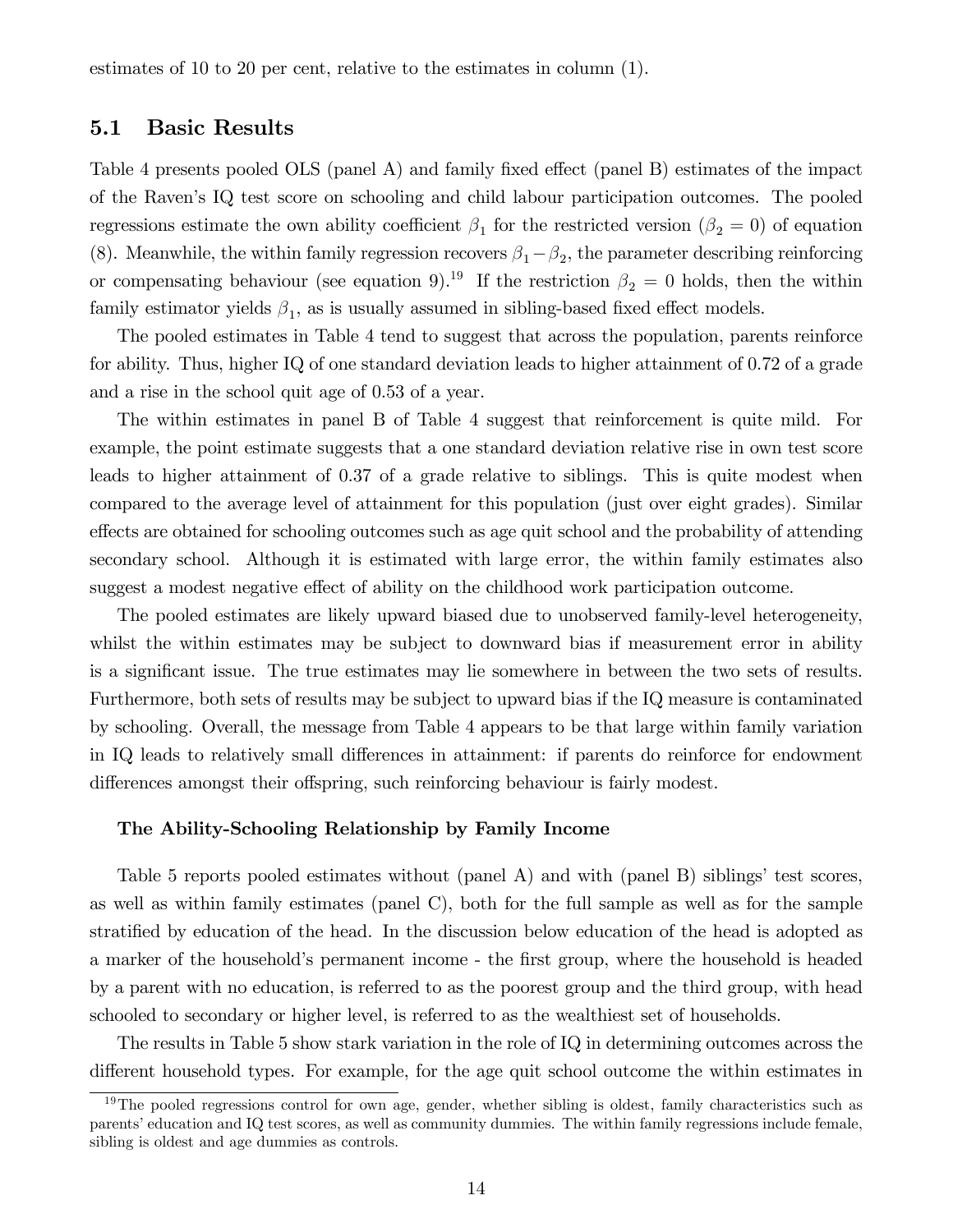panel C show that for the households where the head has secondary schooling or more, the impact of ability is very small and statistically insigniÖcant, suggesting compensating behaviour. For the poorest households, on the other hand, own ability has a positive effect on the age at which the individual quits school.<sup>20</sup> For these households the within estimate of  $0.487$  years is comparable to the pooled estimate in panel A of 0.610 years. This last result suggests that the small within estimates for the wealthiest set of households is not simply driven by measurement error.

Similar patterns across the different types of households are observed for the probability of attending secondary school. On the other hand, the pattern is reversed for elementary grade repetition; but this result for the richer set of households does establish that relative ability clearly matters for some outcomes in this set of families.<sup>21</sup> For the outcome which encapsulates all of these measures, highest grade attained, it is clear that there is greater compensation (less reinforcement) for endowment differences in the richer households than in the poorer ones.

Griliches (1979) is the only other study I am aware of which carries out an analysis similar to the one undertaken here. His analysis is limited to the outcome years of attainment and he does not report whether the coefficients change with family characteristics. He finds that in the pooled sample of sibling pairs the impact of a one standard deviation rise in IQ raises schooling by between 1 and 1.6 years, depending on the data set used.<sup>22</sup> The within estimates suggest a much smaller association: between 0.4 and 0.9 years. Griliches (p.S62) states that: "The fact that the within-families coefficient is lower I interpret as evidence of attenuation. Families do not go all the way with the IQ differences among their children as far as their investment in human capital decisions is concerned." He also speculates (p.S62): "I would expect that within-family variance in socioeconomic achievement would decline at higher income levels." This is not borne out by the Mexican evidence presented here, at least as far as siblings' schooling attainment is concerned.

One other piece of evidence comes from Altonji and Dunn (1996). They find that higher IQ is not associated with higher quality of schooling within families in the US.

## 5.2 Robustness Tests

Ideally the data set for this study would include test scores and schooling information for all children, whether they reside in the household or not. Although such data will eventually be available with the second and third waves of the Mexican Family Life Survey, until that time sample selection rules such as the one employed above (restricting estimates to those households

 $^{20}$ One might ask whether there is any evidence that the poorest parents invest so as to maximise returns. In order to answer such questions we may turn to the pooled regression estimates for  $\beta_1$  and  $\beta_2$  in model (8), reported in panel B of Table 4. The theoretical discussion above showed that parental preferences may be efficient when the marginal effect of a rise in own ability on own investment is positive and the effect is zero for sibling investment, i.e.  $\beta_1 > 0$  and  $\beta_2 = 0$ . Panel B provides estimates for  $\beta_1 > 0$  and  $\beta_2$ , but the rider is that the coefficinet on siblings' ability,  $\beta_2$ , may in fact capture the family fixed effect, as in Chamberlain's (1982) formulation of fixed effects model. The results in panel B suggest that the effect of a rise in own ability on own investment is positive, but the effect on siblings' investment is small and statistically insignificant from zero.

<sup>&</sup>lt;sup>21</sup>The various schooling outcomes may be combined in a dynamic analysis - to be condsidered for future work such as the Markov schooling transition model employed by Behrman et al (2005).

 $^{22}$ Griliches (1979) employs three sibling pairs and two twins data sets, all from the US.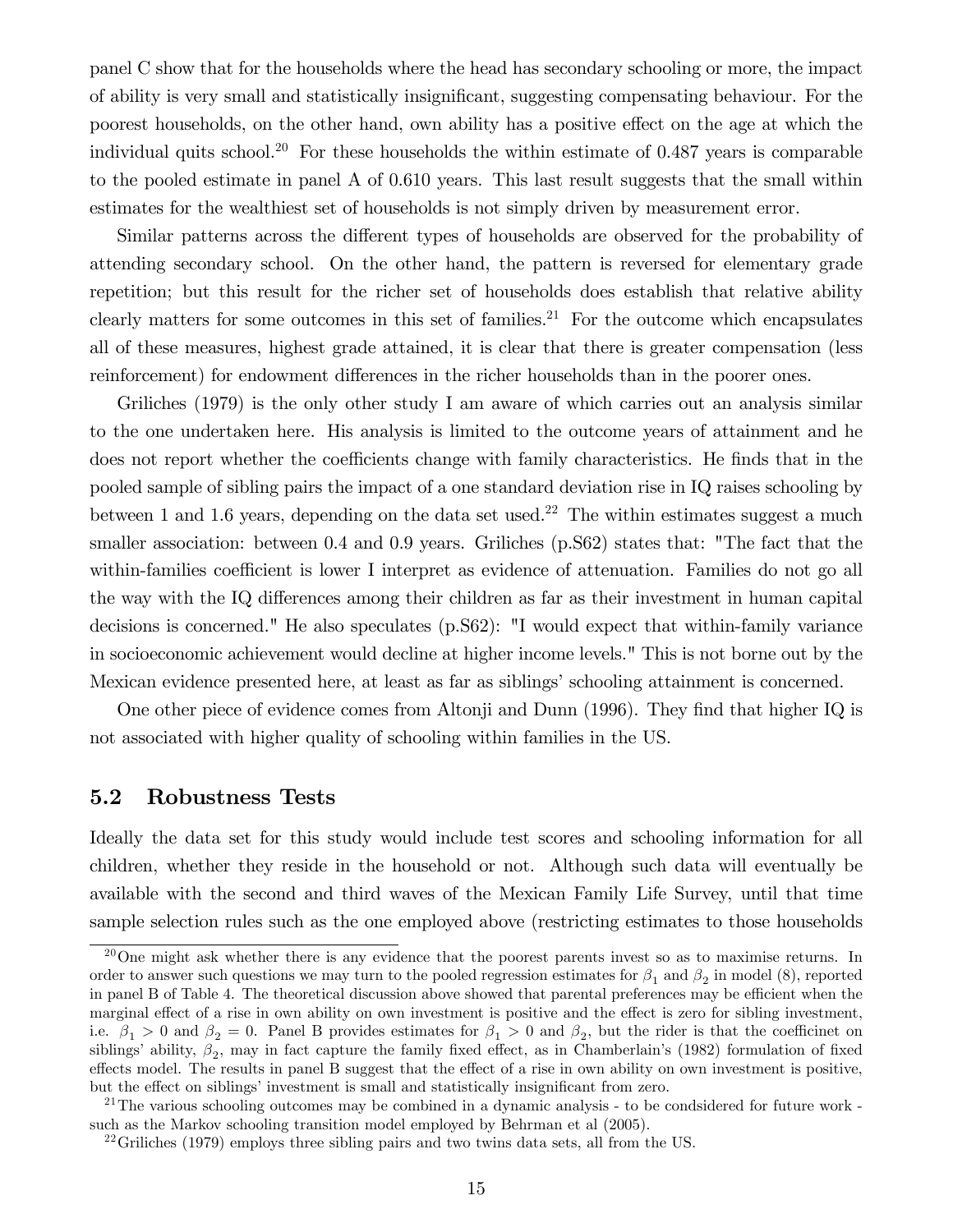where there are at least two children residing in the household within a given age range) are necessary in order to perform within family estimations. In order to obtain a relatively large sample size a wide age range (15 to 30) is used in the preceding analysis. A possible criticism of this sample selection strategy is that children up to the age of 30 still residing with their parents are not necessarily representative of the population. Furthermore, if parents treat boys and girls differently on margins other than ability, then mixed sex siblings may not provide a good testing ground for reinforcing and compensating mechanisms.

In order to probe the robustness of the above results to these two issues, this sub-section reports results using alternative sample selection rules. The first experiment is to narrow the age range and select children where there are at least two children between the ages of 15 and 21 who have quit school from households where there are at least two such children. The results in Appendix Table A1 suggest that the previous results are qualitatively unchanged under the new sample. Indeed, the conclusion that richer parents compensate to a greater degree than poorer ones now appears to be even stronger: the pooled coefficient estimates for the IQ test score for the grade attainment outcome for the poorest and richest households are 0.82 and 0.21 respectively; the within estimates are 0.39 and -0.11 (the estimates are now much noisier due to the reduced sample size).

Table A2 reports estimates for the brothers only and sisters only samples (the age range is 15 to 30). The sample size is now much diminished, but it is clear from the results that estimates for brothers and sisters are broadly similar.

# 6 Evidence on Inequalities Arising From Within Family Variation in Child Labour Participation

The results in the previous section suggest that the tendency amongst parents to reinforce for endowment differences amongst their children is not strong. But still, inequalities in parental allocations will remain. In particular, there are substantial inequalities within the family on the child labour participation margin. For example, in the brothers sample used below, of the families where at least one brother worked as a child, in 80% of cases there is some variation within the family on this margin.<sup>23</sup> Even though parents may be averse to inequalities between their children, these inequalities may nevertheless be a natural by-product of, for example, fixed costs in the child labour participation decision. Parents may then be forced to pick and choose amongst their young children for child labour. The question then is do these differences in labour participation matter in the long run? If parents can take compensating action then it may be that any adverse consequences of working as a child are mitigated.

The evidence below suggests that there are large negative long-term health consequences for

 $^{23}$ For this sample, in  $4\%$  of families all brothers worked to generate income for the household during elementary school; in 18% of families at least one brother worked whilst a second brother did not; and in the remaing 78% of families, none of the brothers worked.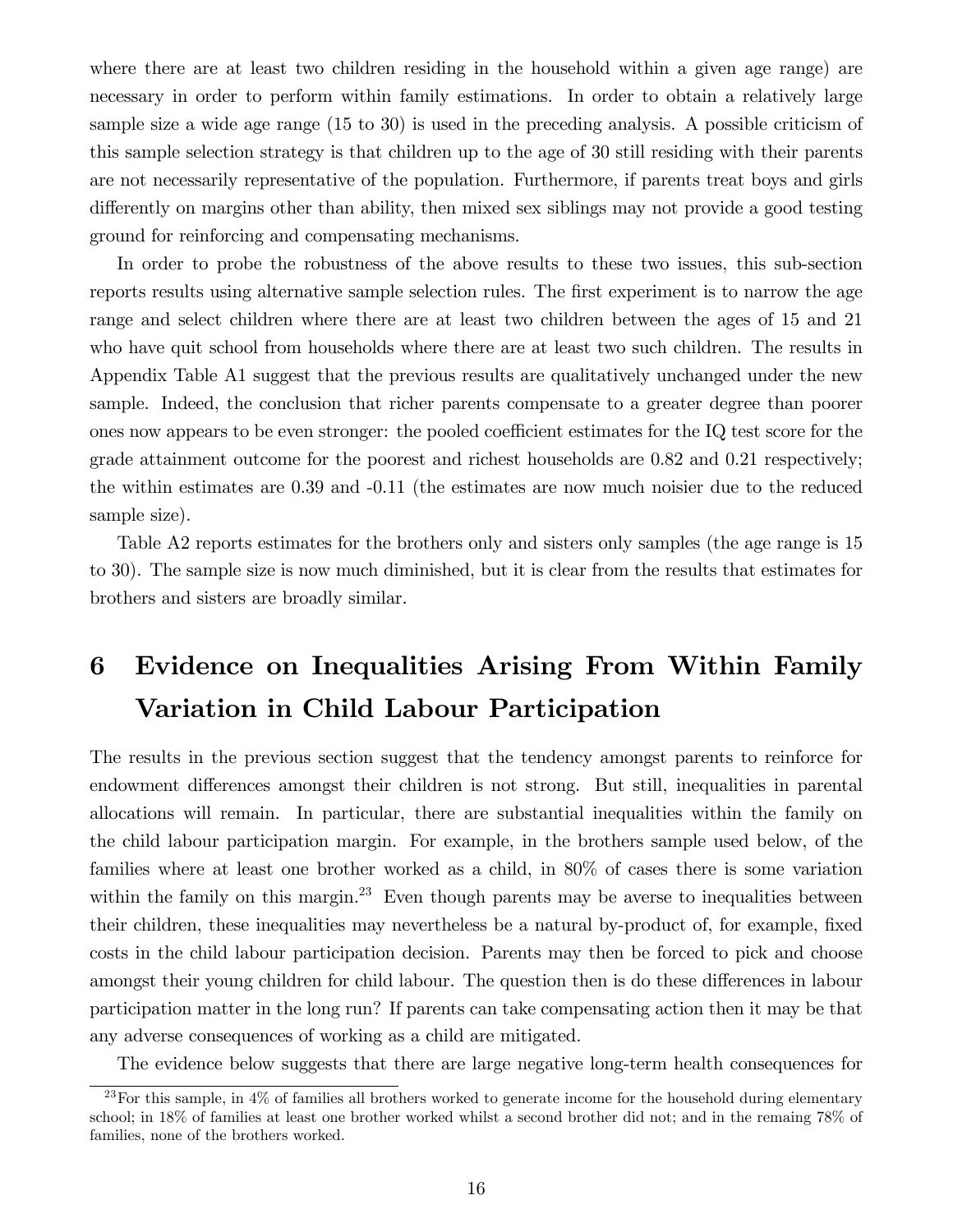the working child. Even if most parents are acting in a compensating manner along the IQ or ability dimension they are unable to undo the harmful effects of one of their children working in an income generating activity at a young age.

Using the retrospective question asked of all individuals of fifteen and above on whether they participated in an income generating activity during elementary school, this section investigates the long-term effects (at ages 15 to 30) of this type of work on health outcomes.<sup>24</sup> It also considers the association between child labour and schooling.

The strategy once again relies on sibling methods, this time to control for time-invariant unobserved family characteristics which may be correlated with the child labour decision. Before proceeding further, it should be noted that the sample selection for the analysis below is male siblings, since young daughters are much less likely to undertake paid work than sons.<sup>25</sup> Thus, in the within family estimates, the comparison is between brothers who participated in paid work during their childhood and those who did not.

## 6.1 The Long-Term Effects of Child Labour on Health Outcomes

For the brothers aged 15 to 30 sample, Table 6 reports pooled and within family estimates of the effect of undertaking income generating work during childhood for seven current health-related outcomes: whether the individual was ill in the last four weeks; whether the individual suffers from an acute morbidity condition; rating of own health; health relative to others; whether the individual has had serious health problems during their life; an emotional wellbeing variable; and height, standardised to have mean zero and unit variance. Further details of these variables are provided in Appendix A.

The first two measures may be considered 'hard' measures of health, since they ask about specific illnesses and conditions, whilst the remaining four (excluding height) are 'soft' measures since they are more subjective and there may be concerns about anchoring for these measures.

The key finding in Table 6 is apparent from each of the first columns of the within family regressions for 'acute morbidity' and 'ill last four weeks': the coefficients for participation in income generating work in both cases are large and statistically significant. These suggest that child labour leads to an 8.3 percentage point greater likelihood of having one of seven acute morbidity conditions and a 16.0 percentage point greater likelihood of having had one of fifteen illnesses in the recent past. These represent rises of 93 per cent and 28 per cent, respectively, relative to the means for these two outcomes reported in the last three columns of Table 1. Comparing the pooled and within family estimates for acute morbidity reveals the importance of controlling for unobserved family characteristics: the within estimate is over twice as large as the pooled estimate.

<sup>&</sup>lt;sup>24</sup>As noted earlier, the Mexican Family Life Survey only collects this type of child work for individuals aged 15 and above.

 $^{25}$ Only 4% of daughters aged 15-30 in the household undertook such work whilst the number is 11% for sons. The results for females (not reported) are in fact qualitatively similar to those for males, though the parameters are estimated with greater noise.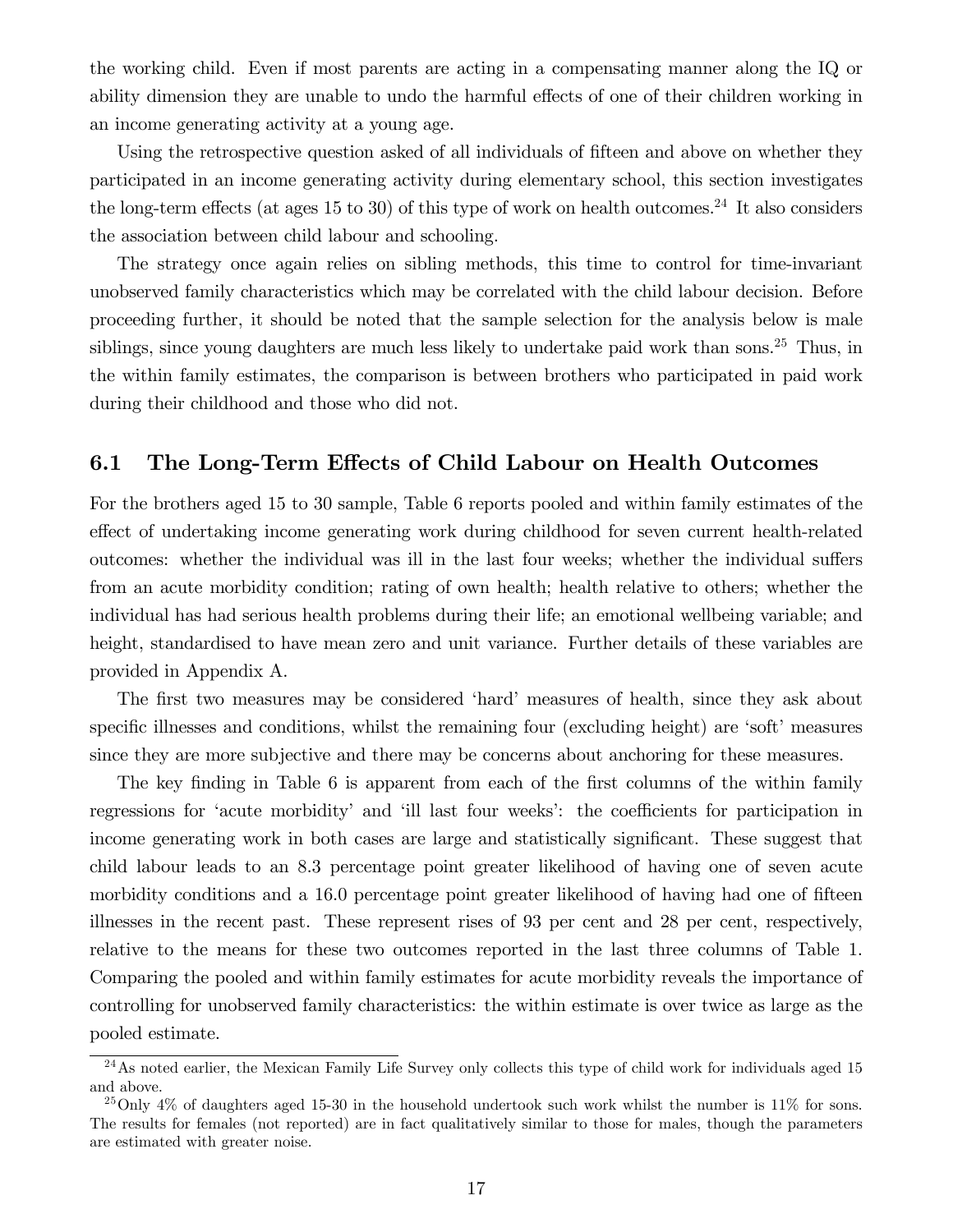For the four subjective health measures, the coefficient on paid work is statistically significant in only one case: the sibling who undertook income generating work during elementary school scores worse on emotional wellbeing. For height, the within estimates, though noisy, suggest that siblings who worked during their childhood are about 5 per cent of a standard deviation taller in adolescence and adulthood than those who did not. Given the negative effects of health suggested by the other health outcomes, one explanation for this Önding is that at the time the decision is made, parents select their *healthier* or fitter children for child labour.<sup>26</sup>

One econometric concern is that although the common family-level characteristics are controlled for in the within family regressions, the possibility remains that omitted individual factors correlated with child labour participation may in fact be driving the estimated effects on health outcomes. In order to account for some of this individual-level heterogeneity the regressions in the second column for each outcome in Table 6 include individual IQ test scores. The results in the previous section suggested that there is some, perhaps weak, relationship between ability and participation in child labour. If ability also determines health, then omitting it from the within family regressions may lead to upward biased estimates of the impact of child labour. In fact the results in Table 6 suggest that there is little change in the estimates of the impact of child work on health when ability is taken into account.

A further, and arguably more important, test of the importance of within family heterogeneity is provided by including controls in the regressions for the individual's occupational status and sector of employment. Apart from incorporating the effects of current work, these should also capture less easily measured factors such as greater parental care for one child over another, assuming these also determine adult labour market outcomes. The results are shown in the third and final column for each outcome in Table 6. These regressions now include eight current occupational status dummies as well as dummies for Mexican industrial classification codes for the individualís sector of employment. The work status dummies include whether the individual is in employment, whether he or she is a student and whether he or she is currently too sick to work. The results in Table 6 show that the previous conclusions are robust to the inclusion of these variables. Indeed, for the acute morbidity outcome, the coefficient on income generating work during childhood *rises* by over 10 per cent.

#### Further Robustness Tests

Table A3 in the Appendix reports estimates for the narrower age range of 15 to 21 year old brothers. Due to the lower cut-off point for age, the sample size is now halved and the standard errors are larger. The within family estimates for the coefficient on income generating work during childhood, both for the 'ill last four weeks' and 'acute morbidity' outcomes, appear to be in line with those reported in Table 6, although the former is now measured with substantially bigger

 $^{26}$ Stratifying the sample by education of the head (results are not reported) suggests that there may be an upward gradient with respect to head's education in the adverse effects of child labour, though due to the small sample size, none of the coefficients are statistically different from zero.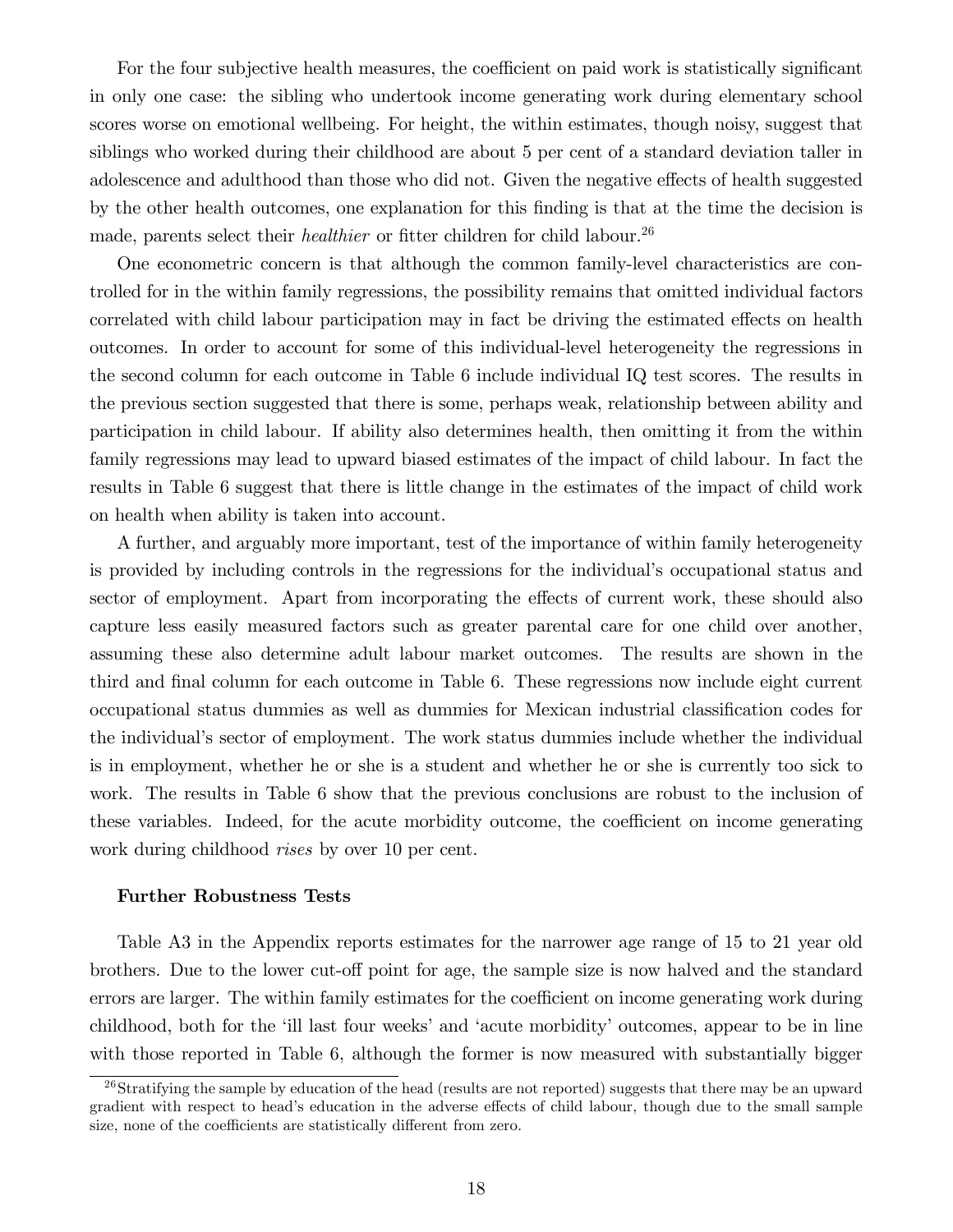error. For the other four health outcomes, child work appears to lead to worse health outcomes, but these estimates are not statistically significant. Overall, the results do not appear to be sensitive to the age at which the cut-off point is set for the sample selection rule.<sup>27</sup>

## 6.2 Child Labour and Education

The next set of results report estimates from regressions of education outcomes on child labour participation. Unlike the analysis of the effects on health outcomes, this exercise does not provide causal evidence on the effects of child labour, but rather it is a descriptive exercise which sheds light on the association between child labour and schooling.<sup>28</sup> Put another way, the question answered here is: What is the schooling outcome conditional on the individual participating in income generating work during childhood? As will be shown, the family fixed effect model once again proves itself useful in uncovering estimates substantially different from those where family-level unobserved heterogeneity is not accounted for.

Table 7 shows pooled and within family estimates for five schooling outcomes for the sample of brothers aged 15 to 30, where the brothers have all quit school. Though the child labour coefficients are estimated with large error, perhaps due to the small sample size, the results in Table 7 appear to tell a consistent story across the various schooling outcomes: Örst, participation in income generating work as a child is associated with relatively large (when compared with the effect of  $IQ$ ) test scores) losses in schooling; and second, it is important to take into account unobserved time invariant family characteristics  $\overline{\phantom{a}}$  for three of the five outcomes (attainment, age quit school and whether or not the individual attended secondary school) the association is substantially larger for the within estimates than for the pooled estimates.

# 7 Conclusion

This paper develops a model of parental investment in children of varying ability. The model stresses the different tradeoffs faced by credit constrained and non-credit constrained households. The model predicts that richer parents can invest efficiently and offset inequalities in children's adult incomes via transfers. If poorer parents invest efficiently then the resulting income inequalities between children cannot be offset since parental transfers are limited or non-existent. Thus, if parents are averse to inequality amongst their children then poorer households will allocate more resources to the less able child, trading off some efficiency for greater equity. This simple model predicts that the ability-investment association is stronger in better off households, i.e. richer households probably reinforce more (and certainly no less) than poorer households.<sup>29</sup>

 $^{27}$ Qualitatively similar results are obtained when the cut-off age is set to 18, although this time the standard errors are even larger.

<sup>&</sup>lt;sup>28</sup>More so than adult health and child labour, schooling and child labour decisions are likely to be jointly determined.

 $^{29}$ Another interpreation of this result is that rich parents are able to fulfil their children's full potential, whilst the lack of opportunity limits able children in poorer households.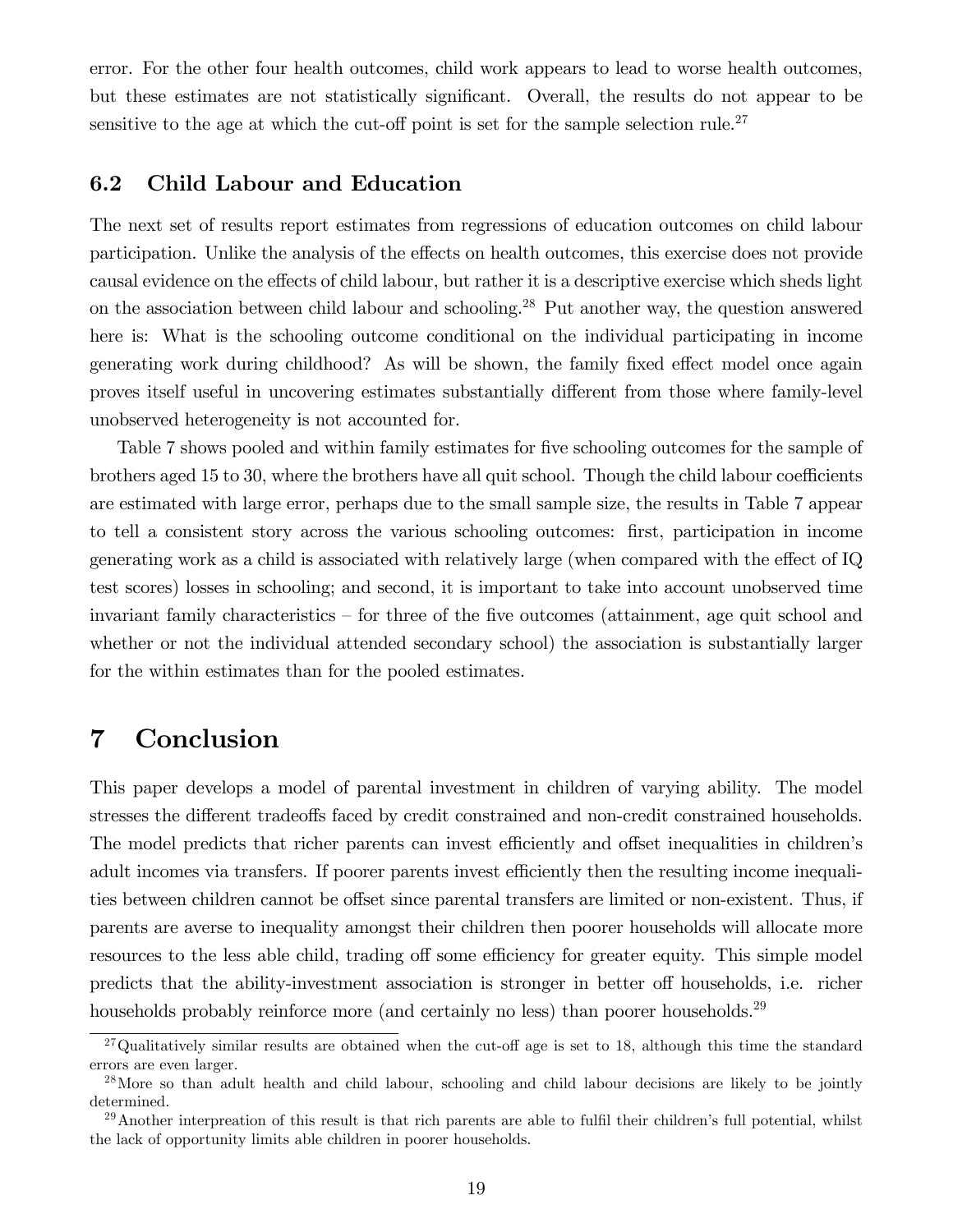These predictions are tested using Mexican household data. Using IQ test score measures as a direct measure of individuals' endowments, I find that even though there appear to be large differences in ability between siblings, these do not lead to large differences in schooling. There is no evidence of strong reinforcing behaviour. Furthermore, richer parents appear to engage in greater compensating behaviour than poorer ones.

I then investigate whether the large observed variation in child labour participation leads to any significant adverse effects for the sibling who works. If parents take compensating action, then it may be that any adverse effects are mitigated. More specifically, the question addressed is: What is the long-term health effect of participating in income generating work at a young age? The results show that there are large negative effects on health. Taken together, these results suggest that even though parents may compensate for endowment differences along some dimensions, at the end of the day they nay be forced to pick and choose amongst their offspring for some allocations, leading to large inequalities.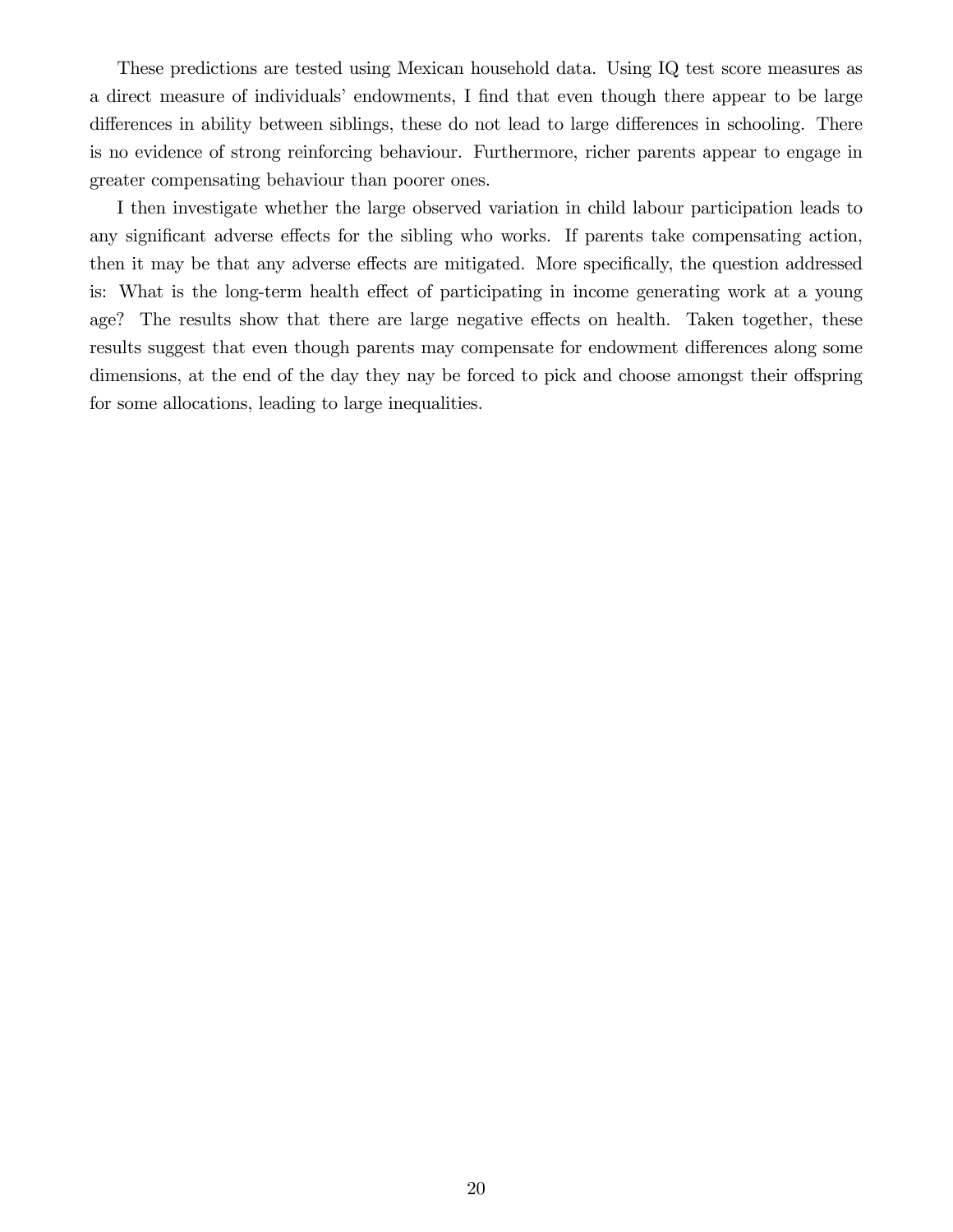#### References

Altonji, J and T Dunn (1996) "Using Siblings to Estimate the Effect of School Quality on Wages", The Review of Economics and Statistics, V.78(4), pp. 665-671.

Ashenfelter, O and A Krueger (1994) "Estimates of the Economic Return to Schooling from a New Sample of Twins", The American Economic Review, V. 84(5), pp. 1157-1173.

Ashenfelter, O and C Rouse (1998) "Income, Schooling, and Ability: Evidence from a New Sample of Identical Twins", The Quarterly Journal of Economics, V.113(1), pp. 253-284.

Ashenfelter, O and D Zimmerman (1997) "Estimates of the Returns to Schooling from Sibling Data: Fathers, Sons, and Brothers", *The Review of Economics and Statistics*, V.79(1), pp. 1-9.

Attanasio, O et al (2006) "Child education and work choices in the presence of a conditional cash transfer programme in rural Colombia", Institute for Fiscal Studies Working Paper W06/13.

Becker, G (1991), *Treatise on the Family*, Harvard University Press.

Becker, G and N Tomes (1976), "Child Endowments and the Quantity and Quality of Children ", The Journal of Political Economy, V.84(4), pp. S143-S162.

Behrman, J, R Pollak and P Taubman (1982) "Parental Preferences and Provision for Progeny", The Journal of Political Economy,  $V$  90(1), pp. 52-73.

Behrman, J, M Rosenzweig and P Taubman "Endowments and the Allocation of Schooling in the Family and in the Marriage Market: The Twins Experiment", The Journal of Political Economy, V.102(6), pp. 1131-1174.

Behrman, J, P Sengupta and P Todd (2005) "Progressing through PROGRESA: An Impact Assessment of a School Subsidy Experiment in Rural Mexico" Economic Development and Cultural *Change*, volume 54  $(2005)$ , pages  $237-275$ .

Bernheim, B, A Shleifer and L Summers (1985) "The Strategic Bequest Motive", The Journal of Political Economy, V.93(6), pp. 1045-1076.

Boissiere, M, J Knight and R Sabot (1985) "Earnings, Schooling, Ability, and Cognitive Skills", The American Economic Review, V. 75(5), pp. 1016-1030.

Cahan, S and N Cohen (1989) "Age versus Schooling Effects on Intelligence Development", Child Development, V. 60(5), pp. 1239-1249.

Card, D (1994) "Earnings, Schooling and Ability Revisited", Research in Labor Economics, V.14, pp 23-48.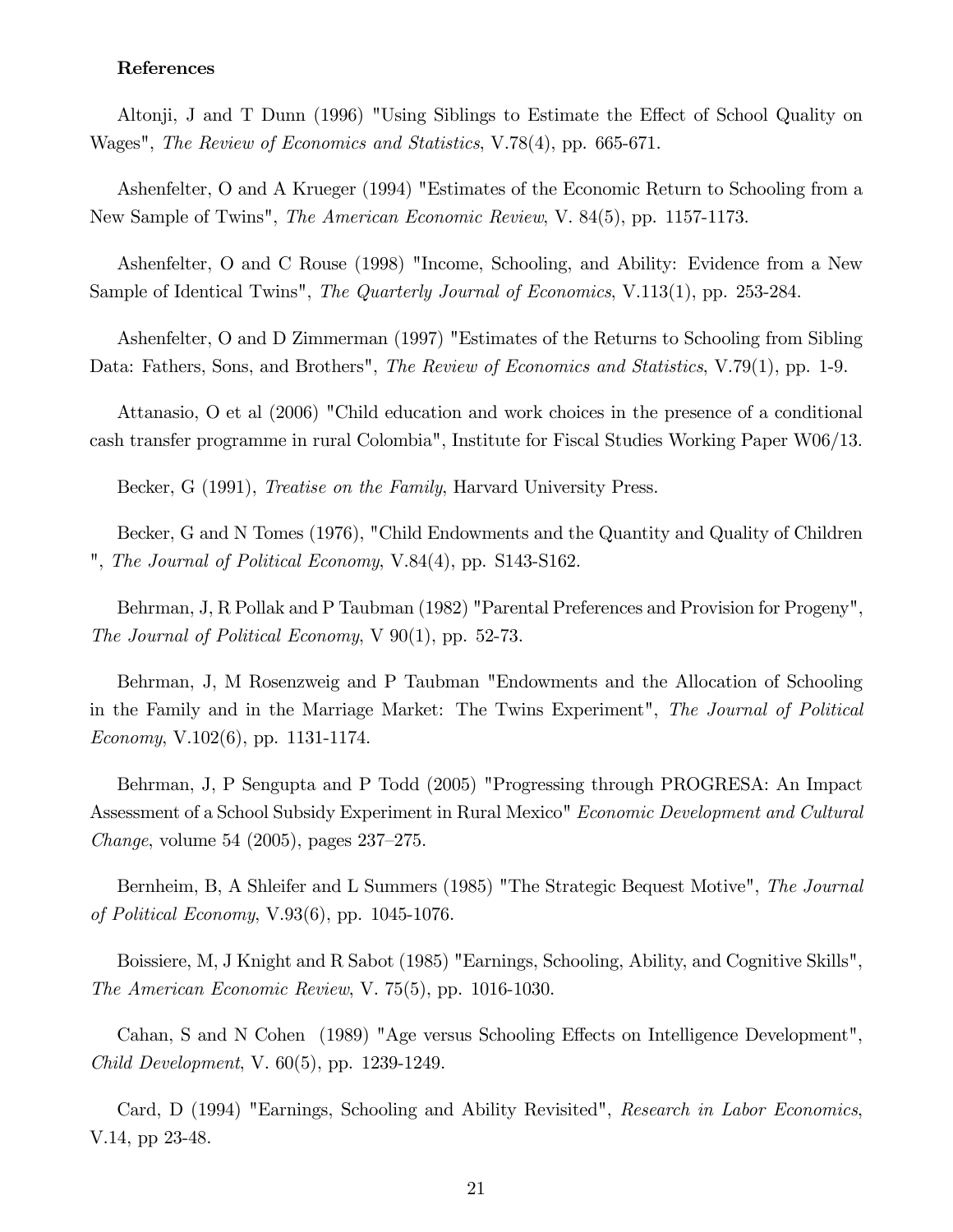Card, D (2001) "Estimating the Return to Schooling: Progress on Some Persistent Econometric Problems", Econometrica, V. 69 (5), pp. 1127-1160.

Chamberlain, G (1982) "Multivariate regression models for panel data", Journal of Econometrics, V.18, pp 5-46.

Chamberlain, G and Z Griliches (1975) "Unobservables with a Variance-Components Structure: Ability, Schooling, and the Economic Success of Brothers", International Economic Review, V.16(2), pp. 422-449.

Cox, D (1987) "Motives for Private Income Transfers", The Journal of Political Economy, V.95(3), pp. 508-546.

Currie, J and D Thomas (1995) "Does Head Start Make a Difference?", The American Economic Review, V.85(3), pp. 341-364.

Edmonds, E (2007) "Child Labor", forthcoming, Handbook of Development Economics, Elsevier.

Ermisch, J and M Francesconi (2000) "Educational Choice, Families, and Young People's Earnings", *The Journal of Human Resources*, V.35(1), pp. 143-176.

Geronimus, A and S Korenman (1992) "The Socioeconomic Consequences of Teen Childbearing Reconsidered", The Quarterly Journal of Economics, V. 107(4), pp. 1187-1214.

Goldberger, A (1978) "The Genetic Determination of Income: Comment", The American Economic Review, V.68(5), pp. 960-969.

Griliches, Z (1977) "Estimating the Returns to Schooling: Some Econometric Problems", Econometrica, V.45(1), pp. 1-22.

Griliches, Z (1979) "Sibling Models and Data in Economics: Beginnings of a Survey", The Journal of Political Economy, V.87(5), pp. S37-S64.

Hansen, K, J Heckman and K Mullen "The effect of schooling and ability on achievement test scores", Journal of Econometrics 2004, vol 121, 1-2, pp 39-98.

ILO (2001) Yearbook of Labor Statistics.

Jensen, A (1982) The Limited Plasticity of Human Intelligence,

Light, A and K McGarry (2004) "Why Parents Play Favorites: Explanations for Unequal Bequests", The American Economic Review, V.94(5), pp. 1669-1681.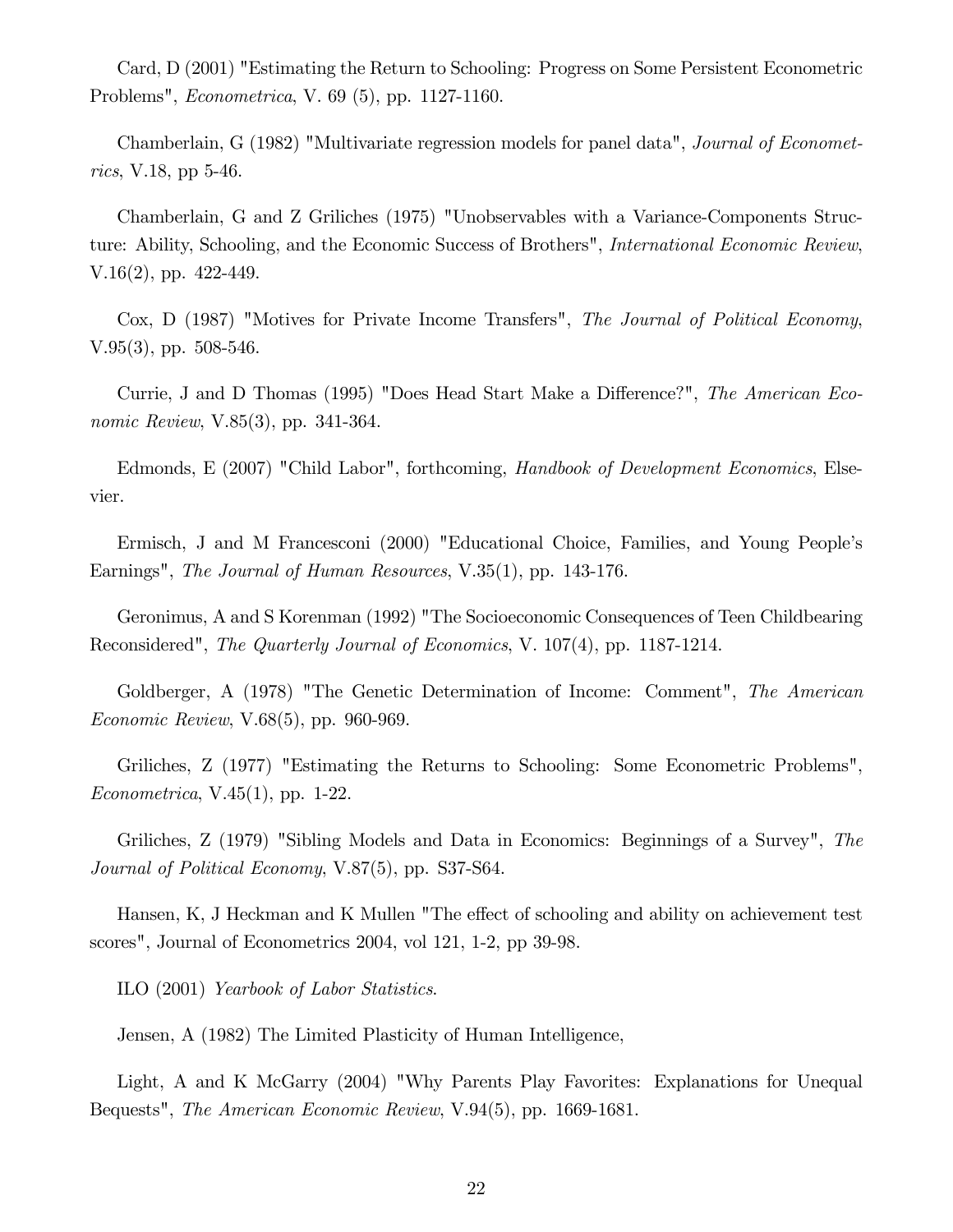Parsons, D and C Goldin (1989) "Parental Altruism and Self-Interest: Child Labor among Late Nineteenth-Century American Families", Economic Inquiry, 27(4).

Pitt, M, M Rosenzweig and M Hassan (1990), "Productivity, Health, and Inequality in the Intrahousehold Distribution of Food in Low-Income Countries", The American Economic Review, V.80(5), pp. 1139-1156.

Pollak, R (1998) "Tied Transfers and Paternalistic Preferences", The American Economic Review, V.78(2), pp. 240-244.

Plomin, R and D Daniels (1987) 'Why are Children in the Same Family so Different From Each Other?' *Behavioral and Brain Sciences*, 10, pp. 1-16.

Raven, J (1956) Guide to the Colored Progressive Matrices, London: Lewis.

Raven J (2000) "The Raven's Progressive Matrices: Change and Stability over Culture and Time", Cognitive Psychology, V. 41(1), pp. 1-48.

Rosenzweig, M and J Wolpin (1995) "Sisters, Siblings, and Mothers: The Effect of Teen-Age Childbearing on Birth Outcomes in a Dynamic Family Context", Econometrica, V. 63(2), pp. 303-326.

Rubalcava, L and G Teruel (2004) "The role of maternal cognitive ability on child health", Economics & Human Biology, V. 2(3), pp 439-455.

US Department of Labor (1998) Sweat and Toil of Children: Efforts to Eliminate Child Labor.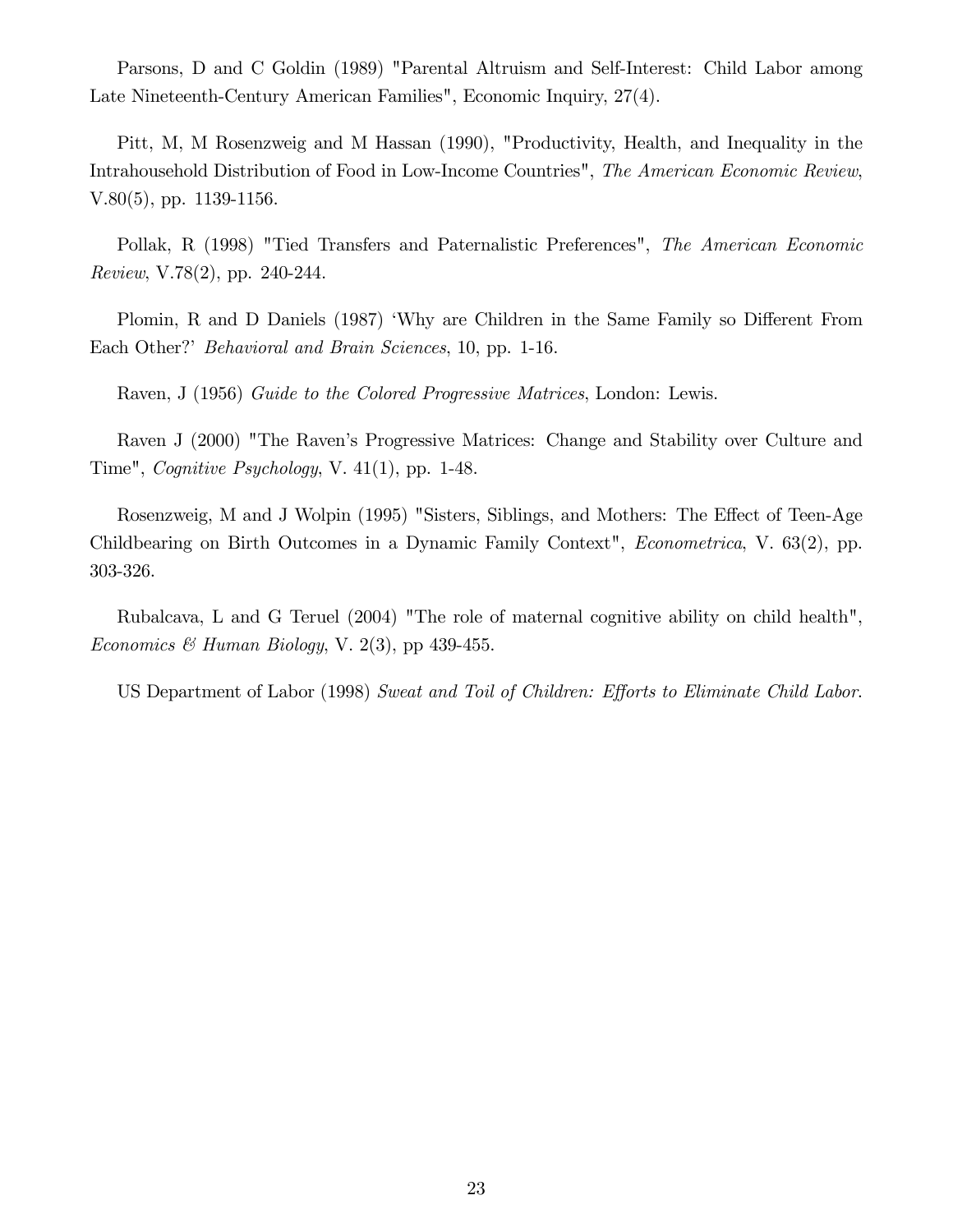## Appendix A: Definitions of Health and Child Labour Variables

III last four weeks' is a zero one dummy, coded one if the individual reports having any one of the following 15 conditions in the last four weeks: flu; cough; difficulty breathing; stomach ache; nausea or vomited; diarrhea; swollen joints; rash; irritated eyes; tooth ache; headache; fever; body ache; chest pain; and awoke with headaches.

ëAcute morbidityíis a zero one dummy, coded one if the individual has any one of the following conditions: diabetes; hypertension; heart disease; cancer; rheumatoid arthiritis; gastric ulcer; migraine; or another, self-reported chronic illness.

Rate own health is the response to the question "Currently, would you say that you health is  $\ldots$ ?" Options run from 1 (very good) to 5 (very bad).

ERE iRelative health' is the response to the question: "If you compare yourself with people the same age and gender, would you say your health is ...?" Options vary between 1 (Much better than others) to 5 (Much worse than others).

ëHad serious health problemsí -is a zero one dummy, coded one if the response is Yes to the question: "Have you ever had any serious health problems during your life?"

Emotional wellbeing' is the mean response to 21 questions where a response of 0 represents never feeling sad, pessimistic, insecure, losing appetite, etc. in the last four weeks and 3 represents always feeling this way.

The variable 'Income generating work during elementary school' is a yes  $/$  no response to the question: "Whilst attending elementary school, did you work or develop an activity to help with household expenditure?"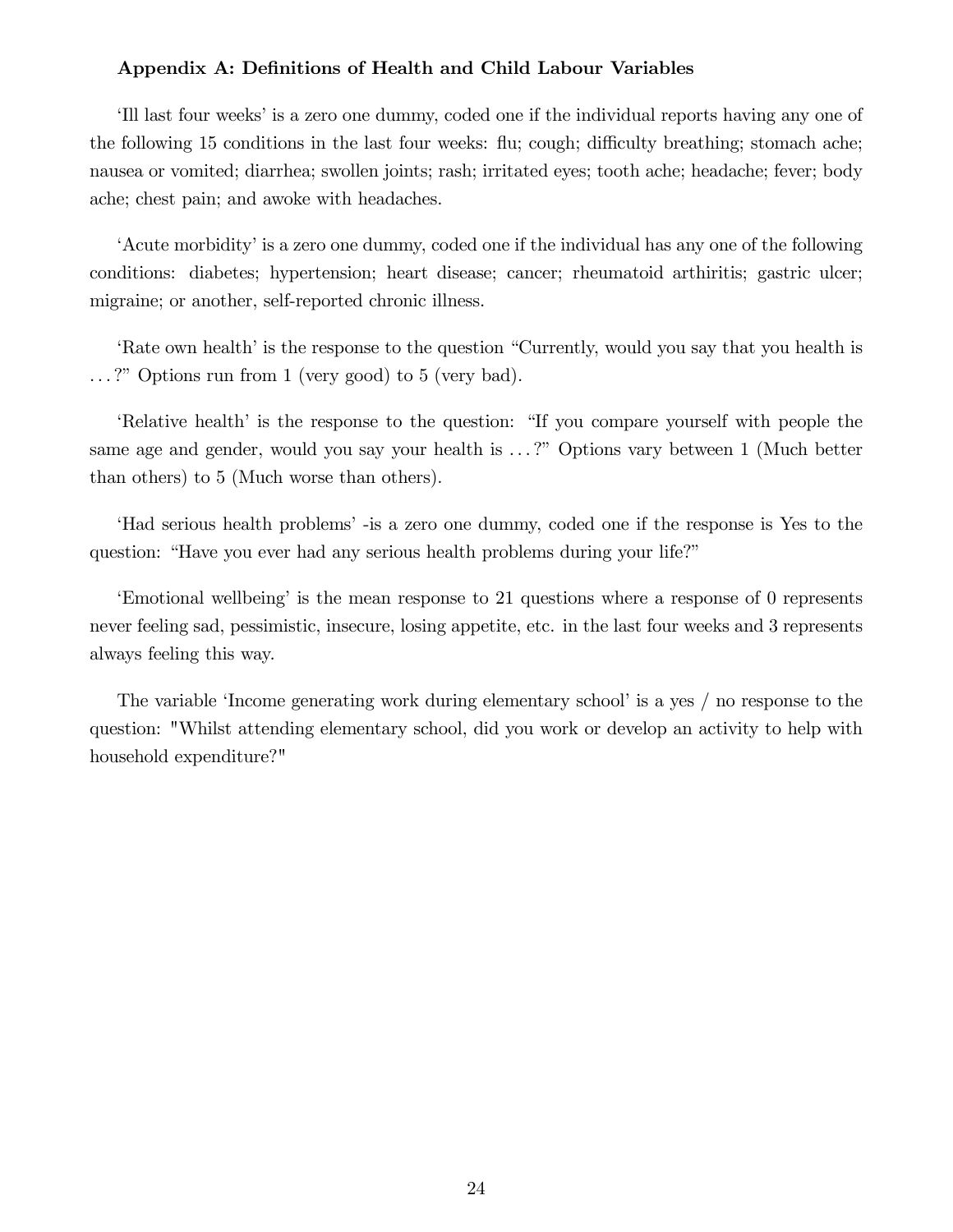## **Figure 1a: Marginal return to human capital investment: equilibrium investments in high and low ability siblings**





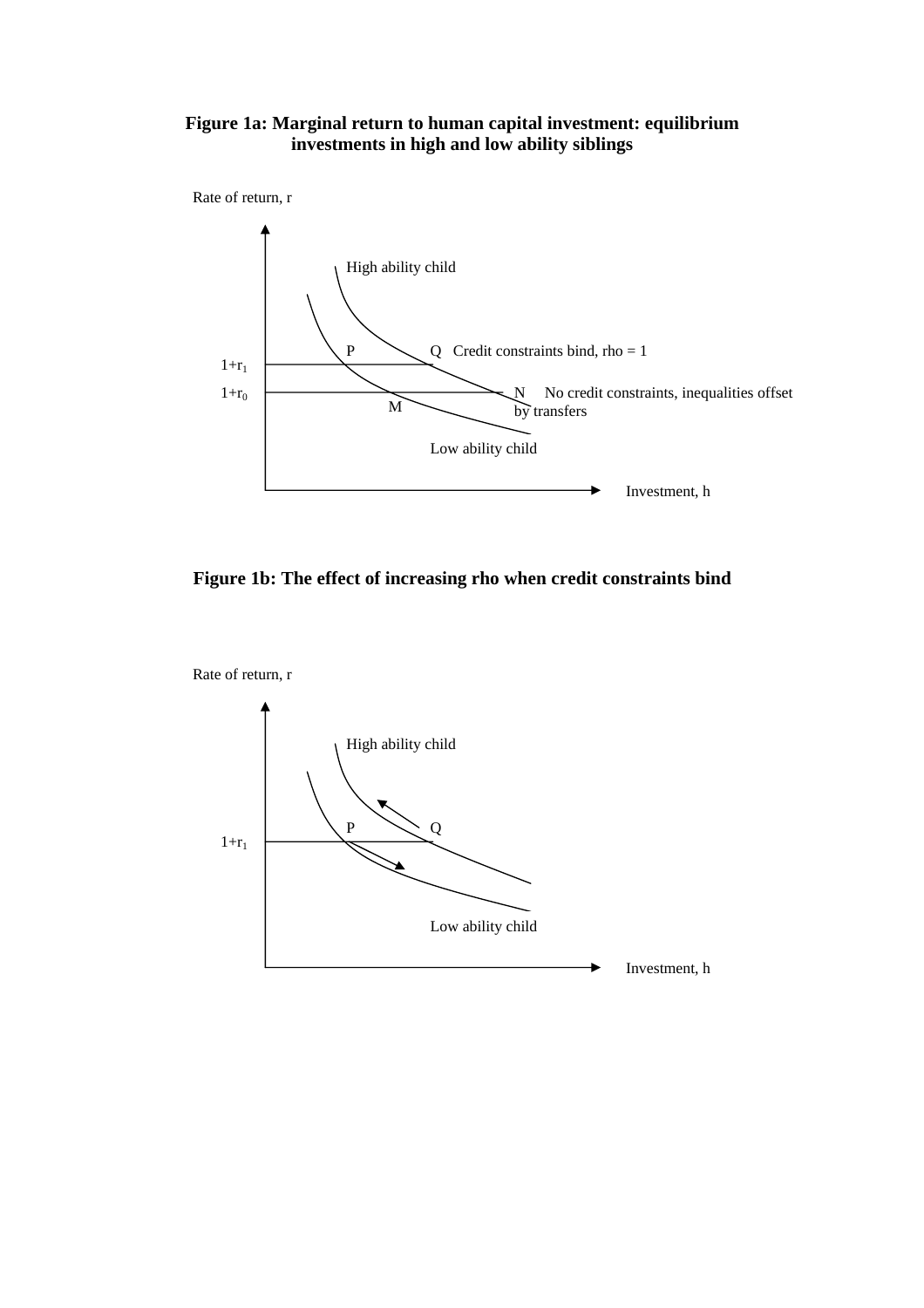|                                                      |                     | 2+ children, age 15-30 |                       |                     |             | 2+ children, age 15-30 AND quit school | Brothers: 2+ male children, age 15-30 |             |                       |  |
|------------------------------------------------------|---------------------|------------------------|-----------------------|---------------------|-------------|----------------------------------------|---------------------------------------|-------------|-----------------------|--|
|                                                      | Observations<br>(1) | Mean<br>(2)            | Standard error<br>(3) | Observations<br>(4) | Mean<br>(5) | Standard error<br>(6)                  | Observations<br>(7)                   | Mean<br>(8) | Standard error<br>(9) |  |
| Age                                                  | 2958                | 19.95                  | 0.071                 | 1389                | 21.14       | 0.1046                                 | 883                                   | 19.99       | 0.1266                |  |
| Female                                               | 2958                | 0.503                  | 0.0092                | 1389                | 0.478       | 0.0134                                 | 883                                   | 0.000       | 0                     |  |
| Schooling and work                                   |                     |                        |                       |                     |             |                                        |                                       |             |                       |  |
| Currently enroled at school                          | 2958                | 0.367                  | 0.0089                | 1389                | 0.000       | $\mathbf 0$                            | 883                                   | 0.302       | 0.0155                |  |
| Highest grade attained                               | 2956                | 9.045                  | 0.0496                | 1389                | 8.054       | 0.0729                                 | 883                                   | 8.558       | 0.0915                |  |
| Repeated elementary grade                            | 2958                | 0.296                  | 0.0084                | 1389                | 0.354       | 0.0128                                 | 883                                   | 0.359       | 0.0162                |  |
| Age at enrolment                                     | 2958                | 6.18                   | 0.0166                | 1389                | 6.26        | 0.0266                                 | 883                                   | 6.22        | 0.0271                |  |
| Age quit school                                      | 1820                | 15.71                  | 0.0792                | 1389                | 15.42       | 0.0881                                 | 617                                   | 15.51       | 0.1315                |  |
| Ever attended secondary school                       | 2958                | 0.819                  | 0.0071                | 1389                | 0.680       | 0.0125                                 | 883                                   | 0.776       | 0.014                 |  |
| Income generating work during elementary school      | 2958                | 0.070                  | 0.0047                | 1389                | 0.090       | 0.0077                                 | 883                                   | 0.123       | 0.0111                |  |
| Health                                               |                     |                        |                       |                     |             |                                        |                                       |             |                       |  |
| III last four weeks (= 1 if had one of 15 illnesses) | 2934                | 0.628                  | 0.0089                | 1381                | 0.617       | 0.0131                                 | 877                                   | 0.580       | 0.0167                |  |
| Acute morbidity $(= 1$ if had one of 7 conditions)   | 2596                | 0.121                  | 0.0064                | 1217                | 0.116       | 0.0092                                 | 772                                   | 0.089       | 0.0103                |  |
| Rate own health (1=very good; 5=very bad)            | 2934                | 2.277                  | 0.0116                | 1381                | 2.368       | 0.0164                                 | 877                                   | 2.310       | 0.021                 |  |
| Relative health (1= Better than others; 5=Worse)     | 2934                | 2.627                  | 0.0115                | 1381                | 2.657       | 0.0161                                 | 877                                   | 2.645       | 0.0204                |  |
| Had serious health problems (0 / 1)                  | 2934                | 0.125                  | 0.0061                | 1381                | 0.103       | 0.0082                                 | 877                                   | 0.096       | 0.0099                |  |
| Emotional wellbeing (0=Never gloomy; 3=Always)       | 2934                | 0.280                  | 0.0056                | 1381                | 0.281       | 0.0086                                 | 877                                   | 0.213       | 0.0086                |  |
| Height, IQ and family background                     |                     |                        |                       |                     |             |                                        |                                       |             |                       |  |
| Height (standardised)                                | 2476                | 0.054                  | 0.0196                | 1185                | $-0.046$    | 0.0293                                 | 706                                   | 0.044       | 0.0349                |  |
| Own Raven's test score (standardised)                | 2958                | 0.090                  | 0.0184                | 1389                | $-0.100$    | 0.0271                                 | 883                                   | 0.059       | 0.0343                |  |
| Education of head = none                             | 2958                | 0.146                  | 0.0065                | 1389                | 0.199       | 0.0107                                 | 883                                   | 0.163       | 0.0124                |  |
| Education of head = primary                          | 2958                | 0.578                  | 0.0091                | 1389                | 0.647       | 0.0128                                 | 883                                   | 0.605       | 0.0165                |  |
| Education of head = secondary                        | 2958                | 0.197                  | 0.0073                | 1389                | 0.141       | 0.0093                                 | 883                                   | 0.232       | 0.0142                |  |
| Education of head = college                          | 2958                | 0.078                  | 0.0049                | 1389                | 0.013       | 0.003                                  | 883                                   | 0.000       | $\mathbf 0$           |  |
| Education of spouse = none                           | 2424                | 0.157                  | 0.0074                | 1128                | 0.226       | 0.0125                                 | 734                                   | 0.183       | 0.0143                |  |
| Education of spouse = primary                        | 2424                | 0.615                  | 0.0099                | 1128                | 0.676       | 0.0139                                 | 734                                   | 0.644       | 0.0177                |  |
| Education of spouse = secondary                      | 2424                | 0.180                  | 0.0078                | 1128                | 0.090       | 0.0085                                 | 734                                   | 0.158       | 0.0135                |  |
| Education of spouse = college                        | 2424                | 0.049                  | 0.0044                | 1128                | 0.007       | 0.0025                                 | 734                                   | 0.015       | 0.0045                |  |
| Head standardised Raven's test score                 | 2475                | $-0.053$               | 0.02                  | 1150                | $-0.191$    | 0.0283                                 | 756                                   | $-0.143$    | 0.0359                |  |
| Spouse standardised Raven's test score               | 2284                | $-0.101$               | 0.0198                | 1078                | $-0.275$    | 0.0268                                 | 695                                   | $-0.227$    | 0.0337                |  |
| No. children in household age 0 to 14                | 2958                | 0.938                  | 0.0236                | 1389                | 0.952       | 0.0368                                 | 883                                   | 1.014       | 0.0457                |  |
| No. of households                                    | 1225                |                        |                       | 586                 |             |                                        | 398                                   |             |                       |  |

**Table 1: Summary Statistics: Children Aged 15-30, Two or More Siblings Sample**

Note: For columns 1 to 3 selection is on children aged 15-30 from households where there are at least two children in this age range residing in the household. For columns 4 to 6 selection is on children aged 15-30 who have **quit school** from households where there are at least two such children. In columns 7 to 9 selection is on **male children** aged 15-30 from households where there are at least two brothers in this age range. Before performing these selections, and in order to have a consistent sample for later regressions, for columns 1 to 9 observations are dropped if any of the following variables are missing: own Raven's test score, age at enrolment, paid work whilst in elementary school, education of head. In addition, observations for which school quit age is missing are also dropped for columns 4 to 6.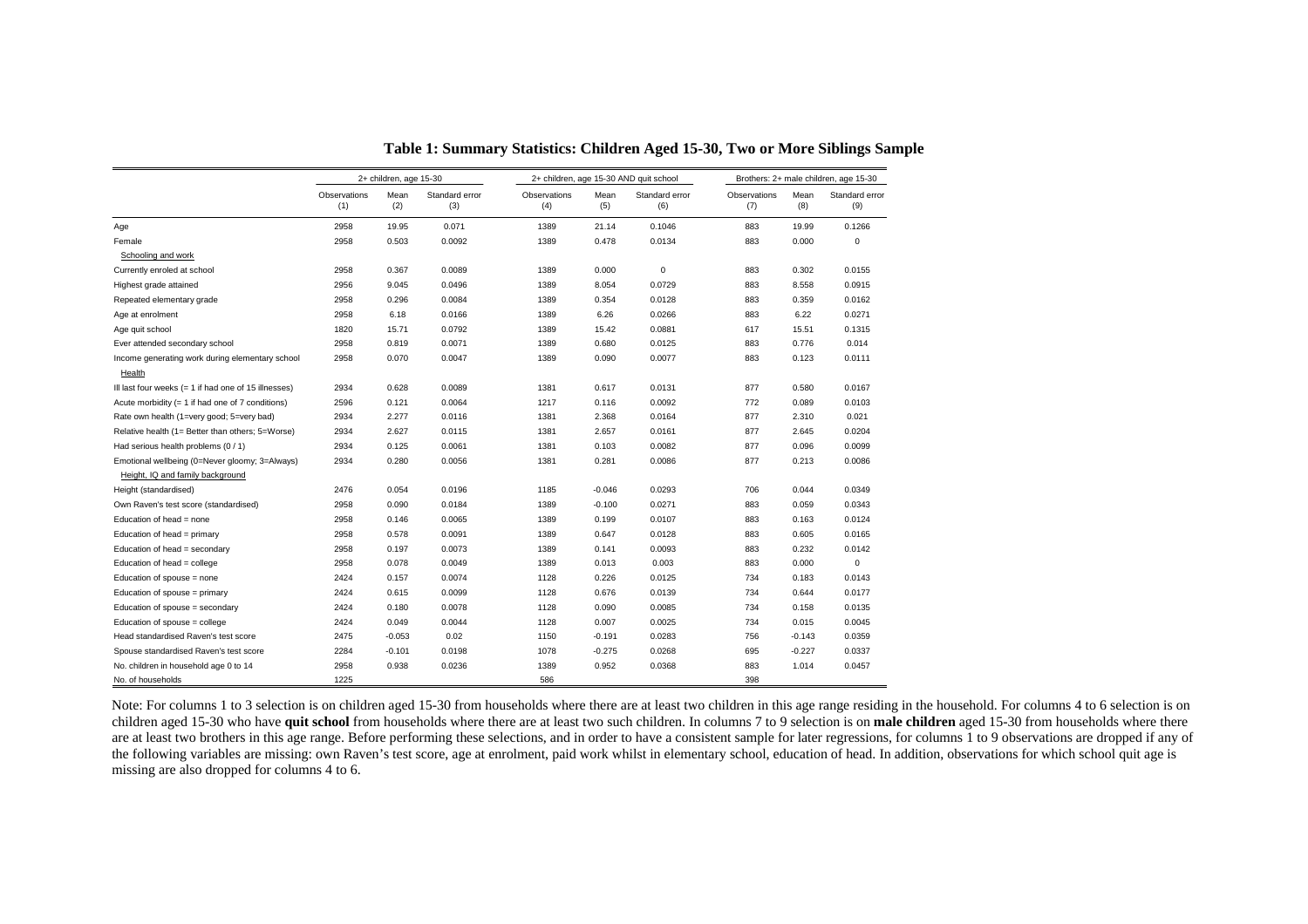## **Table 2: Differences in Outcomes for High and Low Ability Siblings**

| Panel A: All Sibling Pairs                      |         |            |
|-------------------------------------------------|---------|------------|
| Outcome                                         | Mean    | Std. Error |
| Standardised test score                         | 0.88    | 0.03       |
| Highest grade attained                          | 0.35    | 0.14       |
| Repeated elementary grade                       | $-0.07$ | 0.03       |
| Age at enrolment                                | $-0.07$ | 0.06       |
| Age quit school                                 | 0.23    | 0.19       |
| Attended secondary school                       | 0.03    | 0.03       |
| Income generating work during elementary school | 0.003   | 0.020      |
| Age                                             | 0.15    | 0.24       |
| $Female = 1$                                    | $-0.02$ | 0.04       |

(No. sibling pairs = 349)

#### **Panel B: By Education of Head**

| Outcome                                         | Education of head<br>(no. sibling pairs) | Mean    | Std. Error |
|-------------------------------------------------|------------------------------------------|---------|------------|
| Standardised test score                         | None (69)                                | 0.84    | 0.08       |
| Standardised test score                         | Primary (214)                            | 0.90    | 0.04       |
| Standardised test score                         | Secondary (66)                           | 0.86    | 0.08       |
| Highest grade attained                          | None (69)                                | 0.83    | 0.33       |
| Highest grade attained                          | Primary (214)                            | 0.26    | 0.17       |
| Highest grade attained                          | Secondary (66)                           | $-0.06$ | 0.35       |
| Repeated elementary grade                       | None (69)                                | 0.06    | 0.08       |
| Repeated elementary grade                       | Primary (214)                            | $-0.12$ | 0.04       |
| Repeated elementary grade                       | Secondary (66)                           | $-0.11$ | 0.07       |
| Age at enrolment                                | None (69)                                | $-0.06$ | 0.13       |
| Age at enrolment                                | Primary (214)                            | $-0.13$ | 0.06       |
| Age at enrolment                                | Secondary (66)                           | 0.09    | 0.19       |
| Age quit school                                 | None (69)                                | 0.67    | 0.43       |
| Age quit school                                 | Primary (214)                            | 0.10    | 0.25       |
| Age quit school                                 | Secondary (66)                           | $-0.03$ | 0.46       |
| Attended secondary school                       | None (69)                                | 0.10    | 0.07       |
| Attended secondary school                       | Primary (214)                            | 0.00    | 0.04       |
| Attended secondary school                       | Secondary (66)                           | 0.00    | 0.04       |
| Income generating work during elementary school | None (69)                                | 0.00    | 0.05       |
| Income generating work during elementary school | Primary (214)                            | $-0.01$ | 0.03       |
| Income generating work during elementary school | Secondary (66)                           | 0.06    | 0.04       |
| Age                                             | None (69)                                | 0.45    | 0.59       |
| Age                                             | Primary (214)                            | 0.20    | 0.30       |
| Age                                             | Secondary (66)                           | $-0.29$ | 0.46       |
| Female $= 1$                                    | None (69)                                | $-0.03$ | 0.08       |
| $Female = 1$                                    | Primary (214)                            | $-0.01$ | 0.05       |
| Female = 1                                      | Secondary (66)                           | $-0.05$ | 0.08       |

Note: This table shows the differences in Raven's test scores and other outcomes for the high versus low ability sibling. Sample selection is on children aged 15-30 who have quit school from households where there are exactly **two** such children. Before performing this selection, child observations are dropped if any of the following variables are missing: Raven's test score, age at enrolment, paid work whilst in elementary school, school quit age and education of head.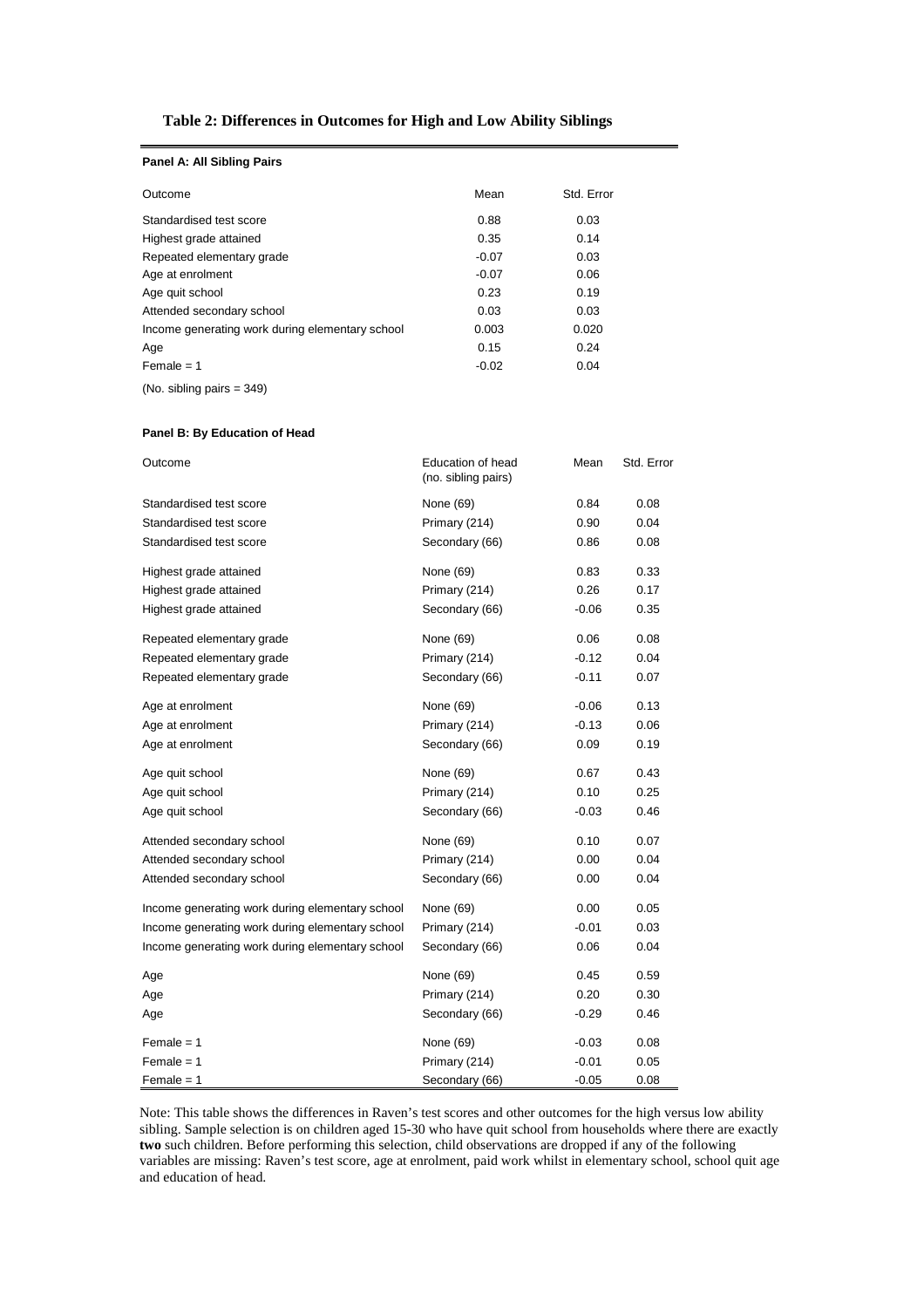| Regressors                      |          | Grade Attainment |          | <b>Elementary Grade Repetition</b> |          |          |          | Age at Enrolment |          | Age Quit School |          |          |
|---------------------------------|----------|------------------|----------|------------------------------------|----------|----------|----------|------------------|----------|-----------------|----------|----------|
|                                 | (1)      | (2)              | (3)      | (1)                                | (2)      | (3)      | (1)      | (2)              | (3)      | (1)             | (2)      | (3)      |
| Test score                      | 0.851    | 0.769            | 0.724    | $-0.099$                           | $-0.095$ | $-0.084$ | $-0.103$ | $-0.097$         | $-0.091$ | 0.632           | 0.544    | 0.532    |
|                                 | (0.071)  | (0.070)          | (0.070)  | (0.013)                            | (0.013)  | (0.014)  | (0.025)  | (0.026)          | (0.025)  | (0.083)         | (0.083)  | (0.087)  |
| Female                          | 0.420    | 0.453            | 0.447    | $-0.101$                           | $-0.104$ | $-0.099$ | 0.023    | 0.016            | 0.018    | 0.065           | 0.089    | 0.088    |
|                                 | (0.134)  | (0.131)          | (0.131)  | (0.026)                            | (0.025)  | (0.025)  | (0.055)  | (0.056)          | (0.057)  | (0.156)         | (0.154)  | (0.154)  |
| Sibling is oldest $= 1$         | $-0.133$ | $-0.201$         | $-0.224$ | 0.089                              | 0.093    | 0.096    | $-0.038$ | $-0.034$         | $-0.024$ | $-0.316$        | $-0.387$ | $-0.413$ |
|                                 | (0.155)  | (0.151)          | (0.154)  | (0.028)                            | (0.028)  | (0.028)  | (0.059)  | (0.058)          | (0.058)  | (0.186)         | (0.181)  | (0.182)  |
| No. children age 1-14           | $-0.222$ | $-0.205$         | $-0.212$ | $-0.005$                           | $-0.008$ | $-0.008$ | 0.027    | 0.026            | 0.026    | $-0.069$        | $-0.060$ | $-0.065$ |
|                                 | (0.067)  | (0.065)          | (0.066)  | (0.012)                            | (0.012)  | (0.012)  | (0.027)  | (0.026)          | (0.026)  | (0.073)         | (0.073)  | (0.074)  |
| Education of head = primary     |          | 0.639            | 0.635    |                                    | 0.008    | 0.008    |          | $-0.050$         | $-0.058$ |                 | 0.846    | 0.855    |
|                                 |          | (0.227)          | (0.231)  |                                    | (0.037)  | (0.037)  |          | (0.072)          | (0.073)  |                 | (0.240)  | (0.242)  |
| Education of head = secondary   |          | 1.429            | 1.385    |                                    | $-0.043$ | $-0.033$ |          | $-0.024$         | -0.024   |                 | 1.772    | 1.773    |
|                                 |          | (0.269)          | (0.273)  |                                    | (0.051)  | (0.051)  |          | (0.144)          | (0.146)  |                 | (0.295)  | (0.298)  |
| Education of head = college     |          | 2.495            | 2.288    |                                    | $-0.107$ | $-0.045$ |          | $-0.245$         | -0.229   |                 | 2.611    | 2.583    |
|                                 |          | (0.458)          | (0.468)  |                                    | (0.091)  | (0.090)  |          | (0.168)          | (0.173)  |                 | (0.660)  | (0.674)  |
| Education of spouse = primary   |          | 0.375            | 0.339    |                                    | $-0.076$ | $-0.065$ |          | $-0.229$         | $-0.225$ |                 | -0.222   | $-0.249$ |
|                                 |          | (0.233)          | (0.238)  |                                    | (0.041)  | (0.040)  |          | (0.087)          | (0.085)  |                 | (0.272)  | (0.275)  |
| Education of spouse = secondary |          | 0.786            | 0.727    |                                    | $-0.095$ | $-0.063$ |          | $-0.350$         | $-0.340$ |                 | 0.104    | 0.084    |
|                                 |          | (0.344)          | (0.351)  |                                    | (0.063)  | (0.062)  |          | (0.134)          | (0.130)  |                 | (0.390)  | (0.394)  |
| Education of spouse = college   |          | 2.516            | 2.496    |                                    | $-0.208$ | $-0.191$ |          | $-0.358$         | $-0.349$ |                 | 2.243    | 2.222    |
|                                 |          | (0.452)          | (0.461)  |                                    | (0.136)  | (0.141)  |          | (0.404)          | (0.394)  |                 | (0.744)  | (0.733)  |
| Head test score                 |          |                  | 0.165    |                                    |          | $-0.022$ |          |                  | $-0.027$ |                 |          | 0.032    |
|                                 |          |                  | (0.092)  |                                    |          | (0.017)  |          |                  | (0.026)  |                 |          | (0.110)  |
| Spouse test score               |          |                  | 0.020    |                                    |          | $-0.038$ |          |                  | 0.016    |                 |          | $-0.020$ |
|                                 |          |                  | (0.103)  | (table continues overleaf)         |          | (0.018)  |          |                  | (0.033)  |                 |          | (0.122)  |

**Table 3: Determinants of Schooling and Child Labour Participation Outcomes**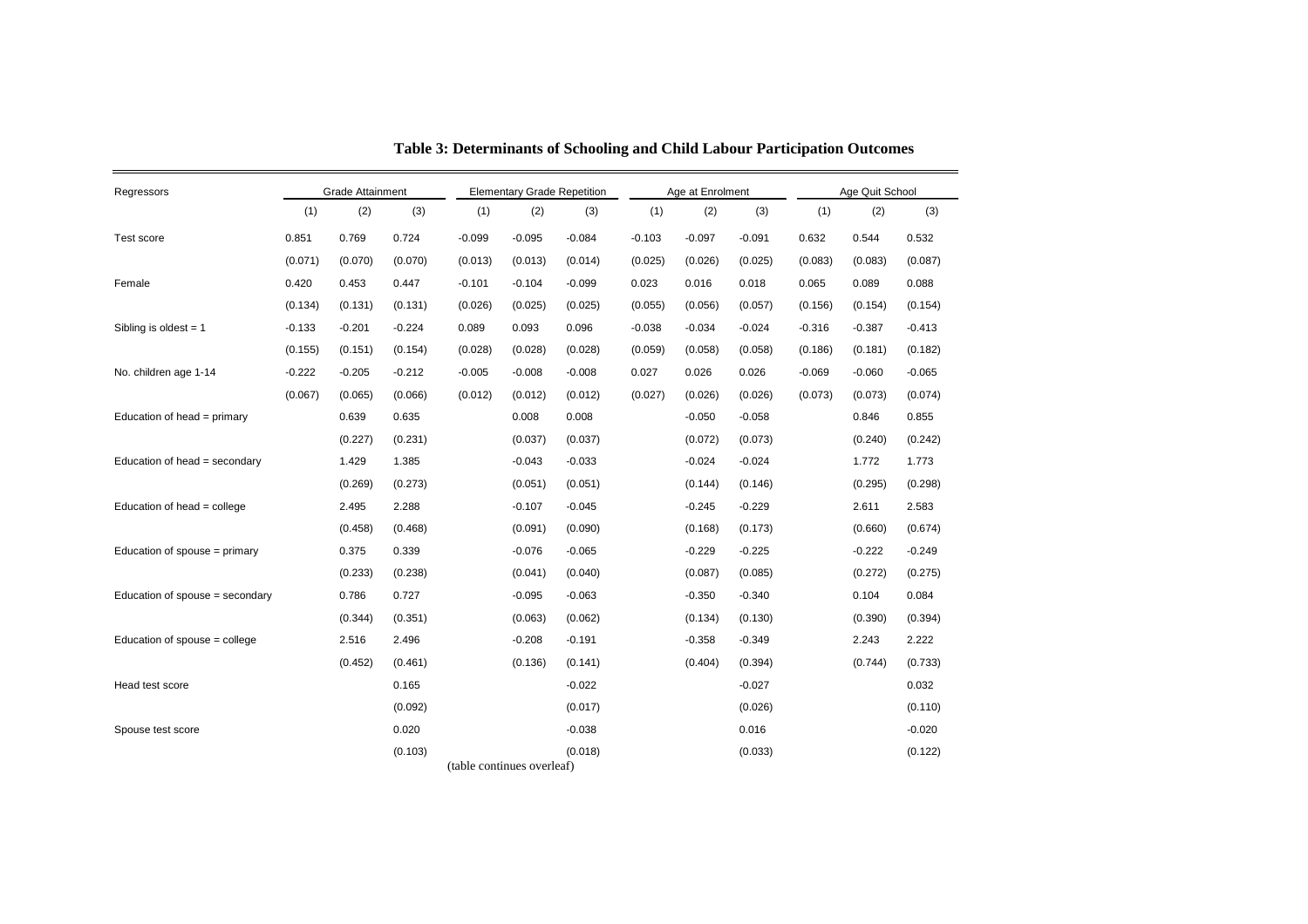|                                 |          | Attended Secondary School |          |          | Income generating work<br>during elementary school |          | Table 3 |
|---------------------------------|----------|---------------------------|----------|----------|----------------------------------------------------|----------|---------|
|                                 | (1)      | (2)                       | (3)      | (1)      | (2)                                                | (3)      |         |
| Test score                      | 0.104    | 0.093                     | 0.086    | $-0.002$ | $-0.002$                                           | $-0.001$ |         |
|                                 | (0.013)  | (0.013)                   | (0.013)  | (0.008)  | (0.008)                                            | (0.008)  |         |
| Female                          | 0.040    | 0.046                     | 0.045    | $-0.113$ | $-0.113$                                           | $-0.114$ |         |
|                                 | (0.024)  | (0.024)                   | (0.024)  | (0.017)  | (0.017)                                            | (0.017)  |         |
| Sibling is oldest = $1$         | $-0.041$ | $-0.050$                  | $-0.053$ | 0.001    | 0.001                                              | 0.004    |         |
|                                 | (0.027)  | (0.027)                   | (0.027)  | (0.017)  | (0.017)                                            | (0.016)  |         |
| No. children age 1-14           | $-0.054$ | $-0.053$                  | $-0.053$ | 0.008    | 0.009                                              | 0.009    |         |
|                                 | (0.012)  | (0.012)                   | (0.012)  | (0.007)  | (0.007)                                            | (0.007)  |         |
| Education of head = primary     |          | 0.130                     | 0.130    |          | $-0.022$                                           | $-0.025$ |         |
|                                 |          | (0.040)                   | (0.040)  |          | (0.026)                                            | (0.026)  |         |
| Education of head = secondary   |          | 0.240                     | 0.233    |          | $-0.004$                                           | $-0.004$ |         |
|                                 |          | (0.044)                   | (0.045)  |          | (0.038)                                            | (0.038)  |         |
| Education of head = college     |          | 0.225                     | 0.190    |          | $-0.002$                                           | $-0.006$ |         |
|                                 |          | (0.062)                   | (0.066)  |          | (0.066)                                            | (0.064)  |         |
| Education of spouse = primary   |          | 0.045                     | 0.041    |          | $-0.002$                                           | $-0.008$ |         |
|                                 |          | (0.041)                   | (0.042)  |          | (0.028)                                            | (0.028)  |         |
| Education of spouse = secondary |          | 0.080                     | 0.070    |          | $-0.053$                                           | $-0.065$ |         |
|                                 |          | (0.057)                   | (0.059)  |          | (0.035)                                            | (0.036)  |         |
| Education of spouse = college   |          | 0.086                     | 0.083    |          | $-0.089$                                           | $-0.097$ |         |
|                                 |          | (0.060)                   | (0.062)  |          | (0.054)                                            | (0.056)  |         |
| Head test score                 |          |                           | 0.028    |          |                                                    | $-0.026$ |         |
|                                 |          |                           | (0.016)  |          |                                                    | (0.009)  |         |
| Spouse test score               |          |                           | 0.005    |          |                                                    | 0.033    |         |
|                                 |          |                           | (0.020)  |          |                                                    | (0.013)  |         |

**Table 3 (cont.)** 

Note: Standard errors, clustered at the family level, in brackets. Each regression also includes age, state and four community size dummies. Missing spouse education dummies are included in specifications (2) and (3). Missing head and spouse test scores are set to zero and missing dummies included in specification (3). Raven's test scores are standardized to have mean zero and unit variance. 'Grade attainment' refers to highest grade attained; 'elementary grade repetition', 'income generating work during elementary school' and 'attended secondary school' are all binary variables. The 'Sibling is oldest' dummy is turned on if the child is the eldest of the siblings included in the sample. Sample selection is on children aged 15-30 who have quit school and where there are at least two such children residing in the household. Before performing this selection, child observations are dropped if any of the following variables are missing: own test score, age at enrolment, paid work whilst in elementary school, education of head and school quit age. Sample size for all five regressions: 1,389.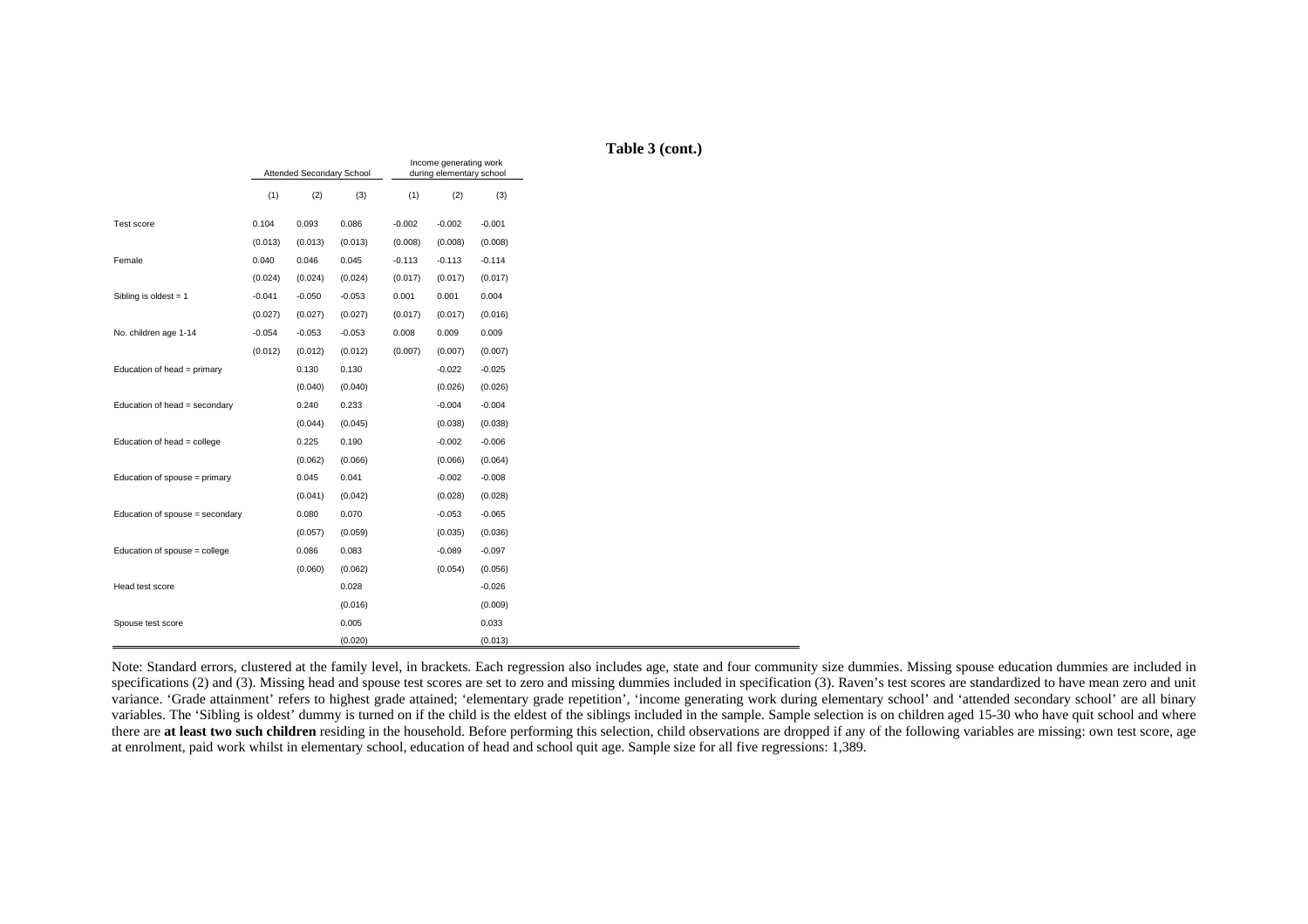| Panel A:                                   | <b>Grade Attainment</b> | <b>Elementary Grade Repetition</b> | Age at Enrolment | Age Quit School | <b>Attended Secondary School</b> | Income generating work<br>during elementary school |
|--------------------------------------------|-------------------------|------------------------------------|------------------|-----------------|----------------------------------|----------------------------------------------------|
| <b>Pooled Estimates</b>                    |                         |                                    |                  |                 |                                  |                                                    |
| Test score                                 | 0.724                   | $-0.084$                           | $-0.091$         | 0.531           | 0.086                            | $-0.001$                                           |
|                                            | (0.070)                 | (0.014)                            | (0.025)          | (0.087)         | (0.013)                          | (0.008)                                            |
| Number of children                         | 1389                    | 1389                               | 1389             | 1389            | 1389                             | 1389                                               |
| Panel B:<br><b>Within Family Estimates</b> |                         |                                    |                  |                 |                                  |                                                    |
| Test score                                 | 0.371                   | $-0.067$                           | $-0.029$         | 0.350           | 0.033                            | $-0.008$                                           |
|                                            | (0.081)                 | (0.019)                            | (0.032)          | (0.115)         | (0.018)                          | (0.011)                                            |
| Number of children<br>Number of families   | 1389<br>586             | 1389<br>586                        | 1389<br>586      | 1389<br>586     | 1389<br>586                      | 1389<br>586                                        |

**Table 4: The Impact of Ability on Schooling and Child Labour Participation: Pooled and Within Family Estimates** 

(Sample: all children aged 15-30 who have quit school from families with two or more such children)

Note: Standard errors, clustered at the family level, in brackets. Each regression in Panel A includes female, sibling is oldest dummies, number of children age 0-14 in the household, head and spouse education dummies, head and spouse test scores as well as age, state and four community size dummies; missing head and spouse test scores are set to zero and missing dummies included; missing spouse education dummies are also included. The within family regression in Panel B include female, sibling is oldest and age dummies. Test scores are standardized to have mean zero and unit variance. 'Grade attainment' refers to highest grade attained; 'elementary grade repetition', 'attended secondary school' and 'Income generating work during elementary school' are all binary variables. Sample selection is as in Table 3.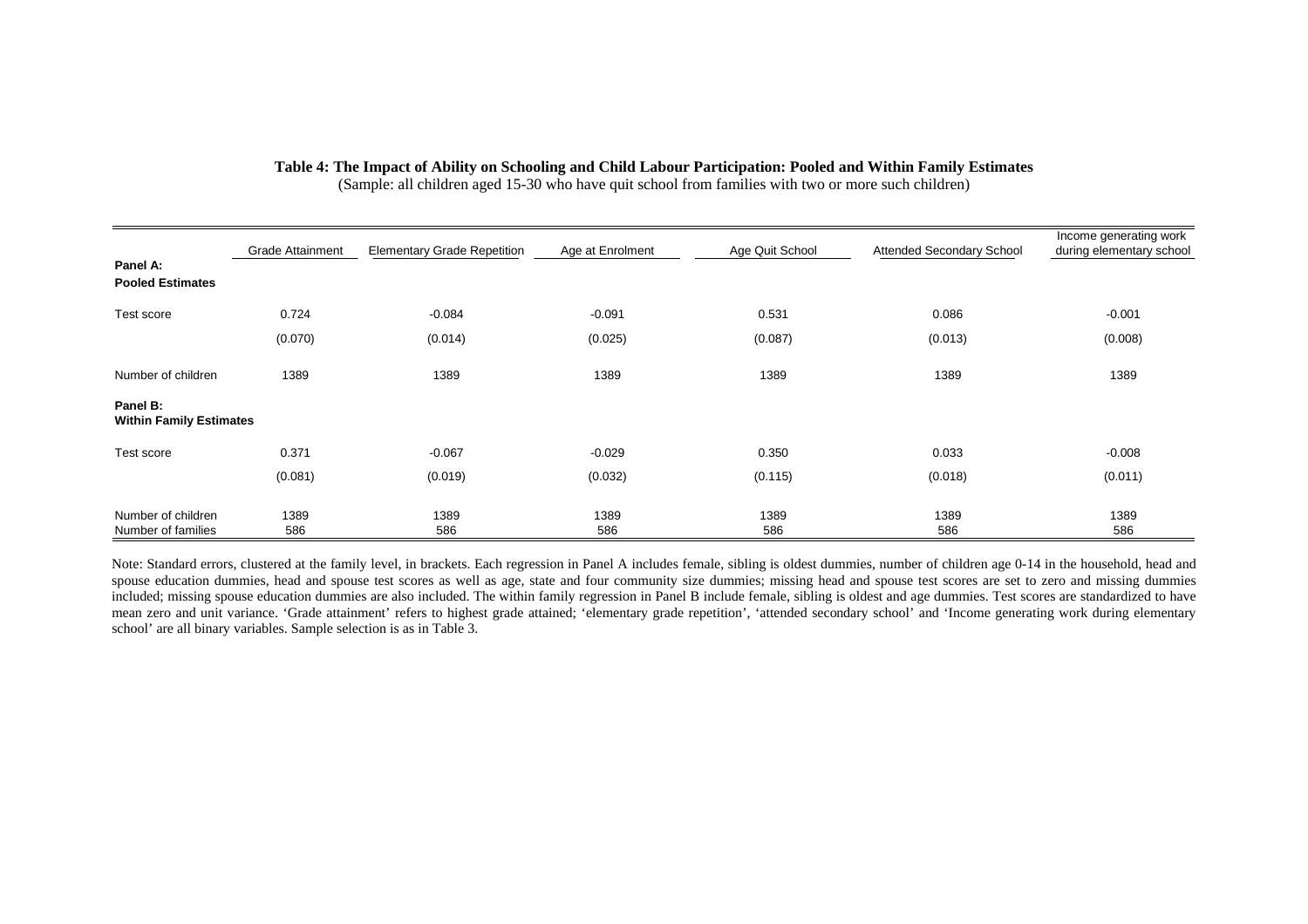## **Table 5: The Impact of Ability on Schooling and Child Labour Participation: Pooled and Within Family Estimates Stratified by Household Type**

|                                            | <b>Grade Attainment</b> |            |                |                   | <b>Elementary Grade Repetition</b> |            |                           |            | Age at Enrolment |            |                |                   | Age Quit School |            |                           |            |
|--------------------------------------------|-------------------------|------------|----------------|-------------------|------------------------------------|------------|---------------------------|------------|------------------|------------|----------------|-------------------|-----------------|------------|---------------------------|------------|
|                                            | Full sample             | None       | Head education | Primary Secondary | Full sample                        | None       | Head education<br>Primary | Secondary  | Full sample      | None       | Head education | Primary Secondary | Full sample     | None       | Head education<br>Primary | Secondary  |
| Panel A: Pooled                            |                         |            |                | and higher        |                                    |            |                           | and higher |                  |            |                | and higher        |                 |            |                           | and higher |
| Test score                                 | 0.724                   | 0.856      | 0.710          | 0.453             | $-0.084$                           | $-0.034$   | $-0.099$                  | $-0.077$   | $-0.091$         | $-0.073$   | $-0.083$       | $-0.179$          | 0.531           | 0.610      | 0.492                     | 0.486      |
|                                            | (0.070)                 | (0.168)    | (0.087)        | (0.186)           | (0.014)                            | (0.033)    | (0.017)                   | (0.036)    | (0.025)          | (0.065)    | (0.026)        | (0.097)           | (0.087)         | (0.189)    | (0.115)                   | (0.227)    |
| Panel B: Pooled                            |                         |            |                |                   |                                    |            |                           |            |                  |            |                |                   |                 |            |                           |            |
| Test score                                 | 0.654                   | 0.800      | 0.648          | 0.464             | $-0.082$                           | $-0.038$   | $-0.094$                  | $-0.076$   | $-0.081$         | $-0.049$   | $-0.080$       | $-0.182$          | 0.500           | 0.595      | 0.471                     | 0.501      |
|                                            | (0.065)                 | (0.153)    | (0.083)        | (0.181)           | (0.014)                            | (0.035)    | (0.017)                   | (0.035)    | (0.024)          | (0.065)    | (0.026)        | (0.099)           | (0.087)         | (0.197)    | (0.113)                   | (0.215)    |
| Siblings' test score                       | 0.225                   | 0.158      | 0.224          | 0.361             | $-0.006$                           | 0.012      | $-0.017$                  | 0.036      | $-0.036$         | $-0.065$   | $-0.011$       | $-0.091$          | 0.099           | 0.043      | 0.074                     | 0.469      |
|                                            | (0.069)                 | (0.152)    | (0.080)        | (0.198)           | (0.011)                            | (0.024)    | (0.013)                   | (0.032)    | (0.019)          | (0.051)    | (0.019)        | (0.114)           | (0.072)         | (0.147)    | (0.091)                   | (0.171)    |
| Panel C:<br><b>Within Family Estimates</b> |                         |            |                |                   |                                    |            |                           |            |                  |            |                |                   |                 |            |                           |            |
| Test score                                 | 0.371                   | 0.402      | 0.372          | 0.193             | $-0.067$                           | $-0.028$   | $-0.068$                  | $-0.125$   | $-0.029$         | 0.117      | $-0.069$       | $-0.086$          | 0.350           | 0.487      | 0.323                     | 0.085      |
|                                            | (0.081)                 | (0.184)    | (0.101)        | (0.227)           | (0.019)                            | (0.052)    | (0.024)                   | (0.049)    | (0.032)          | (0.095)    | (0.036)        | (0.087)           | (0.115)         | (0.251)    | (0.144)                   | (0.253)    |
| Number of children<br>Number of families   | 1389<br>586             | 276<br>114 | 899<br>372     | 214<br>100        | 1389<br>586                        | 276<br>114 | 899<br>372                | 214<br>100 | 1389<br>586      | 276<br>114 | 899<br>372     | 214<br>100        | 1389<br>586     | 276<br>114 | 899<br>372                | 214<br>100 |

(Sample: all children aged 15-30 who have quit school from families with two or more such children)

(table continues overleaf)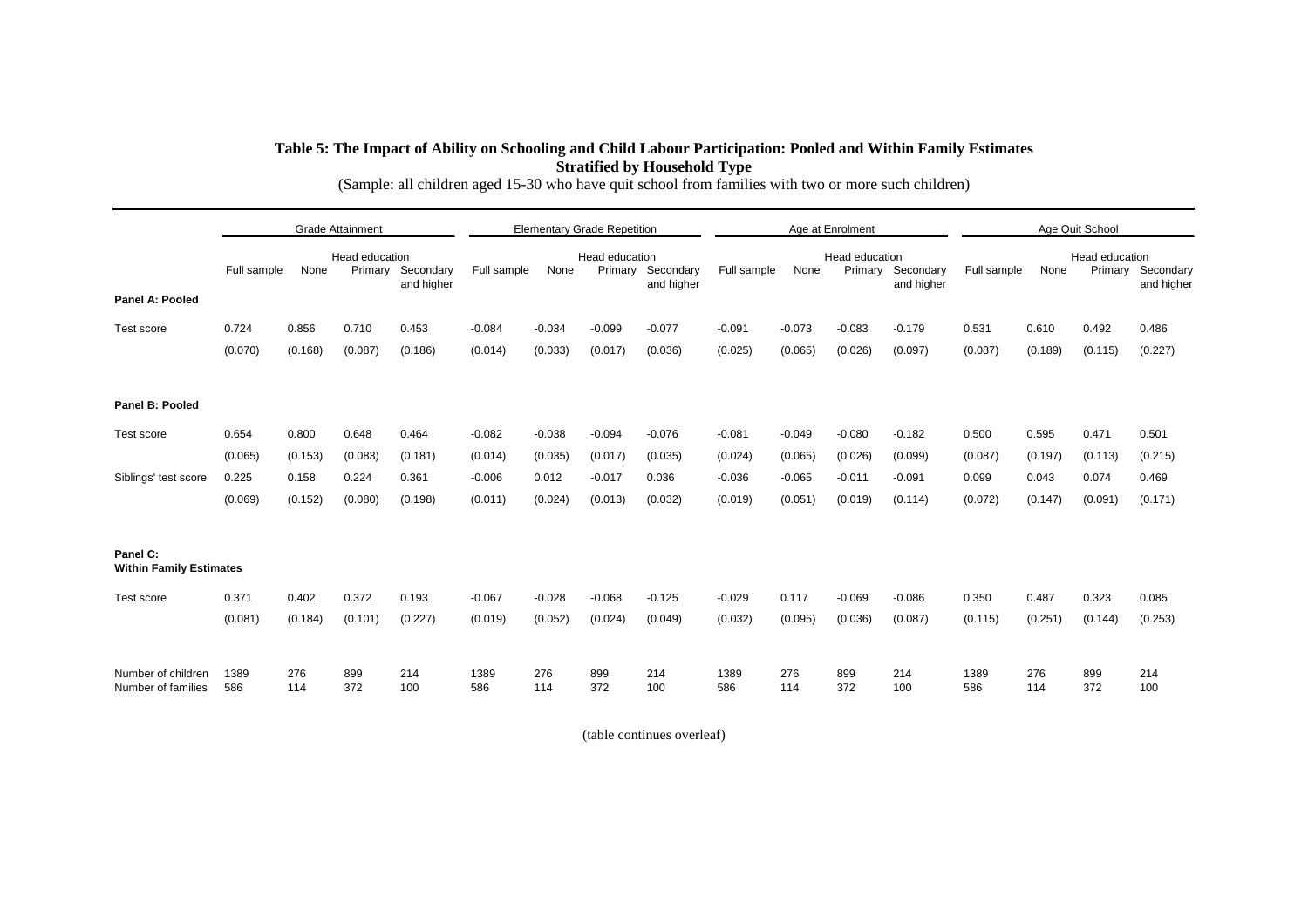|                                            |             |            | Attended Secondary School |                                 | Table 5 (cont.)<br>Income generating work<br>during elementary school |            |                                                   |            |  |  |  |
|--------------------------------------------|-------------|------------|---------------------------|---------------------------------|-----------------------------------------------------------------------|------------|---------------------------------------------------|------------|--|--|--|
| Panel A: Pooled                            | Full sample | None       | Head education            | Primary Secondary<br>and higher | Full sample                                                           | None       | Head education<br>Primary Secondary<br>and higher |            |  |  |  |
| Test score                                 | 0.086       | 0.133      | 0.076                     | 0.027                           | $-0.001$                                                              | 0.008      | $-0.006$                                          | 0.012      |  |  |  |
|                                            | (0.013)     | (0.032)    | (0.017)                   | (0.035)                         | (0.008)                                                               | (0.021)    | (0.010)                                           | (0.029)    |  |  |  |
| Panel B: Pooled                            |             |            |                           |                                 |                                                                       |            |                                                   |            |  |  |  |
| Test score                                 | 0.072       | 0.118      | 0.065                     | 0.028                           | $-0.001$                                                              | 0.015      | $-0.007$                                          | 0.013      |  |  |  |
|                                            | (0.013)     | (0.032)    | (0.017)                   | (0.034)                         | (0.009)                                                               | (0.022)    | (0.010)                                           | (0.028)    |  |  |  |
| Siblings' test score                       | 0.045       | 0.041      | 0.042                     | 0.024                           | 0.000                                                                 | $-0.022$   | 0.004                                             | 0.019      |  |  |  |
|                                            | (0.011)     | (0.026)    | (0.014)                   | (0.027)                         | (0.006)                                                               | (0.018)    | (0.006)                                           | (0.017)    |  |  |  |
| Panel C:<br><b>Within Family Estimates</b> |             |            |                           |                                 |                                                                       |            |                                                   |            |  |  |  |
| Test score                                 | 0.033       | 0.052      | 0.031                     | $-0.023$                        | $-0.008$                                                              | 0.026      | $-0.014$                                          | $-0.017$   |  |  |  |
|                                            | (0.018)     | (0.045)    | (0.022)                   | (0.037)                         | (0.011)                                                               | (0.029)    | (0.013)                                           | (0.032)    |  |  |  |
| Number of children<br>Number of families   | 1389<br>586 | 276<br>114 | 899<br>372                | 214<br>100                      | 1389<br>586                                                           | 276<br>114 | 899<br>372                                        | 214<br>100 |  |  |  |

Note: Standard errors, clustered at the family level, in brackets. Each regression in Panel A and Panel B includes female, sibling is oldest dummies, number of children age 0-14 in the household, head and spouse education dummies, head and spouse test scores, age, state and four community size dummies; missing head and spouse test scores are set to zero and missing dummies included; missing spouse education dummies are also included. Regressions in Panel A include own Raven's test score but not (the sum of) sibling's test score; regressions in Panel B include both. The within family regression in Panel C include female, sibling is oldest and age dummies. Test scores are standardized to have mean zero and unit variance. 'Grade attainment' refers to highest grade attained; 'elementary grade repetition', 'attended secondary school' and 'Income generating work during elementary school' are all binary variables. Sample selection is as in Table 3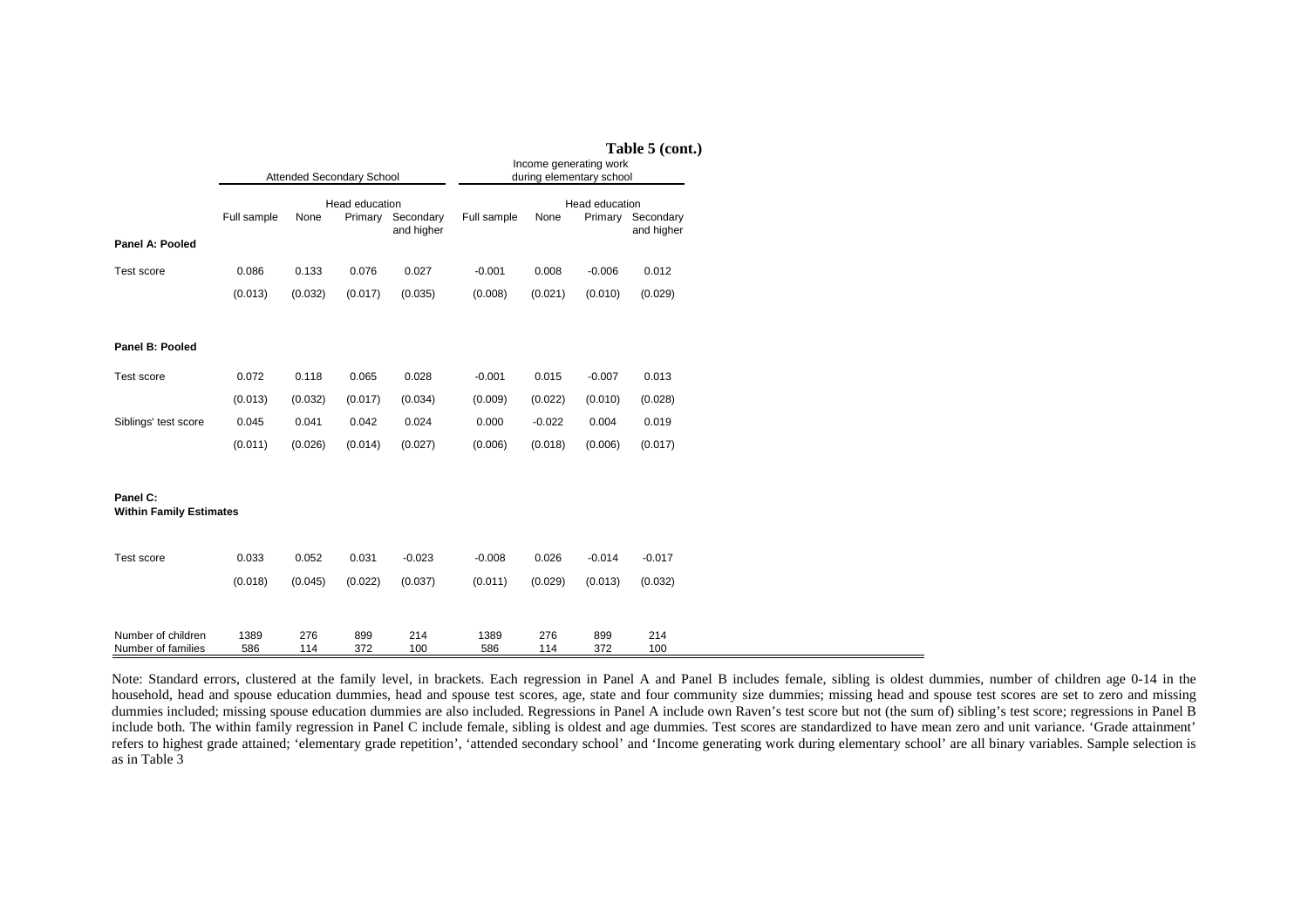|                                           |            | III last four weeks<br>(=1 had if one of 15 illnesses) |            |            | Acute morbidity<br>$(= 1$ if had one of 7 conditions) |            |            | Rate own health<br>(1=very good; 5=very bad) |            |            | Relative health<br>$(1 =$ Better than others; $5 =$ Worse) |            |  |
|-------------------------------------------|------------|--------------------------------------------------------|------------|------------|-------------------------------------------------------|------------|------------|----------------------------------------------|------------|------------|------------------------------------------------------------|------------|--|
| <b>Pooled estimates</b>                   |            |                                                        |            |            |                                                       |            |            |                                              |            |            |                                                            |            |  |
| Income generating work during             | 0.138      | 0.135                                                  | 0.144      | 0.038      | 0.036                                                 | 0.048      | 0.169      | 0.165                                        | 0.173      | 0.122      | 0.120                                                      | 0.124      |  |
| elementary school                         | (0.050)    | (0.050)                                                | (0.052)    | (0.036)    | (0.035)                                               | (0.036)    | (0.062)    | (0.062)                                      | (0.065)    | (0.067)    | (0.067)                                                    | (0.069)    |  |
| Test score                                |            | $-0.032$                                               | $-0.037$   |            | $-0.017$                                              | $-0.025$   |            | $-0.052$                                     | $-0.043$   |            | $-0.023$                                                   | $-0.021$   |  |
|                                           |            | (0.018)                                                | (0.019)    |            | (0.012)                                               | (0.013)    |            | (0.023)                                      | (0.024)    |            | (0.023)                                                    | (0.024)    |  |
| Occupation and sector controls            |            |                                                        | <b>YES</b> |            |                                                       | <b>YES</b> |            |                                              | <b>YES</b> |            |                                                            | <b>YES</b> |  |
| <b>Within estimates</b>                   |            |                                                        |            |            |                                                       |            |            |                                              |            |            |                                                            |            |  |
| Income generating work during             | 0.160      | 0.163                                                  | 0.164      | 0.083      | 0.079                                                 | 0.089      | 0.009      | 0.005                                        | 0.024      | 0.077      | 0.074                                                      | 0.069      |  |
| elementary school                         | (0.078)    | (0.078)                                                | (0.082)    | (0.041)    | (0.041)                                               | (0.041)    | (0.087)    | (0.088)                                      | (0.091)    | (0.097)    | (0.098)                                                    | (0.098)    |  |
| Test score                                |            | 0.016                                                  | 0.019      |            | $-0.018$                                              | $-0.020$   |            | $-0.022$                                     | $-0.020$   |            | $-0.012$                                                   | $-0.008$   |  |
|                                           |            | (0.025)                                                | (0.025)    |            | (0.017)                                               | (0.016)    |            | (0.031)                                      | (0.031)    |            | (0.030)                                                    | (0.031)    |  |
| Occupation and sector controls            |            |                                                        | <b>YES</b> |            |                                                       | <b>YES</b> |            |                                              | <b>YES</b> |            |                                                            | <b>YES</b> |  |
| <b>Observations</b><br>Number of families | 878<br>396 | 878<br>396                                             | 878<br>396 | 771<br>347 | 771<br>347                                            | 771<br>347 | 878<br>396 | 878<br>396                                   | 878<br>396 | 878<br>396 | 878<br>396                                                 | 878<br>396 |  |

#### **Table 6: The Effect of Child Labour on Long-term Health Outcomes: Pooled and Within Family Estimates**

(Sample: male children – still at school as well as those who have quit school – aged 15-30 from families with two or more brothers in this age range)

(table continues overleaf)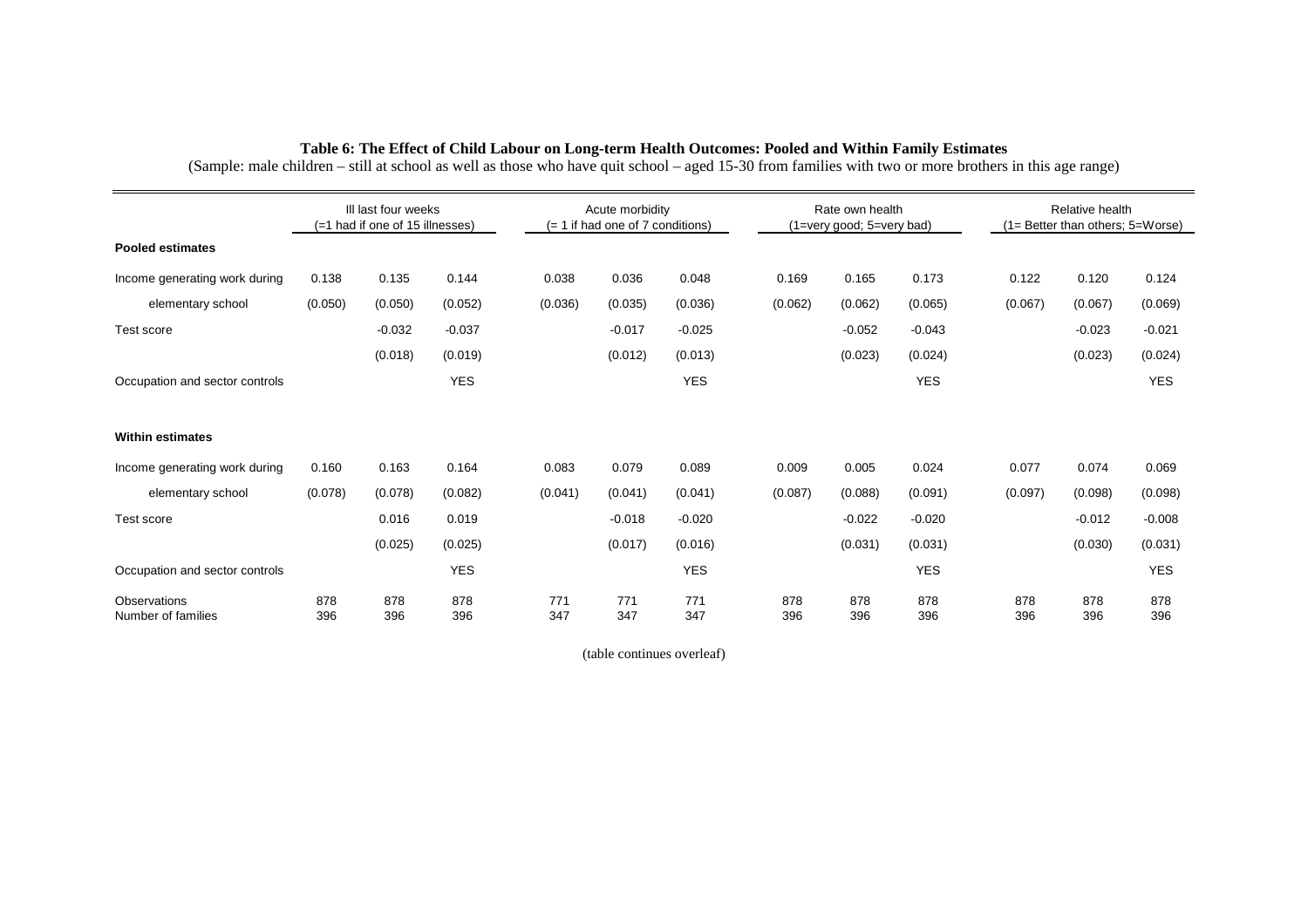| Had serious health problems<br>Height<br><b>Emotional wellbeing</b><br>(0=Never gloomy; 3=Always)<br>(standardised)<br>(yes / no)<br><b>Pooled estimates</b><br>Income generating work during<br>0.058<br>0.057<br>0.134<br>0.132<br>0.135<br>0.027<br>0.031<br>0.058<br>elementary school<br>(0.035)<br>(0.035)<br>(0.035)<br>(0.030)<br>(0.030)<br>(0.031)<br>(0.106)<br>(0.104)<br>$-0.005$<br>$-0.029$<br>$-0.011$<br>$-0.025$<br>0.096<br>Test score<br>(0.011)<br>(0.009)<br>(0.010)<br>(0.038)<br>(0.011)<br><b>YES</b><br><b>YES</b><br>Occupation and sector controls |            |  |  |  |
|--------------------------------------------------------------------------------------------------------------------------------------------------------------------------------------------------------------------------------------------------------------------------------------------------------------------------------------------------------------------------------------------------------------------------------------------------------------------------------------------------------------------------------------------------------------------------------|------------|--|--|--|
|                                                                                                                                                                                                                                                                                                                                                                                                                                                                                                                                                                                |            |  |  |  |
|                                                                                                                                                                                                                                                                                                                                                                                                                                                                                                                                                                                |            |  |  |  |
|                                                                                                                                                                                                                                                                                                                                                                                                                                                                                                                                                                                | 0.005      |  |  |  |
|                                                                                                                                                                                                                                                                                                                                                                                                                                                                                                                                                                                | (0.107)    |  |  |  |
|                                                                                                                                                                                                                                                                                                                                                                                                                                                                                                                                                                                | 0.085      |  |  |  |
|                                                                                                                                                                                                                                                                                                                                                                                                                                                                                                                                                                                | (0.040)    |  |  |  |
|                                                                                                                                                                                                                                                                                                                                                                                                                                                                                                                                                                                | <b>YES</b> |  |  |  |
|                                                                                                                                                                                                                                                                                                                                                                                                                                                                                                                                                                                |            |  |  |  |
| <b>Within estimates</b>                                                                                                                                                                                                                                                                                                                                                                                                                                                                                                                                                        |            |  |  |  |
| 0.103<br>0.102<br>0.089<br>0.056<br>Income generating work during<br>0.004<br>0.004<br>$-0.005$<br>0.053                                                                                                                                                                                                                                                                                                                                                                                                                                                                       | 0.027      |  |  |  |
| elementary school<br>(0.047)<br>(0.047)<br>(0.038)<br>(0.039)<br>(0.108)<br>(0.108)<br>(0.045)<br>(0.039)                                                                                                                                                                                                                                                                                                                                                                                                                                                                      | (0.114)    |  |  |  |
| $-0.013$<br>$-0.001$<br>$-0.003$<br>$-0.007$<br>0.013<br>Test score                                                                                                                                                                                                                                                                                                                                                                                                                                                                                                            | 0.007      |  |  |  |
| (0.015)<br>(0.011)<br>(0.012)<br>(0.036)<br>(0.014)                                                                                                                                                                                                                                                                                                                                                                                                                                                                                                                            | (0.041)    |  |  |  |
| <b>YES</b><br><b>YES</b><br>Occupation and sector controls                                                                                                                                                                                                                                                                                                                                                                                                                                                                                                                     | <b>YES</b> |  |  |  |
| 878<br>878<br>878<br>878<br><b>Observations</b><br>878<br>878<br>655<br>655<br>298<br>396<br>396<br>396<br>396<br>396<br>298<br>Number of families<br>396                                                                                                                                                                                                                                                                                                                                                                                                                      | 655<br>298 |  |  |  |

Note: For each of the seven health outcomes this table shows results from three regressions each for the pooled and within family estimates. The first set of regressions, reported in the first column for each outcome, exclude test scores and the adult/adolescent's occupation and sector of employment dummies; the second regression adds test scores; the third regression adds test scores as well as occupation and sector dummies. Standard errors, clustered at the family level, in brackets. The pooled estimates include sibling is oldest dummy, number of children age 0-14 in the household, head and spouse education dummies, head and spouse test scores, age, state and four community size dummies; missing head and spouse test scores are set to zero and missing dummies included; missing spouse education dummies are also included. The within family regressions includes age and sibling is oldest dummies. Test scores are standardized to have mean zero and unit variance. For definitions of the health outcomes, see Appendix A. See notes to columns 7 to 9 in Table 1 for full details on the sample selection.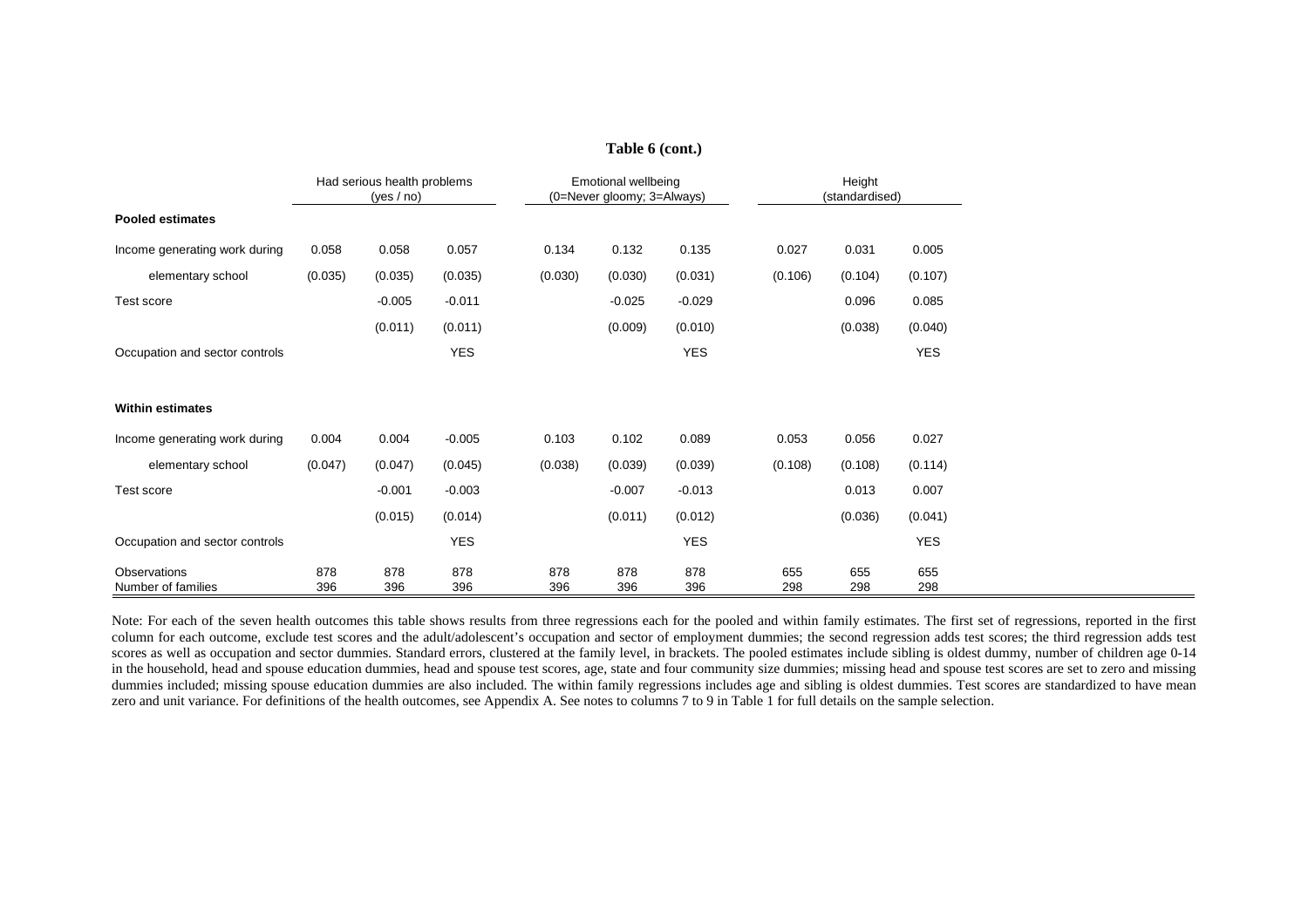#### **Table 7: Child Labour and Education Outcomes: Pooled and Within Family Estimates**

(Sample: male children aged 15-30 who have quit school from families with two or more such children)

|                                    | <b>Grade Attainment</b> |            |            | <b>Elementary Grade Repetition</b> |            | Age at Enrolment | Age Quit School |            | Attended Secondary School |            |
|------------------------------------|-------------------------|------------|------------|------------------------------------|------------|------------------|-----------------|------------|---------------------------|------------|
| <b>Pooled estimates</b>            |                         |            |            |                                    |            |                  |                 |            |                           |            |
| Income generating work during      | $-0.19$                 | $-0.27$    | 0.09       | 0.10                               | 0.11       | 0.12             | 0.09            | 0.03       | $-0.01$                   | $-0.02$    |
| elementary school                  | (0.37)                  | (0.35)     | (0.06)     | (0.06)                             | (0.15)     | (0.15)           | (0.37)          | (0.36)     | (0.07)                    | (0.06)     |
| Test score                         |                         | 0.63       |            | $-0.10$                            |            | $-0.08$          |                 | 0.47       |                           | 0.11       |
|                                    |                         | (0.12)     |            | (0.02)                             |            | (0.04)           |                 | (0.15)     |                           | (0.02)     |
| <b>Within estimates</b>            |                         |            |            |                                    |            |                  |                 |            |                           |            |
| Income generating work during      | $-0.56$                 | $-0.54$    | 0.04       | 0.03                               | 0.16       | 0.16             | $-0.31$         | $-0.28$    | $-0.11$                   | $-0.11$    |
| elementary school                  | (0.36)                  | (0.35)     | (0.09)     | (0.09)                             | (0.22)     | (0.21)           | (0.51)          | (0.52)     | (0.08)                    | (0.08)     |
| Test score                         |                         | 0.28       |            | $-0.08$                            |            | $-0.11$          |                 | 0.38       |                           | 0.06       |
|                                    |                         | (0.11)     |            | (0.03)                             |            | (0.05)           |                 | (0.20)     |                           | (0.03)     |
| Observations<br>Number of families | 478<br>216              | 478<br>216 | 478<br>216 | 478<br>216                         | 478<br>216 | 478<br>216       | 478<br>216      | 478<br>216 | 478<br>216                | 478<br>216 |

Note: Standard errors, clustered at the family level, in brackets. The pooled estimates include sibling is oldest dummy, number of children age 0-14 in the household, head and spouse education dummies, head and spouse test scores, age, state and four community size dummies; missing head and spouse test scores are set to zero and missing dummies included; missing spouse education dummies are also included. The within family regressions includes age and sibling is oldest dummies. Test scores are standardized to have mean zero and unit variance. All females are dropped before performing the sample selection as in Table 3.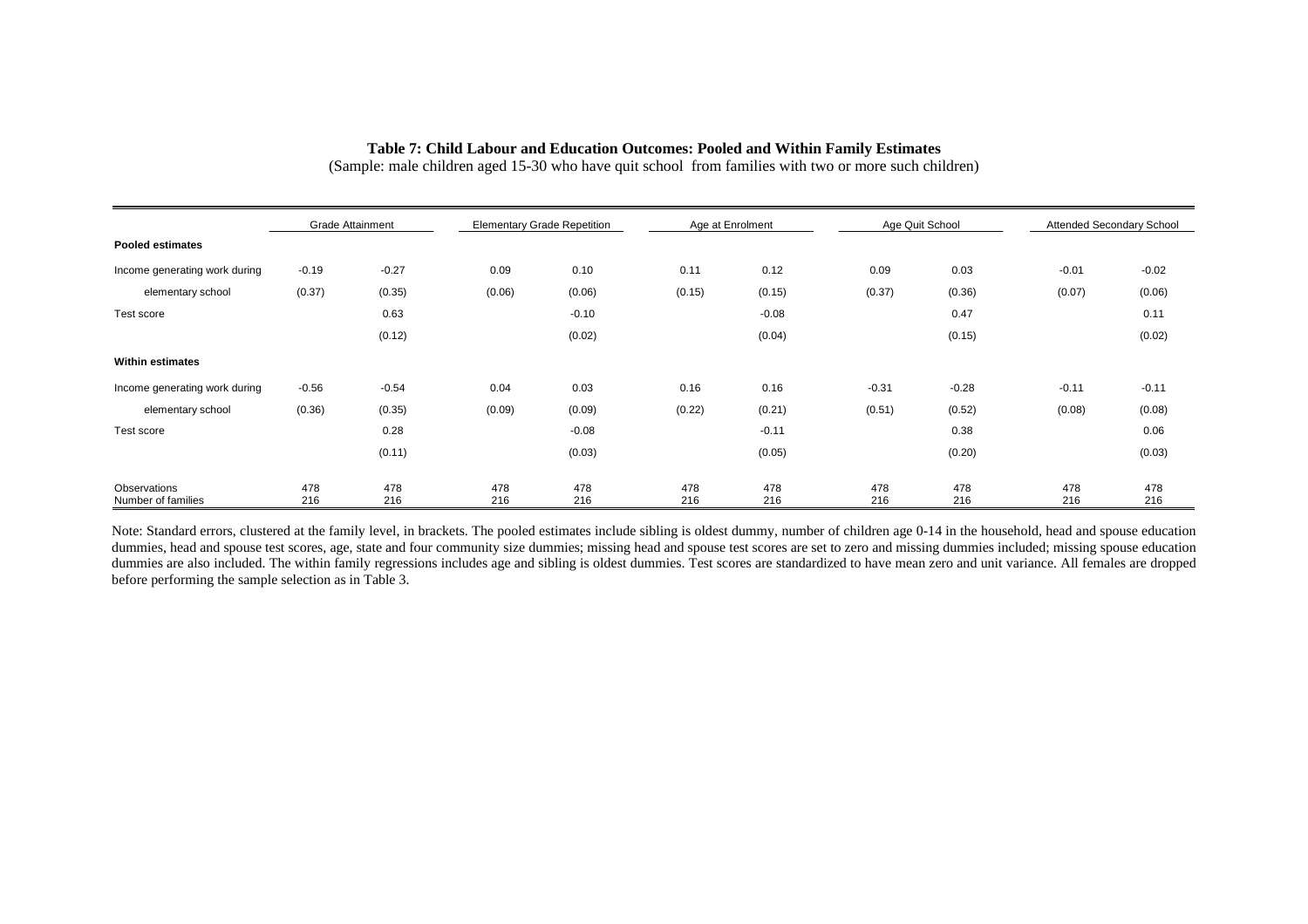#### **Appendix Table A1: The Impact of Ability on Schooling and Child Labour Participation Sensitivity Analaysis: Age 15-21 Sample**

(All children aged 15-21 who have quit school from families with two or more such children)

|                                            |             | <b>Grade Attainment</b> |                           | <b>Elementary Grade Repetition</b> |             |           |                           | Age at Enrolment |             |           |                           | Age Quit School |             |           |                           |            |
|--------------------------------------------|-------------|-------------------------|---------------------------|------------------------------------|-------------|-----------|---------------------------|------------------|-------------|-----------|---------------------------|-----------------|-------------|-----------|---------------------------|------------|
|                                            | Full sample | None                    | Head education<br>Primary | Secondary                          | Full sample | None      | Head education<br>Primary | Secondary        | Full sample | None      | Head education<br>Primary | Secondary       | Full sample | None      | Head education<br>Primary | Secondary  |
| Panel A: OLS                               |             |                         |                           | and higher                         |             |           |                           | and higher       |             |           |                           | and higher      |             |           |                           | and higher |
| Test score                                 | 0.50        | 0.82                    | 0.42                      | 0.21                               | $-0.09$     | $-0.01$   | $-0.11$                   | $-0.12$          | $-0.09$     | $-0.05$   | $-0.11$                   | $-0.09$         | 0.15        | 0.78      | $-0.03$                   | $-0.17$    |
|                                            | (0.11)      | (0.19)                  | (0.16)                    | (0.37)                             | (0.02)      | (0.06)    | (0.03)                    | (0.06)           | (0.04)      | (0.12)    | (0.05)                    | (0.09)          | (0.11)      | (0.27)    | (0.15)                    | (0.30)     |
| Panel B: OLS                               |             |                         |                           |                                    |             |           |                           |                  |             |           |                           |                 |             |           |                           |            |
| Test score                                 | 0.46        | 0.84                    | 0.38                      | 0.41                               | $-0.09$     | $-0.01$   | $-0.11$                   | $-0.09$          | $-0.09$     | $-0.07$   | $-0.11$                   | $-0.14$         | 0.14        | 0.77      | $-0.07$                   | $-0.09$    |
|                                            | (0.11)      | (0.16)                  | (0.15)                    | (0.35)                             | (0.02)      | (0.06)    | (0.03)                    | (0.06)           | (0.04)      | (0.11)    | (0.05)                    | (0.10)          | (0.11)      | (0.27)    | (0.15)                    | (0.30)     |
| Siblings' test score                       | 0.27        | 0.41                    | 0.27                      | 0.50                               | 0.01        | $-0.00$   | $-0.01$                   | 0.07             | $-0.04$     | $-0.29$   | 0.03                      | $-0.11$         | 0.09        | $-0.19$   | 0.19                      | 0.18       |
|                                            | (0.09)      | (0.16)                  | (0.12)                    | (0.34)                             | (0.02)      | (0.05)    | (0.02)                    | (0.06)           | (0.04)      | (0.10)    | (0.04)                    | (0.08)          | (0.10)      | (0.24)    | (0.13)                    | (0.25)     |
| Panel C:<br><b>Within Family Estimates</b> |             |                         |                           |                                    |             |           |                           |                  |             |           |                           |                 |             |           |                           |            |
| Test score                                 | 0.19        | 0.39                    | 0.17                      | $-0.11$                            | $-0.084$    | 0.002     | $-0.090$                  | $-0.193$         | $-0.03$     | 0.23      | $-0.15$                   | $-0.01$         | 0.16        | 0.98      | $-0.10$                   | $-0.33$    |
|                                            | (0.13)      | (0.23)                  | (0.17)                    | (0.35)                             | (0.032)     | (0.075)   | (0.040)                   | (0.067)          | (0.05)      | (0.12)    | (0.07)                    | (0.07)          | (0.15)      | (0.29)    | (0.20)                    | (0.27)     |
| Number of children<br>Number of families   | 593<br>270  | 126<br>57               | 370<br>166                | 97<br>47                           | 593<br>270  | 126<br>57 | 370<br>166                | 97<br>47         | 593<br>270  | 126<br>57 | 370<br>166                | 97<br>47        | 593<br>270  | 126<br>57 | 370<br>166                | 97<br>47   |

(table continues overleaf)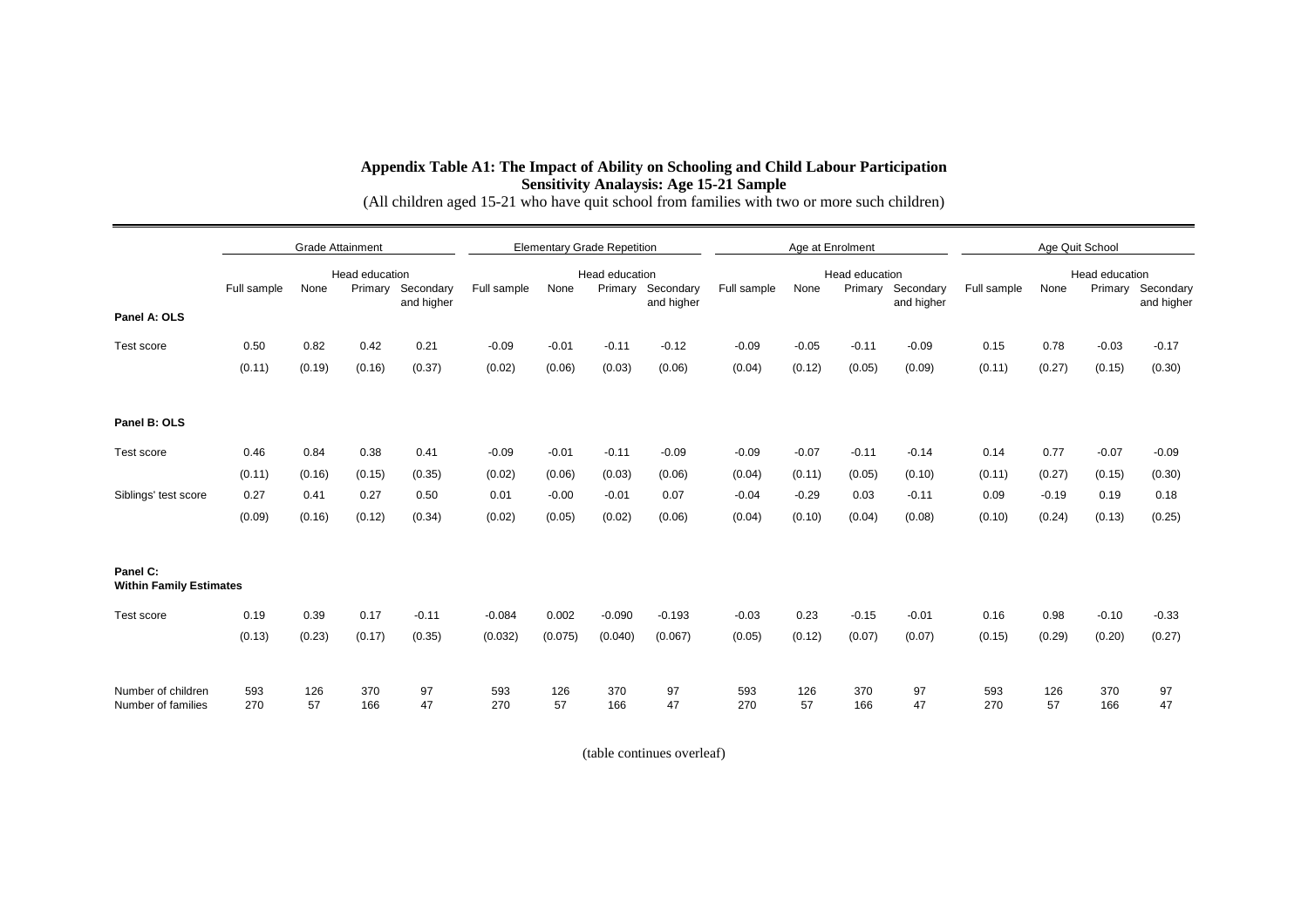|                                            |             |           | Attended Secondary School |                                 | Table A1 (cont.)<br>Paid Work Whilst at Elementary School |           |                |                                 |  |
|--------------------------------------------|-------------|-----------|---------------------------|---------------------------------|-----------------------------------------------------------|-----------|----------------|---------------------------------|--|
| Panel A: OLS                               | Full sample | None      | Head education            | Primary Secondary<br>and higher | Full sample                                               | None      | Head education | Primary Secondary<br>and higher |  |
| Test score                                 | 0.07        | 0.14      | 0.06                      | 0.01                            | 0.01                                                      | 0.01      | 0.00           | 0.02                            |  |
|                                            | (0.02)      | (0.05)    | (0.03)                    | (0.07)                          | (0.01)                                                    | (0.03)    | (0.02)         | (0.03)                          |  |
| Panel B: OLS                               |             |           |                           |                                 |                                                           |           |                |                                 |  |
| Test score                                 | 0.06        | 0.14      | 0.05                      | 0.03                            | 0.01                                                      | 0.00      | 0.00           | 0.02                            |  |
|                                            | (0.02)      | (0.05)    | (0.03)                    | (0.07)                          | (0.01)                                                    | (0.03)    | (0.02)         | (0.03)                          |  |
| Siblings' test score                       | 0.06        | 0.10      | 0.06                      | 0.06                            | 0.00                                                      | $-0.02$   | 0.01           | 0.02                            |  |
|                                            | (0.02)      | (0.04)    | (0.03)                    | (0.05)                          | (0.01)                                                    | (0.03)    | (0.01)         | (0.02)                          |  |
| Panel C:<br><b>Within Family Estimates</b> |             |           |                           |                                 |                                                           |           |                |                                 |  |
| Test score                                 | 0.02        | 0.05      | 0.02                      | $-0.03$                         | 0.00                                                      | 0.02      | $-0.01$        | 0.00                            |  |
|                                            | (0.03)      | (0.07)    | (0.04)                    | (0.06)                          | (0.02)                                                    | (0.03)    | (0.02)         | (0.03)                          |  |
| Number of children<br>Number of families   | 593<br>270  | 126<br>57 | 370<br>166                | 97<br>47                        | 593<br>270                                                | 126<br>57 | 370<br>166     | 97<br>47                        |  |

Note: Standard errors, clustered at the family level, in brackets. Each regression in Panel A and Panel B includes female, sibling is oldest dummies, number of children age 0-14 in the household, head and spouse education dummies, head and spouse test scores, age, state and four community size dummies; missing head and spouse test scores are set to zero and missing dummies included; missing spouse education dummies are also included. Regressions in Panel A include own Raven's test score but not (the sum of) sibling's test score; regressions in Panel B include both. The within family regression in Panel C includes age, female and sibling is oldest dummies. Test scores are standardized to have mean zero and unit variance. 'Grade attainment' refers to highest grade attained; 'elementary grade repetition', 'attended secondary school' and 'paid work whilst at elementary school' are all binary variables. Sample selection is as in Table 3, with the exception that selection is on siblings aged 15-21 in this table.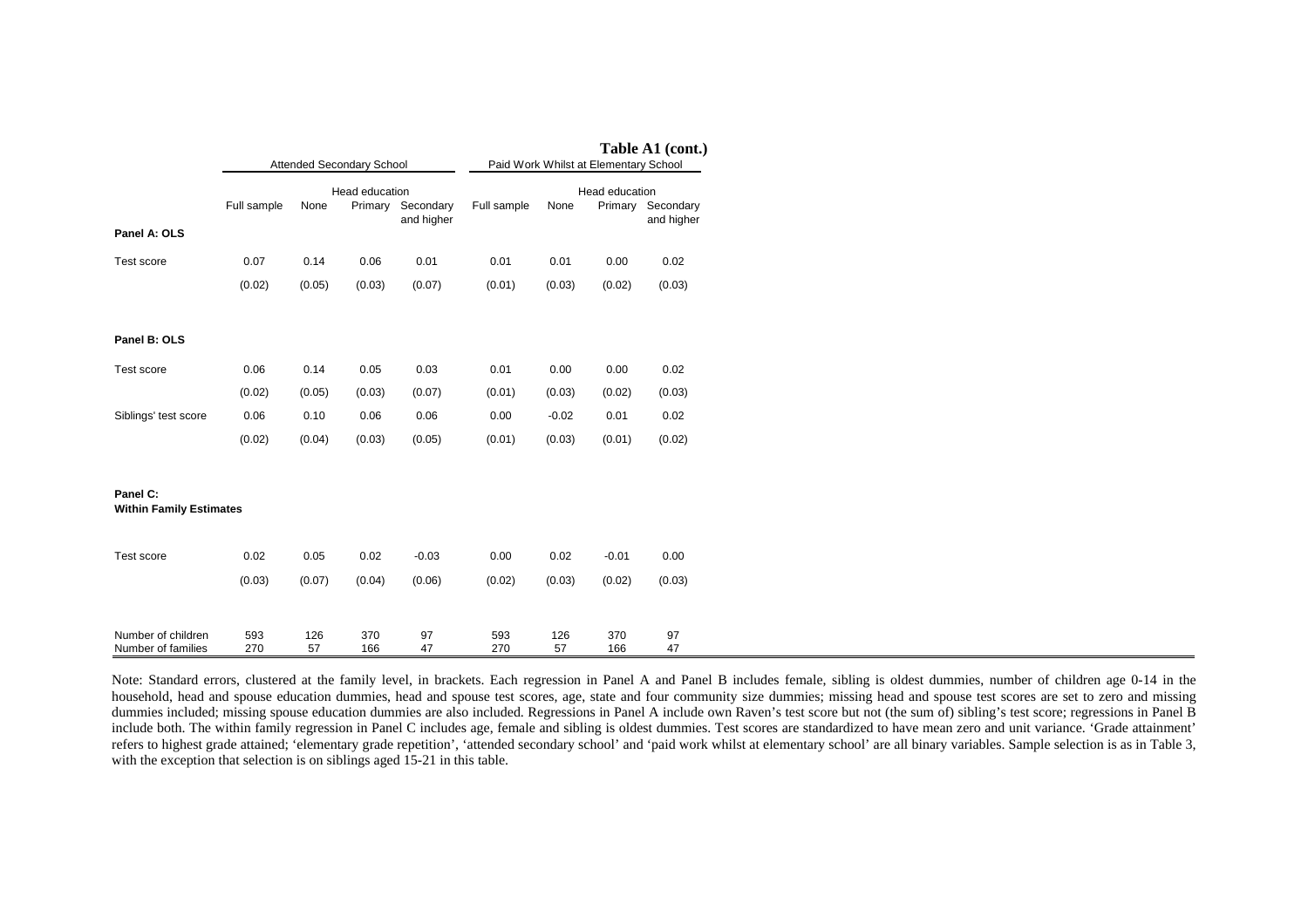## **Appendix Table A2: The Impact of Ability on Schooling and Child Labour Participation Sensitivity Analysis: Brothers Only and Sisters Only Samples**

|                                                     | Grade Attainment | <b>Elementary Grade Repetition</b> | Age at Enrolment    | Age Quit School  | Attended Secondary School | Income generating work<br>during elementary school |
|-----------------------------------------------------|------------------|------------------------------------|---------------------|------------------|---------------------------|----------------------------------------------------|
| Panel A: Brothers<br><b>Pooled Estimates</b>        |                  |                                    |                     |                  |                           |                                                    |
| Test score                                          | 0.627            | $-0.093$                           | $-0.081$            | 0.467            | 0.107                     | 0.019                                              |
|                                                     | (0.118)          | (0.024)                            | (0.039)             | (0.146)          | (0.024)                   | (0.018)                                            |
| Number of children                                  | 482              | 482                                | 482                 | 482              | 482                       | 482                                                |
| Panel B: Brothers<br><b>Within Family Estimates</b> |                  |                                    |                     |                  |                           |                                                    |
| Test score                                          | 0.291            | $-0.075$                           | $-0.111$            | 0.388            | 0.057                     | $-0.009$                                           |
|                                                     | (0.109)          | (0.029)                            | (0.051)             | (0.202)          | (0.029)                   | (0.022)                                            |
| Number of children<br>Number of families            | 482<br>218       | 482<br>218                         | 482<br>218          | 482<br>218       | 482<br>218                | 482<br>218                                         |
| Panel C: Sisters<br><b>Pooled Estimates</b>         |                  |                                    |                     |                  |                           |                                                    |
| Test score                                          | 0.630<br>(0.123) | $-0.068$<br>(0.028)                | $-0.076$<br>(0.054) | 0.501<br>(0.167) | 0.058<br>(0.023)          | $-0.004$<br>(0.014)                                |
| Number of children                                  | 415              | 415                                | 415                 | 415              | 415                       | 415                                                |
| Panel D: Sisters<br><b>Within Family Estimates</b>  |                  |                                    |                     |                  |                           |                                                    |
| Test score                                          | 0.397<br>(0.179) | $-0.115$<br>(0.037)                | 0.054<br>(0.076)    | 0.428<br>(0.210) | 0.038<br>(0.034)          | $-0.005$<br>(0.020)                                |
| Number of children<br>Number of families            | 415<br>188       | 415<br>188                         | 415<br>188          | 415<br>188       | 415<br>188                | 415<br>188                                         |

(Sample: all children aged 15-30 who have quit school from families with two or more such children)

Note: Standard errors, clustered at the family level, in brackets. Each regression in Panel A includes sibling is oldest dummies, number of children age 0-14 in the household, head and spouse education dummies, head and spouse test scores as well as age, state and four community size dummies; missing head and spouse test scores are set to zero and missing dummies included; missing spouse education dummies are also included. The within family regression in Panel B include sibling is oldest and age dummies. Test scores are standardized to have mean zero and unit variance. 'Grade attainment' refers to highest grade attained; 'elementary grade repetition', 'attended secondary school' and 'Income generating work during elementary school' are all binary variables. Sample selection is as in Table 3, with the exception that only one sex is kept before performing the selection.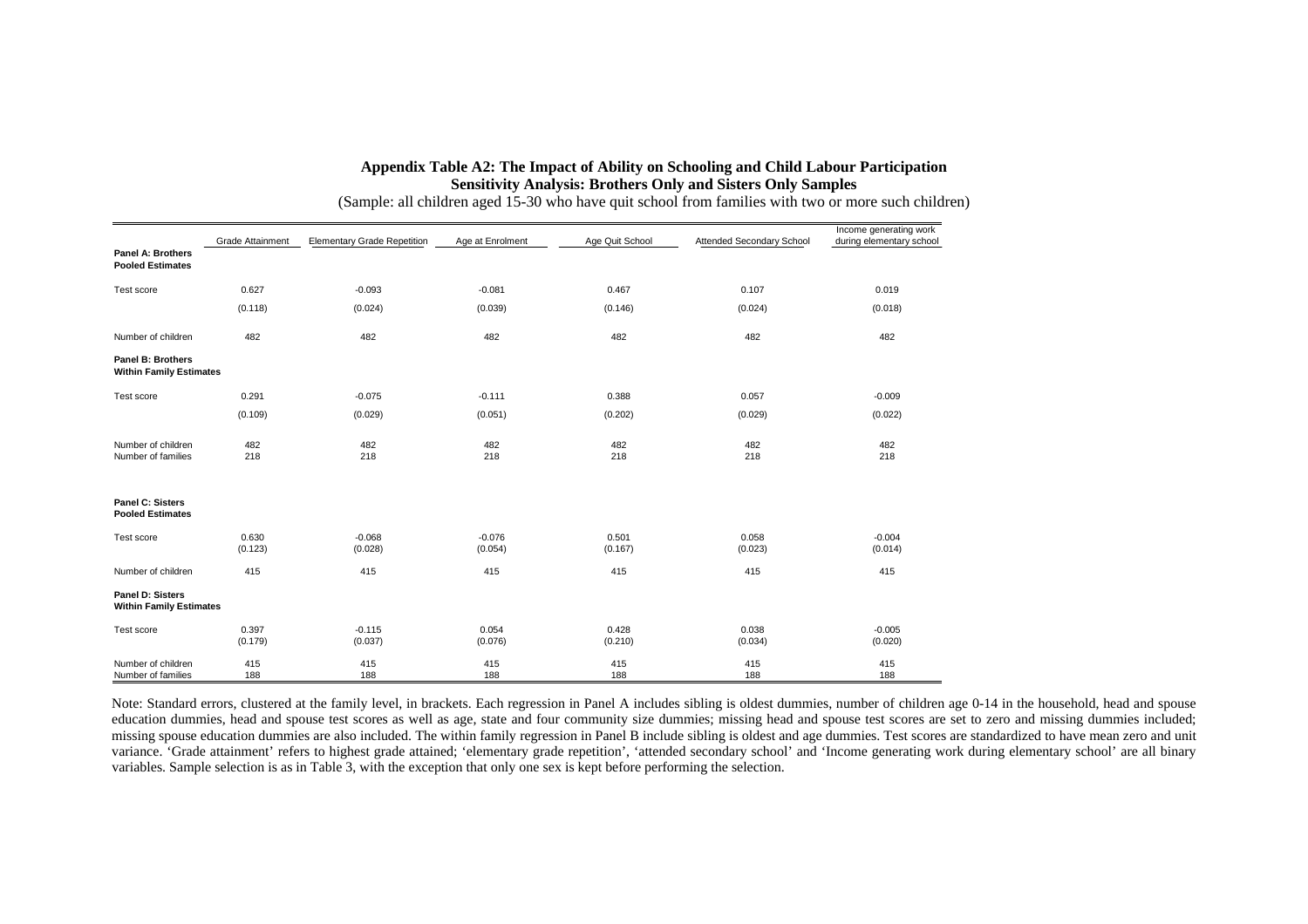## **Appendix Table A3: The Effect of Child Labour on Long-term Health Outcomes Sensitivity Analysis: Age 15-21 Sample**

(Sample: male children – still at school as well as those who have quit school – aged 15-21 from families with two or more brothers in this age range)

|                                    | III last four weeks<br>(=1 had if one of 15 illnesses) |            |            |            | Acute morbidity<br>(= 1 if had one of 7 conditions) |            |            | Rate own health<br>(1=very good; 5=very bad) |            |            |  | Relative health<br>(1= Better than others; 5=Worse) |            |            |  |
|------------------------------------|--------------------------------------------------------|------------|------------|------------|-----------------------------------------------------|------------|------------|----------------------------------------------|------------|------------|--|-----------------------------------------------------|------------|------------|--|
| <b>Pooled estimates</b>            |                                                        |            |            |            |                                                     |            |            |                                              |            |            |  |                                                     |            |            |  |
| Income generating work during      | 0.084                                                  | 0.082      | 0.099      | 0.044      | 0.041                                               | 0.066      | 0.119      |                                              | 0.117      | 0.173      |  | 0.117                                               | 0.115      | 0.096      |  |
| elementary school                  | (0.076)                                                | (0.077)    | (0.079)    | (0.046)    | (0.045)                                             | (0.047)    | (0.088)    |                                              | (0.088)    | (0.097)    |  | (0.088)                                             | (0.089)    | (0.088)    |  |
| Test score                         |                                                        | $-0.043$   | $-0.052$   |            | $-0.025$                                            | $-0.031$   |            |                                              | $-0.024$   | $-0.009$   |  |                                                     | $-0.034$   | $-0.045$   |  |
|                                    |                                                        | (0.026)    | (0.029)    |            | (0.015)                                             | (0.017)    |            |                                              | (0.035)    | (0.035)    |  |                                                     | (0.037)    | (0.037)    |  |
| Occupation and sector controls     |                                                        |            | <b>YES</b> |            |                                                     | <b>YES</b> |            |                                              |            | <b>YES</b> |  |                                                     |            | <b>YES</b> |  |
|                                    |                                                        |            |            |            |                                                     |            |            |                                              |            |            |  |                                                     |            |            |  |
| <b>Within estimates</b>            |                                                        |            |            |            |                                                     |            |            |                                              |            |            |  |                                                     |            |            |  |
| Income generating work during      | 0.171                                                  | 0.176      | 0.178      | 0.095      | 0.091                                               | 0.115      | 0.088      |                                              | 0.092      | 0.120      |  | 0.180                                               | 0.180      | 0.132      |  |
| elementary school                  | (0.130)                                                | (0.132)    | (0.136)    | (0.057)    | (0.058)                                             | (0.063)    | (0.134)    |                                              | (0.134)    | (0.139)    |  | (0.119)                                             | (0.119)    | (0.127)    |  |
| Test score                         |                                                        | 0.030      | 0.027      |            | $-0.028$                                            | $-0.019$   |            |                                              | 0.019      | 0.032      |  |                                                     | $-0.002$   | $-0.008$   |  |
|                                    |                                                        | (0.034)    | (0.037)    |            | (0.020)                                             | (0.022)    |            |                                              | (0.045)    | (0.047)    |  |                                                     | (0.044)    | (0.040)    |  |
| Occupation and sector controls     |                                                        |            | <b>YES</b> |            |                                                     | <b>YES</b> |            |                                              |            | <b>YES</b> |  |                                                     |            | <b>YES</b> |  |
| Observations<br>Number of families | 457<br>217                                             | 457<br>217 | 457<br>217 | 404<br>191 | 404<br>191                                          | 404<br>191 | 457<br>217 |                                              | 457<br>217 | 457<br>217 |  | 457<br>217                                          | 457<br>217 | 457<br>217 |  |

(table continues overleaf)